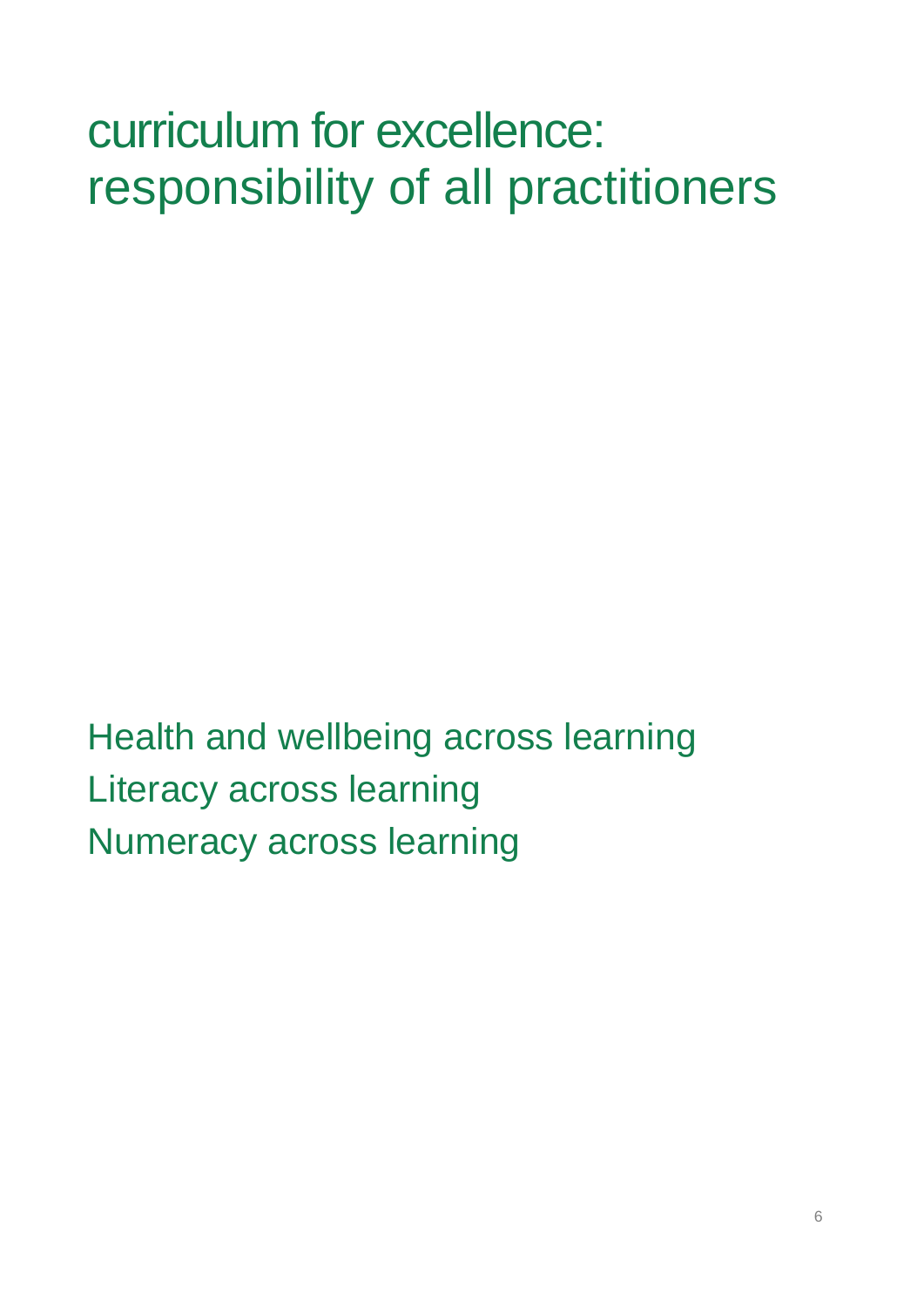# curriculum for excellence: health and wellbeing across learning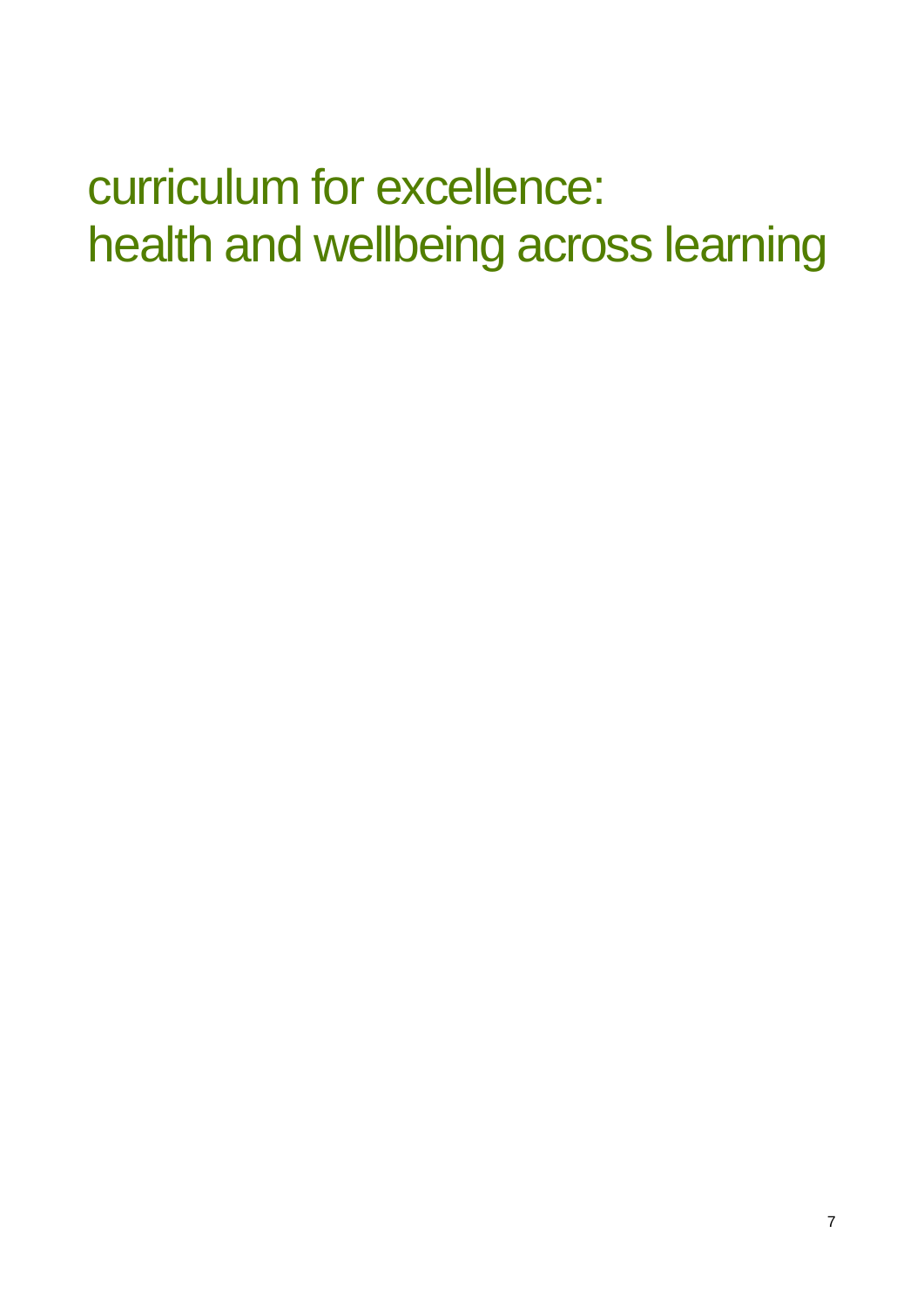# **Health and wellbeing across learning: responsibilities of all Principles and practice**

Learning through health and wellbeing promotes confidence, independent thinking and positive attitudes and dispositions. Because of this, it is the responsibility of every teacher to contribute to learning and development in this area.

*Building the Curriculum 1*

## **What are the main purposes of learning in health and wellbeing?**

Learning in health and wellbeing ensures that children and young people develop the knowledge and understanding, skills, capabilities and attributes which they need for mental, emotional, social and physical wellbeing now and in the future. Learning through health and wellbeing enables children and young people to:

- make informed decisions in order to improve their mental, emotional, social and physical wellbeing
- experience challenge and enjoyment
- experience positive aspects of healthy living and activity for themselves
- apply their mental, emotional, social and physical skills to pursue a healthy lifestyle
- make a successful move to the next stage of education or work
- establish a pattern of health and wellbeing which will be sustained into adult life, and which will help to promote the health and wellbeing of the next generation of Scottish children.

#### **What are practitioners' roles and responsibilities for health and wellbeing?**

Children and young people should feel happy, safe, respected and included in the school environment and all staff should be proactive in promoting positive behaviour in the classroom, playground and the wider school community. Robust policies and practice which ensure the safety and wellbeing of children should already be in place.

Good health and wellbeing is central to effective learning and preparation for successful independent living. This aspiration for every child and young person can only be met through a concerted approach; schools and their partners working together closely to plan their programmes for health and wellbeing explicitly, taking account of local circumstances and individual needs. The diagram on page 11 illustrates this shared vision and common goal.

### **How is the 'health and wellbeing across learning' framework structured?**

The framework begins by describing features of the environment for learning which will support and nurture the health and wellbeing of children and young people, including a positive ethos and relationships, and participation in activities which promote a healthy lifestyle. These statements are intended to help to inform planning and practice within establishments or clusters and also by individual practitioners.

In the version which summarises those aspects which are the responsibility of all practitioners, the framework continues with experiences and outcomes which include those in mental, emotional, social and physical wellbeing, aspects of planning for choices and changes, and relationships.

Many of the experiences and outcomes span two or more levels; some are written to span from early to fourth because they are applicable throughout life. All of these should be revisited regularly in ways which take account of the stage of development and understanding of each child and young person and are relevant and realistic for them.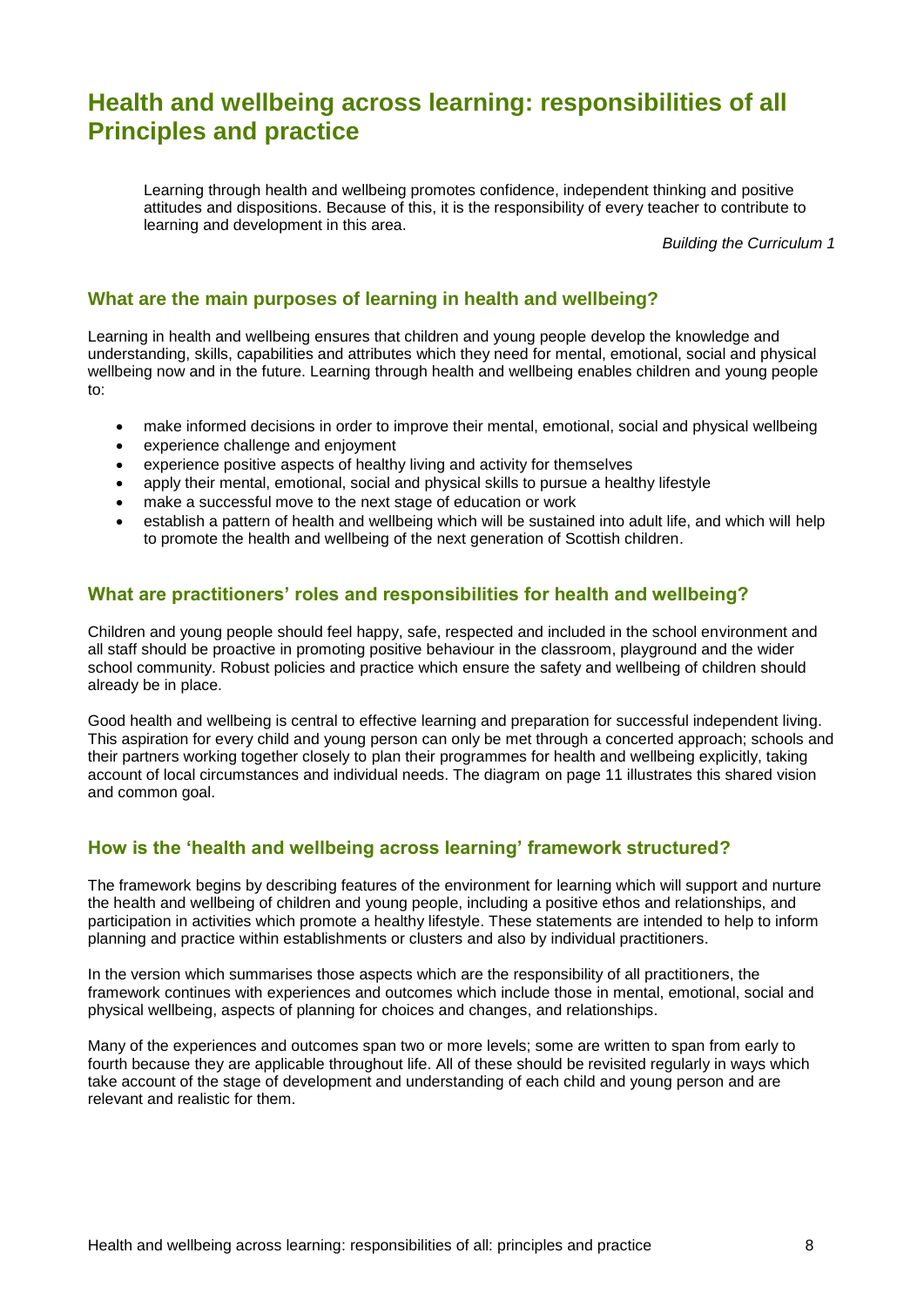## **Health and wellbeing across learning: the responsibility of all practitioners**

Everyone within each learning community, whatever their contact with children and young people may be, shares the responsibility for creating a positive ethos and climate of respect and trust – one in which everyone can make a positive contribution to the wellbeing of each individual within the school and the wider community. There are many ways in which establishments can assist young people. These include peer support, buddies, breakfast or lunch clubs, safe areas, mentors, pupil support staff, and extended support teams.

The responsibilities of all include each practitioner's role in establishing open, positive, supportive relationships across the school community, where children and young people will feel that they are listened to, and where they feel secure in their ability to discuss sensitive aspects of their lives; in promoting a climate in which children and young people feel safe and secure; in modelling behaviour which promotes health and wellbeing and encouraging it in others; through using learning and teaching methodologies which promote effective learning; and by being sensitive and responsive to the wellbeing of each child and young person. Practical responsibilities include understanding of anti-discriminatory, anti-bullying and child protection policies by all staff and knowledge of the steps to be taken in any given situation, including appropriate referral.

# **Partnership working**

Children's and young people's learning in health and wellbeing benefits strongly from close involvement with children and young people and their parents or carers and partnership between teachers and colleagues such as home link staff, health professionals, educational psychologists and sports coaches. Partners can make complementary contributions through their specialist expertise and knowledge. Effective partnership working:

- engages the active support of parents and carers
- reinforces work across transitions and planning across sectors
- maximises the contributions of the wider community
- draws upon specialist expertise
- ensures, through careful planning and briefing, that all contributions come together in ways which achieve coherence and progression.

# **Personal support for children and young people**

The health and wellbeing of every child and young person is greatly enhanced through the individual support and pastoral care which they receive through having an identified member of staff who knows and understands them and can support them in facing changes and challenges and in making choices. Members of staff are often best placed to identify even minor changes of mood in a child or young person which could reflect an important emotional, social or mental health issue with which that child or young person needs help or support. It is important that children and young people feel that they can share their anxieties with an appropriate individual who has the skills, rapport, responsibility and the time to listen and to help, or can identify appropriate sources of support.

# **What factors need to be taken into account in planning for health and wellbeing?**

Children's capacities to learn are shaped by their background and home circumstances as well as by their individual development. Exposure to different social and environmental influences contributes to the way that attitudes, values and behaviours are formed. These in turn affect their ability to make and take decisions.

Progression and development in many aspects of health and wellbeing will depend upon the stage of growth, development and maturity of the individual, upon social issues and upon the community context. Teachers and other practitioners in planning together will take account of these factors, ensuring that experiences are relevant and realistic for the child or young person in his or her circumstances. Particularly within experiences and outcomes which span more than one level, careful planning will be required to ensure appropriate pace and coverage, and teachers and other practitioners will need to decide when and how the experiences and outcomes are introduced. The planning arrangements within which local authorities,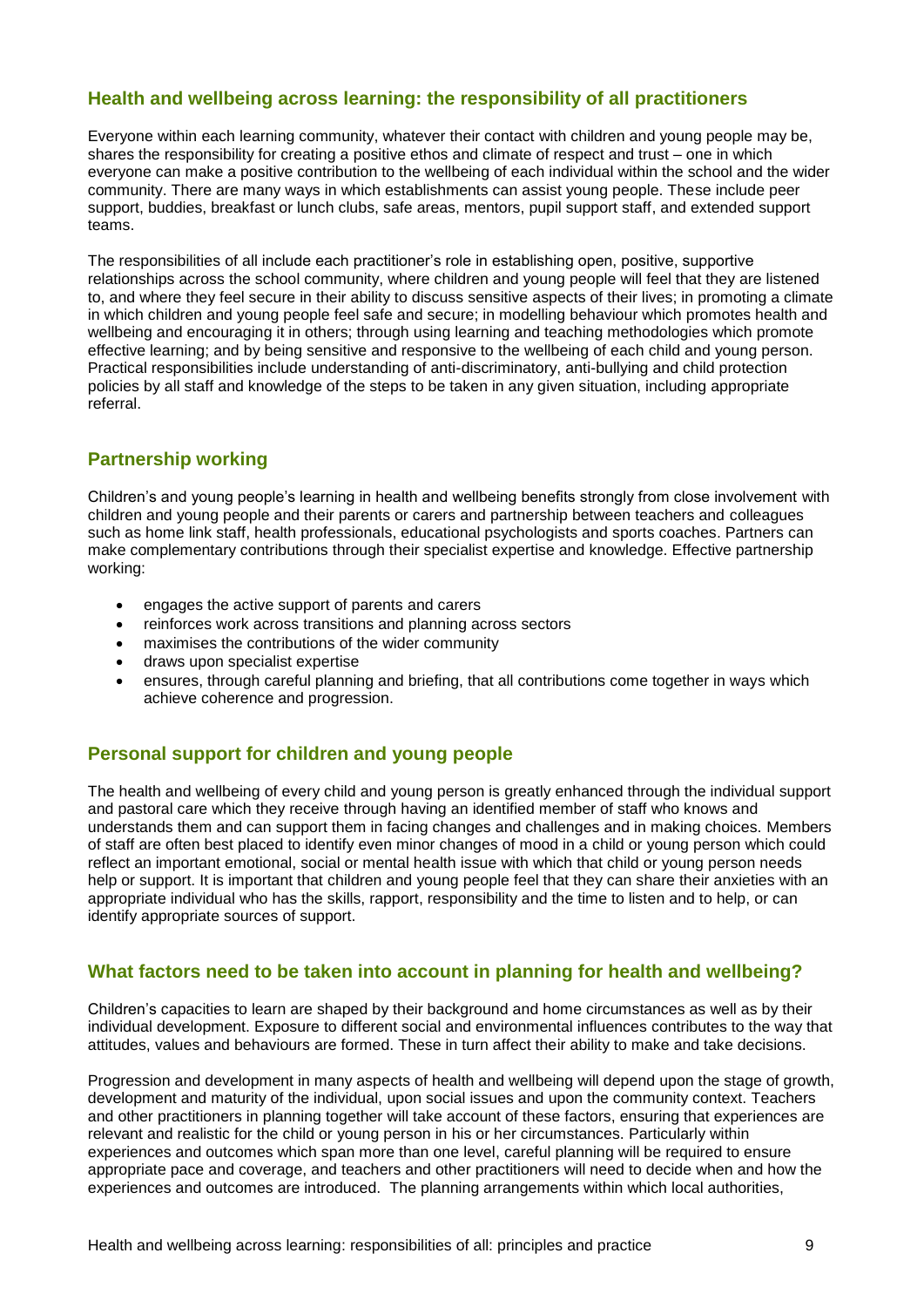schools and teachers work must ensure that these decisions are taken in the best interests of each child and young person and take account of his or her social and personal circumstances as necessary.

# **What are features of effective learning and teaching in health and wellbeing?**

Effective learning and teaching in health and wellbeing:

- engages children and young people and takes account of their views and experiences, particularly where decisions are to be made that may impact on life choices
- takes account of research and successful practice in supporting the learning and development of children and young people, particularly in sensitive areas such as substance misuse
- uses a variety of approaches including active, cooperative and peer learning and effective use of technology
- encourages and capitalises on the potential to experience learning and new challenges in the outdoor environment
- encourages children and young people to act as positive role models for others within the educational community
- leads to a lasting commitment in children and young people to follow a healthy lifestyle by participation in experiences which are varied, relevant, realistic and enjoyable
- helps to foster health in families and communities through work with a range of professions, parents and carers, and children and young people, and enables them to understand the responsibilities of citizenship
- harnesses the experience and expertise of different professions to make specialist contributions, including developing enterprise and employability skills.

# **How can I make connections within and beyond health and wellbeing?**

Whatever their contributions to the curriculum as a whole, all practitioners can make connections between the health and wellbeing experiences and outcomes and their learning and teaching in other areas of the curriculum.

Within health and wellbeing, physical education can build learners' physical competences, improve aspects of fitness, and develop personal and interpersonal skills and attributes in preparation for leading a fulfilling, active and healthy lifestyle. The Scottish Government expects schools to continue to work towards the provision of at least two hours of good quality physical education for every child, every week.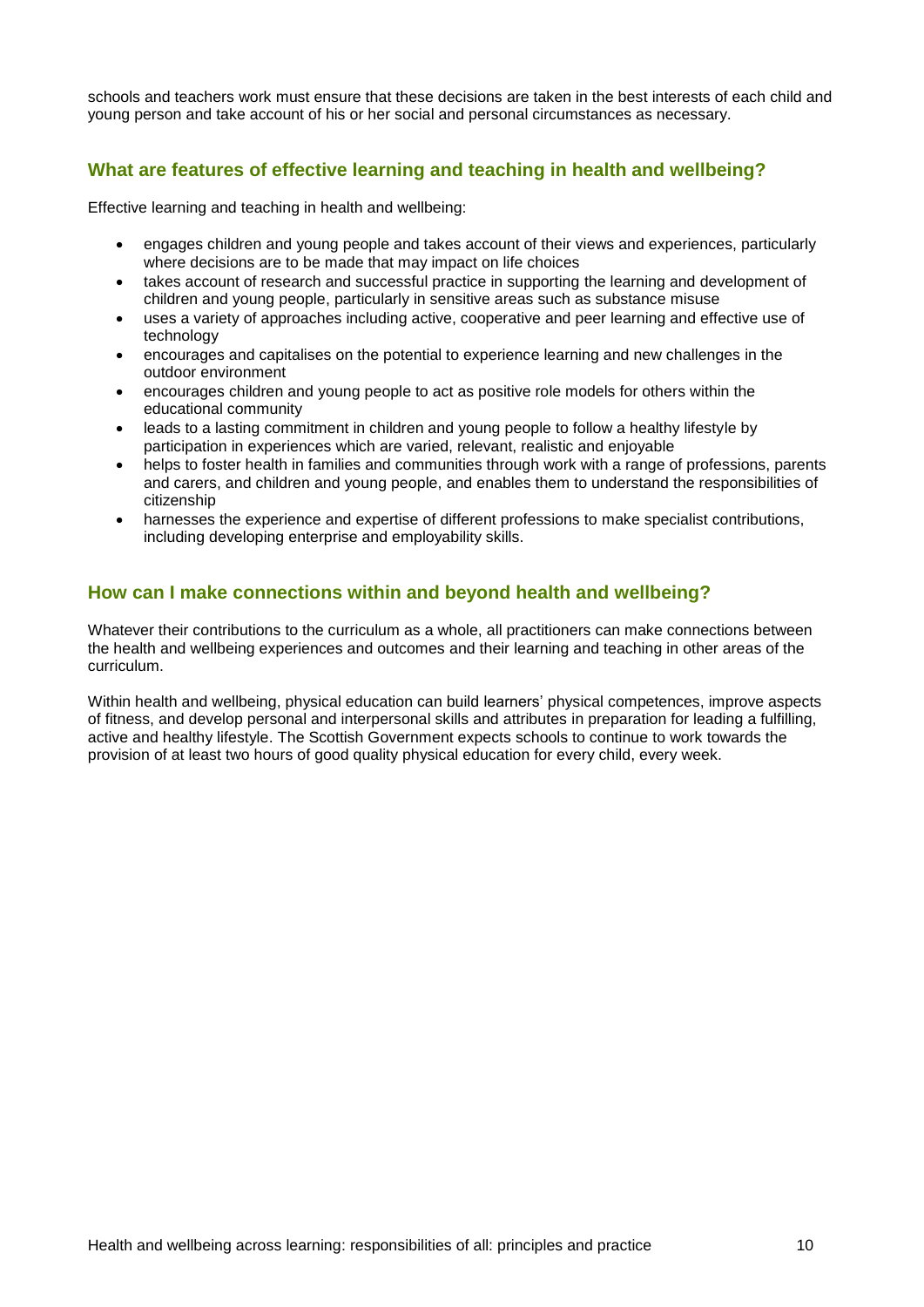#### **The diagram below illustrates the shared vision and common goal**

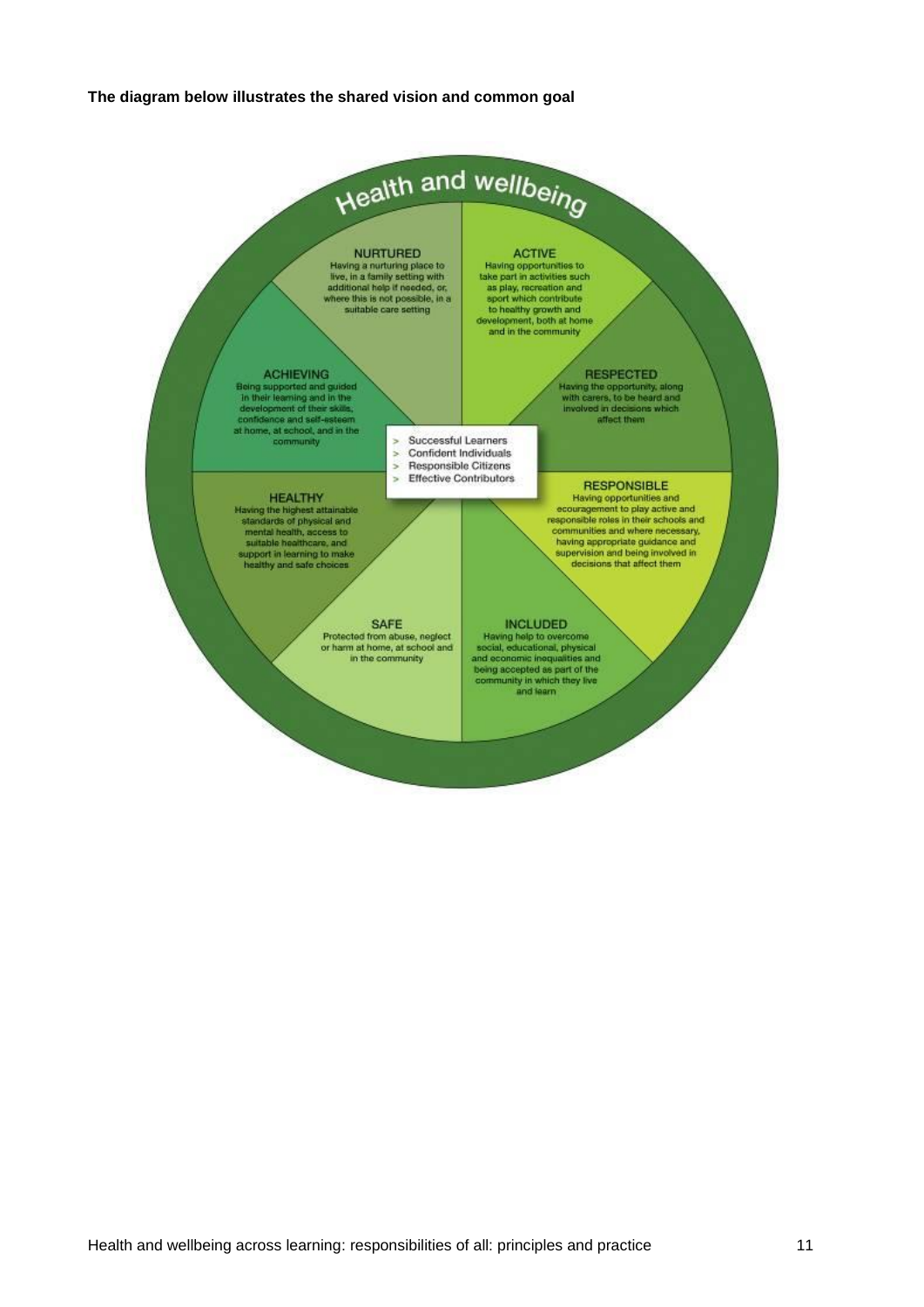# **Health and wellbeing across learning: responsibilities of all<sup>1</sup> Experiences and outcomes**

Learning in health and wellbeing ensures that children and young people develop the knowledge and understanding, skills, capabilities and attributes which they need for mental, emotional, social and physical wellbeing now and in the future.

Learning through health and wellbeing promotes confidence, independent thinking and positive attitudes and dispositions. Because of this, it is the responsibility of every teacher to contribute to learning and development in this area.

*Building the Curriculum 1*

Each establishment, working with partners, should take a holistic approach to promoting health and wellbeing, one that takes account of the stage of growth, development and maturity of each individual, and the social and community context.

I can expect my learning environment to support me to:

- develop my self-awareness, self-worth and respect for others
- meet challenges, manage change and build relationships
- experience personal achievement and build my resilience and confidence
- understand and develop my physical, mental and spiritual wellbeing and social skills
- understand how what I eat, how active I am and how decisions I make about my behaviour and relationships affect my physical and mental wellbeing
- participate in a wide range of activities which promote a healthy lifestyle
- understand that adults in my school community have a responsibility to look after me, listen to my concerns and involve others where necessary
- learn about where to find help and resources to inform choices
- assess and manage risk and understand the impact of risk-taking behaviour
- reflect on my strengths and skills to help me make informed choices when planning my next steps
- acknowledge diversity and understand that it is everyone's responsibility to challenge discrimination.

 $1$  Because of the nature of development and learning in health and wellbeing, many of the experiences and outcomes are written to span two or more levels. They should be regularly revisited through a wide range of relevant and realistic learning experiences to ensure that every child and young person is progressing in his or her development and learning.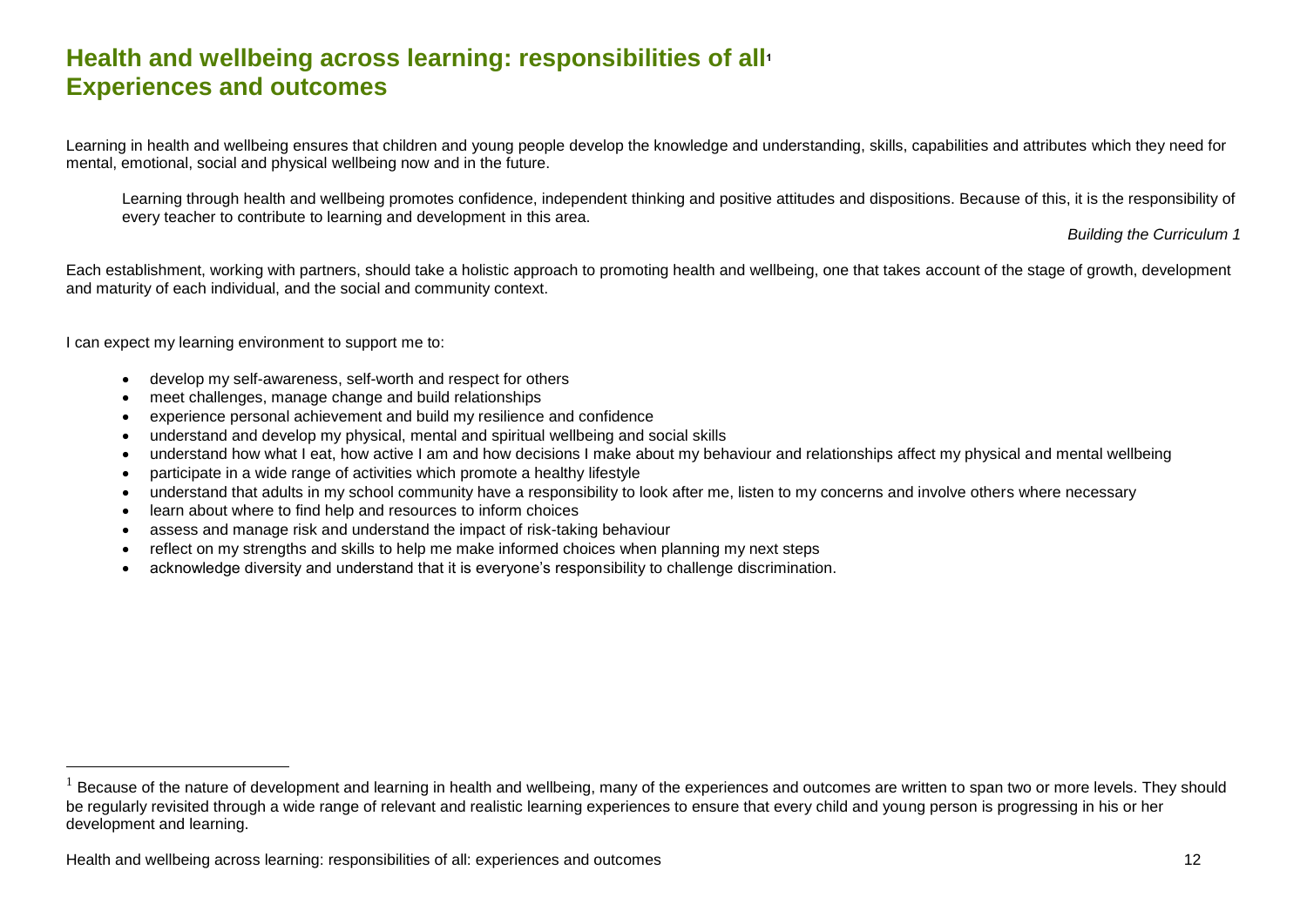# **Mental, emotional, social and physical wellbeing** Mental, emotional, social and physical wellbeing are essential for successful learning. The mental, emotional, social and physical wellbeing of everyone within a learning community should be positively developed by fostering a safe, caring, supportive, purposeful environment that enables the development of relationships based on mutual respect. The four aspects of wellbeing are inextricably linked and are only separated here for practical purposes. **Early First Second Third Fourth Mental and emotional wellbeing** I am aware of and able to express my feelings and am developing the ability to talk about them. **HWB 0-01a / HWB 1-01a / HWB 2-01a / HWB 3-01a / HWB 4-01a** I know that we all experience a variety of thoughts and emotions that affect how we feel and behave and I am learning ways of managing them. **HWB 0-02a / HWB 1-02a / HWB 2-02a / HWB 3-02a / HWB 4-02a** I understand that there are people I can talk to and that there are a number of ways in which I can gain access to practical and emotional support to help me and others in a range of circumstances. **HWB 0-03a / HWB 1-03a / HWB 2-03a / HWB 3-03a / HWB 4-03a**  I understand that my feelings and reactions can change depending upon what is happening within and around me. This helps me to understand my own behaviour and the way others behave. **HWB 0-04a / HWB 1-04a / HWB 2-04a / HWB 3-04a / HWB 4-04a** I know that friendship, caring, sharing, fairness, equality and love are important in building positive relationships. As I develop and value relationships, I care and show respect for myself and others. **HWB 0-05a / HWB 1-05a / HWB 2-05a / HWB 3-05a / HWB 4-05a**  I understand the importance of mental wellbeing and that this can be fostered and strengthened through personal coping skills and positive relationships. I know that it is not always possible to enjoy good mental health and that if this happens there is support available. **HWB 0-06a / HWB 1-06a / HWB 2-06a / HWB 3-06a / HWB 4-06a** I am learning skills and strategies which will support me in challenging times, particularly in relation to change and loss. **HWB 0-07a / HWB 1-07a / HWB 2-07a / HWB 3-07a / HWB 4-07a** I understand that people can feel alone and can be misunderstood and left out by others. I am learning how to give appropriate support. **HWB 0-08a / HWB 1-08a / HWB 2-08a / HWB 3-08a / HWB 4-08a**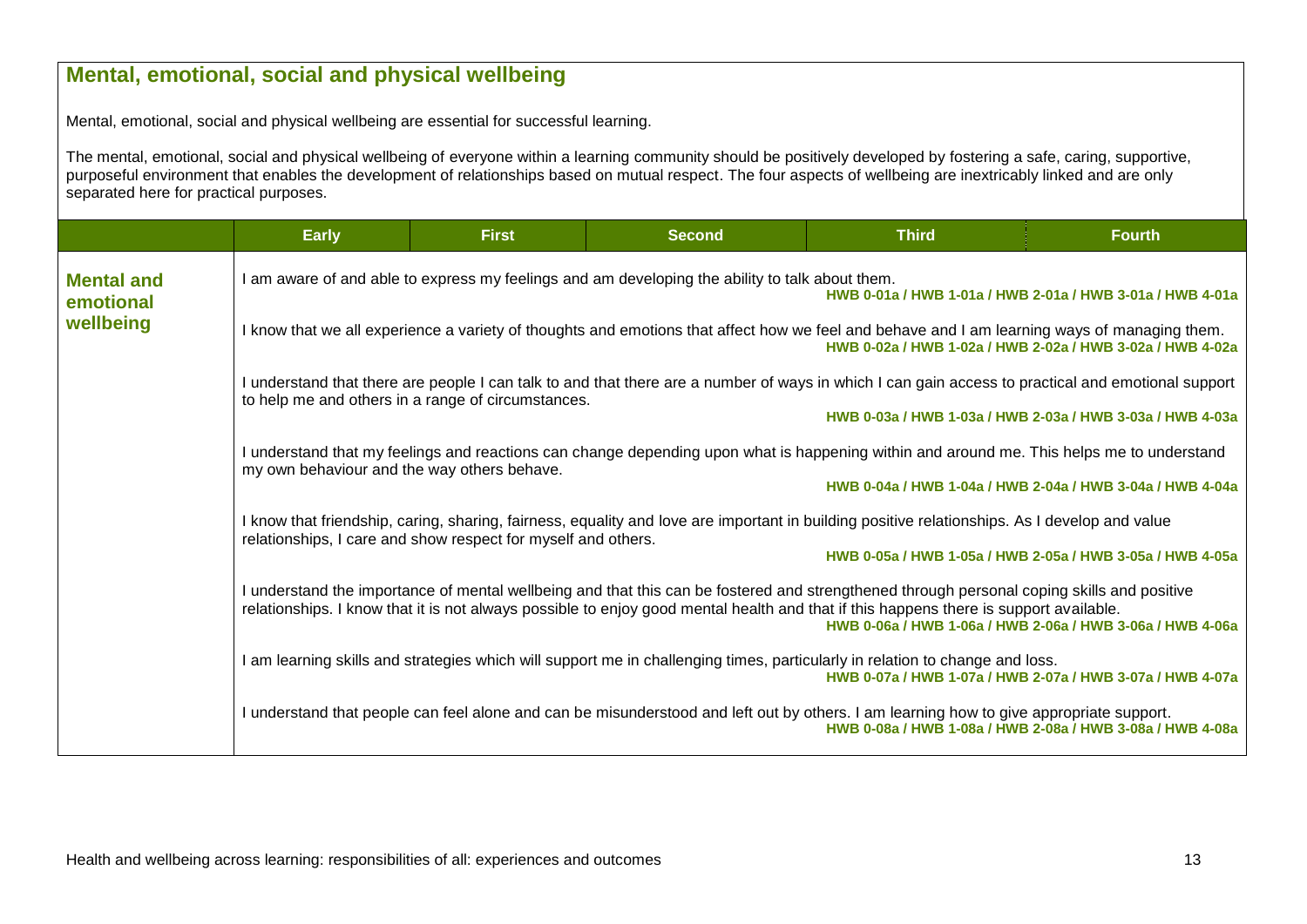|                              | Mental, emotional, social and physical wellbeing (continued)                                                                                                                                    |                                                                                                                                                                                                             |                                                                                                       |                                                                                                                                                                                             |               |  |  |  |
|------------------------------|-------------------------------------------------------------------------------------------------------------------------------------------------------------------------------------------------|-------------------------------------------------------------------------------------------------------------------------------------------------------------------------------------------------------------|-------------------------------------------------------------------------------------------------------|---------------------------------------------------------------------------------------------------------------------------------------------------------------------------------------------|---------------|--|--|--|
|                              | <b>Early</b>                                                                                                                                                                                    | <b>First</b>                                                                                                                                                                                                | <b>Second</b>                                                                                         | <b>Third</b>                                                                                                                                                                                | <b>Fourth</b> |  |  |  |
| <b>Social wellbeing</b>      |                                                                                                                                                                                                 | As I explore the rights to which I and others are entitled, I am able to exercise these rights appropriately and accept the responsibilities that go<br>with them. I show respect for the rights of others. |                                                                                                       |                                                                                                                                                                                             |               |  |  |  |
|                              |                                                                                                                                                                                                 |                                                                                                                                                                                                             |                                                                                                       | HWB 0-09a / HWB 1-09a / HWB 2-09a / HWB 3-09a / HWB 4-09a                                                                                                                                   |               |  |  |  |
|                              | individuals equally and is a welcoming place for all.                                                                                                                                           |                                                                                                                                                                                                             |                                                                                                       | I recognise that each individual has a unique blend of abilities and needs. I contribute to making my school community one which values                                                     |               |  |  |  |
|                              |                                                                                                                                                                                                 |                                                                                                                                                                                                             |                                                                                                       | HWB 0-10a / HWB 1-10a / HWB 2-10a / HWB 3-10a / HWB 4-10a                                                                                                                                   |               |  |  |  |
|                              |                                                                                                                                                                                                 |                                                                                                                                                                                                             |                                                                                                       | I make full use of and value the opportunities I am given to improve and manage my learning and, in turn, I can help to encourage learning and                                              |               |  |  |  |
|                              |                                                                                                                                                                                                 | confidence in others.<br>HWB 0-11a / HWB 1-11a / HWB 2-11a / HWB 3-11a / HWB 4-11a                                                                                                                          |                                                                                                       |                                                                                                                                                                                             |               |  |  |  |
|                              | Representing my class, school and/or wider community encourages my self-worth and confidence and allows me to contribute to and participate                                                     |                                                                                                                                                                                                             |                                                                                                       |                                                                                                                                                                                             |               |  |  |  |
|                              | in society.                                                                                                                                                                                     |                                                                                                                                                                                                             |                                                                                                       | HWB 0-12a / HWB 1-12a / HWB 2-12a / HWB 3-12a / HWB 4-12a                                                                                                                                   |               |  |  |  |
|                              | Through contributing my views, time and talents, I play a part in bringing about positive change in my school and wider community.<br>HWB 0-13a / HWB 1-13a / HWB 2-13a / HWB 3-13a / HWB 4-13a |                                                                                                                                                                                                             |                                                                                                       |                                                                                                                                                                                             |               |  |  |  |
|                              |                                                                                                                                                                                                 |                                                                                                                                                                                                             | I value the opportunities I am given to make friends and be part of a group in a range of situations. | HWB 0-14a / HWB 1-14a / HWB 2-14a / HWB 3-14a / HWB 4-14a                                                                                                                                   |               |  |  |  |
| <b>Physical</b><br>wellbeing |                                                                                                                                                                                                 |                                                                                                                                                                                                             |                                                                                                       | I am developing my understanding of the human body and can use this knowledge to maintain and improve my wellbeing and health.<br>HWB 0-15a / HWB 1-15a / HWB 2-15a / HWB 3-15a / HWB 4-15a |               |  |  |  |
|                              | I am learning to assess and manage risk, to protect myself and others, and to reduce the potential for harm when possible.<br>HWB 0-16a / HWB 1-16a / HWB 2-16a / HWB 3-16a / HWB 4-16a         |                                                                                                                                                                                                             |                                                                                                       |                                                                                                                                                                                             |               |  |  |  |
|                              |                                                                                                                                                                                                 |                                                                                                                                                                                                             |                                                                                                       | I know and can demonstrate how to keep myself and others safe and how to respond in a range of emergency situations.<br>HWB 0-17a / HWB 1-17a / HWB 2-17a / HWB 3-17a / HWB 4-17a           |               |  |  |  |
|                              | I know and can demonstrate how to travel safely.                                                                                                                                                |                                                                                                                                                                                                             |                                                                                                       | HWB 0-18a / HWB 1-18a / HWB 2-18a / HWB 3-18a / HWB 4-18a                                                                                                                                   |               |  |  |  |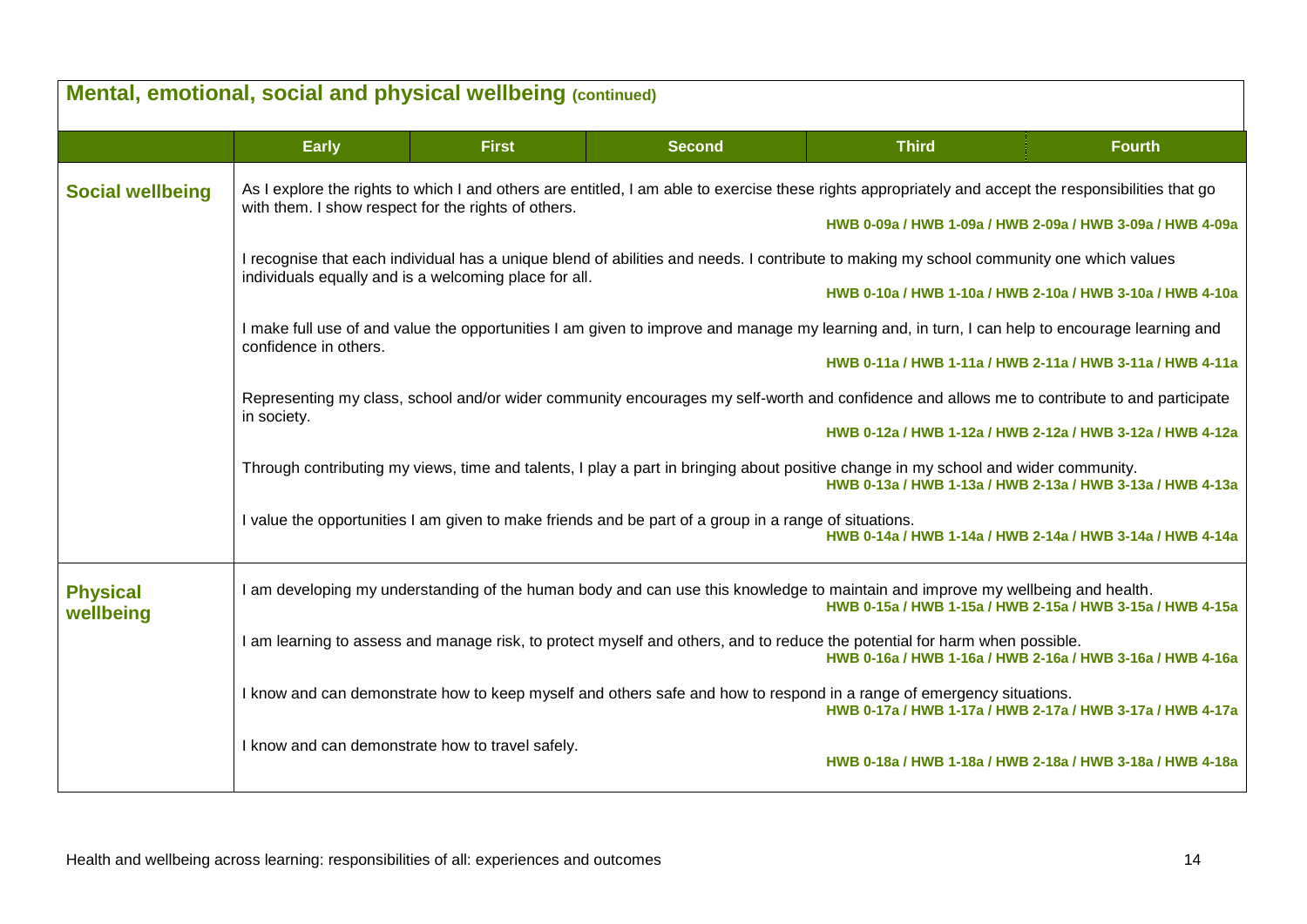# **Planning for choices and changes**

Learners need to experience opportunities which are designed not only to raise their awareness of future choices but also raise their expectations and aspirations. They develop the skills for personal planning and making decisions in the context of curriculum, learning and achievement which will prepare them for next stages in life.

Learners should experience activities which enable them to develop the skills and attributes they will need if they are to achieve and sustain positive destinations beyond school. Demands and employment patterns are changing, so it is particularly important for all young people to develop high levels of skill and also an understanding of the world of work, training and lifelong learning so that they can embrace opportunities.

| <b>Early</b>                                                                                                                                                                           | <b>First</b>                                                                                                                                                                     | <b>Second</b>                                                                                                                                                                                                                                                                          | <b>Third</b>                                                                                                                                                                                                                                                                                                | <b>Fourth</b>                                                                                                                                                                                                              |
|----------------------------------------------------------------------------------------------------------------------------------------------------------------------------------------|----------------------------------------------------------------------------------------------------------------------------------------------------------------------------------|----------------------------------------------------------------------------------------------------------------------------------------------------------------------------------------------------------------------------------------------------------------------------------------|-------------------------------------------------------------------------------------------------------------------------------------------------------------------------------------------------------------------------------------------------------------------------------------------------------------|----------------------------------------------------------------------------------------------------------------------------------------------------------------------------------------------------------------------------|
| In everyday activity<br>and play, I explore and<br>make choices to<br>develop my learning<br>and interests. I am<br>encouraged to use and<br>share my experiences.<br><b>HWB 0-19a</b> | Through taking part in<br>a variety of events and<br>activities, I am learning<br>to recognise my own<br>skills and abilities as<br>well as those of others.<br><b>HWB 1-19a</b> | Opportunities to carry out<br>different activities and roles<br>in a variety of settings have<br>enabled me to identify my<br>achievements, skills and<br>areas for development. This<br>will help me to prepare for<br>the next stage in my life and<br>learning.<br><b>HWB 2-19a</b> | I am developing the skills<br>and attributes which I will<br>need for learning, life and<br>work. I am gaining<br>understanding of the<br>relevance of my current<br>learning to future<br>opportunities. This is helping<br>me to make informed choices<br>about my life and learning.<br><b>HWB 3-19a</b> | Based on my interests, skills,<br>strengths and preferences, I<br>am supported to make<br>suitable, realistic and<br>informed choices, set<br>manageable goals and plan<br>for my further transitions.<br><b>HWB 4-19a</b> |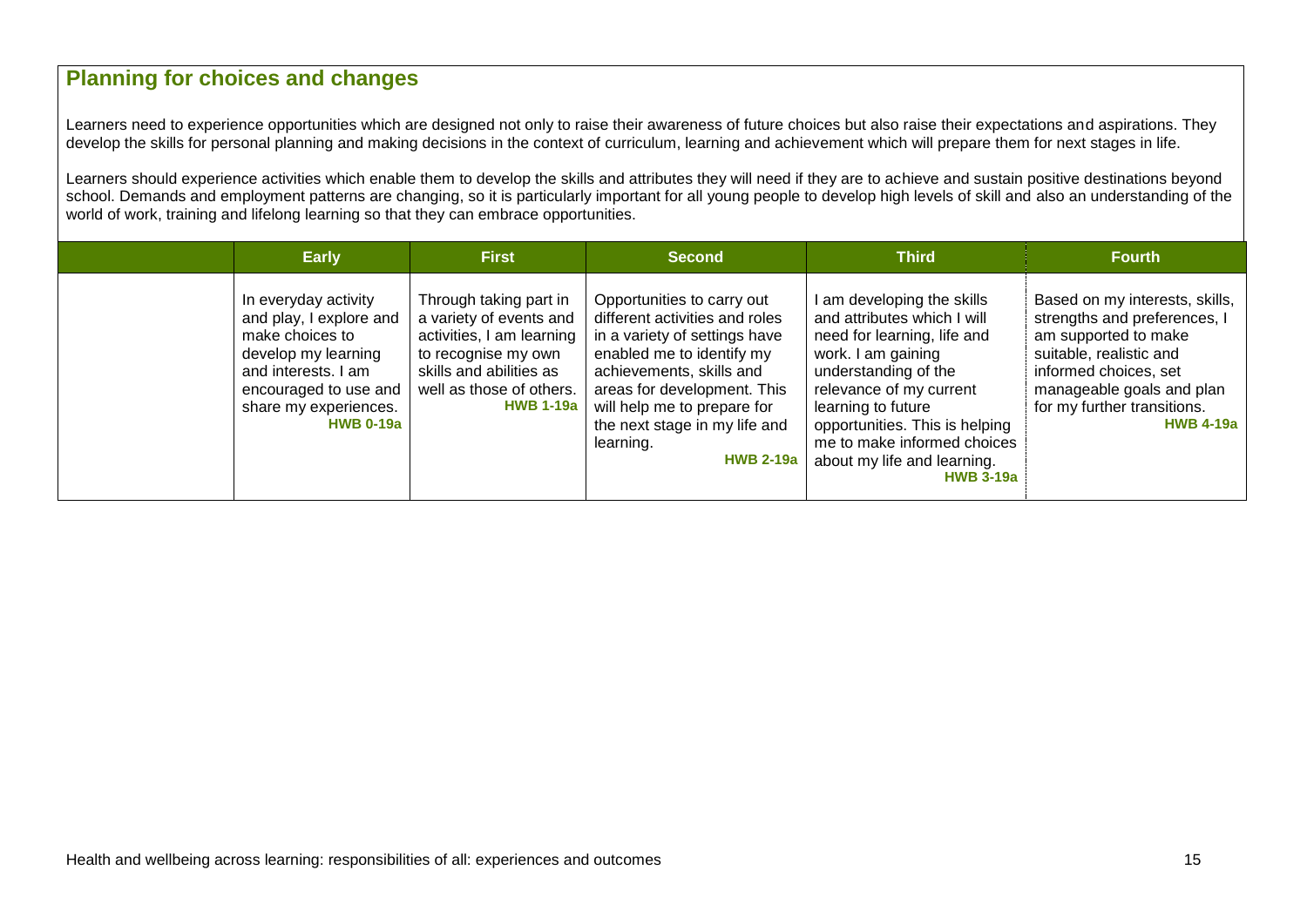# **Physical activity and sport**

In addition to planned physical education sessions, physical activity and sport take place in the classroom, in the school, during travel such as walking and cycling, in the outdoor environment and in the community. Learning in, through and about physical activity and sport is enhanced by participating in a wide range of purposeful and enjoyable physical pursuits at break times, lunchtimes, within and beyond the place of learning.

The experiences and outcomes are intended to establish a pattern of daily physical activity which, research has shown, is most likely to lead to sustained physical activity in adult life. Experiences and outcomes should also open up opportunities for learners to participate and perform at their highest level in sport and, if interested, pursue careers in the health and leisure industries.

| <b>Early</b>                                                                                                                                       | <b>First</b>                                                                                                                                                                                                            | <b>Second</b> | <b>Third</b> | <b>Fourth</b> |
|----------------------------------------------------------------------------------------------------------------------------------------------------|-------------------------------------------------------------------------------------------------------------------------------------------------------------------------------------------------------------------------|---------------|--------------|---------------|
| am enjoying daily<br>opportunities to<br>participate in different<br>kinds of energetic play,<br>both outdoors and<br>indoors.<br><b>HWB 0-25a</b> | Within and beyond my<br>place of learning I am<br>enjoying daily<br>opportunities to<br>participate in physical<br>activities and sport,<br>making use of<br>available indoor and<br>outdoor space.<br><b>HWB 1-25a</b> |               |              |               |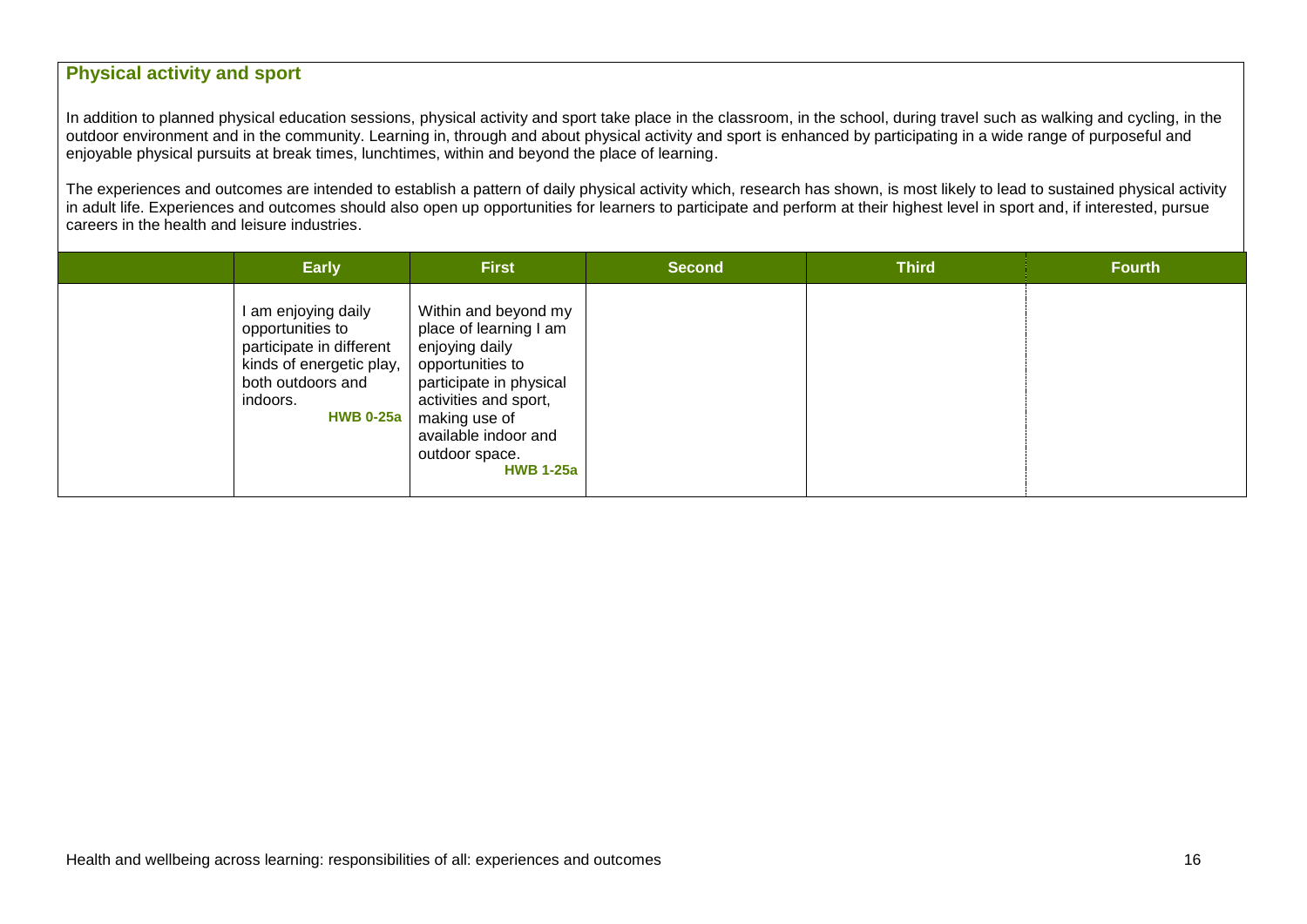# **Relationships**

Learners develop an understanding of how to maintain positive relationships with a variety of people and are aware of how thoughts, feelings, attitudes, values and beliefs can influence decisions about relationships.

| <b>Early</b>                                                                                                                                                                                                                  | <b>First</b>                                                                                                    | <b>Second</b>                                                                                                                                   | <b>Third</b>                                                                                                                         | <b>Fourth</b>                                             |
|-------------------------------------------------------------------------------------------------------------------------------------------------------------------------------------------------------------------------------|-----------------------------------------------------------------------------------------------------------------|-------------------------------------------------------------------------------------------------------------------------------------------------|--------------------------------------------------------------------------------------------------------------------------------------|-----------------------------------------------------------|
| I am aware of how friendships are formed and<br>that likes, dislikes, special qualities and needs<br>can influence relationships.<br>I understand positive things about friendships<br>upsets me I know who I should talk to. | <b>HWB 0-44a / HWB 1-44a</b><br>and relationships but when something worries or<br><b>HWB 0-44b / HWB 1-44b</b> | am aware that positive<br>friendships and relationships<br>can promote health and the<br>health and wellbeing of<br>others.<br><b>HWB 2-44b</b> | I understand and can demonstrate the qualities and skills<br>required to sustain different types of relationships.                   | <b>HWB 3-44b / HWB 4-44b</b>                              |
| communication.                                                                                                                                                                                                                |                                                                                                                 |                                                                                                                                                 | I am aware of the need to respect personal space and boundaries and can recognise and respond appropriately to verbal and non-verbal | HWB 0-45b / HWB 1-45b / HWB 2-45b / HWB 3-45b / HWB 4-45b |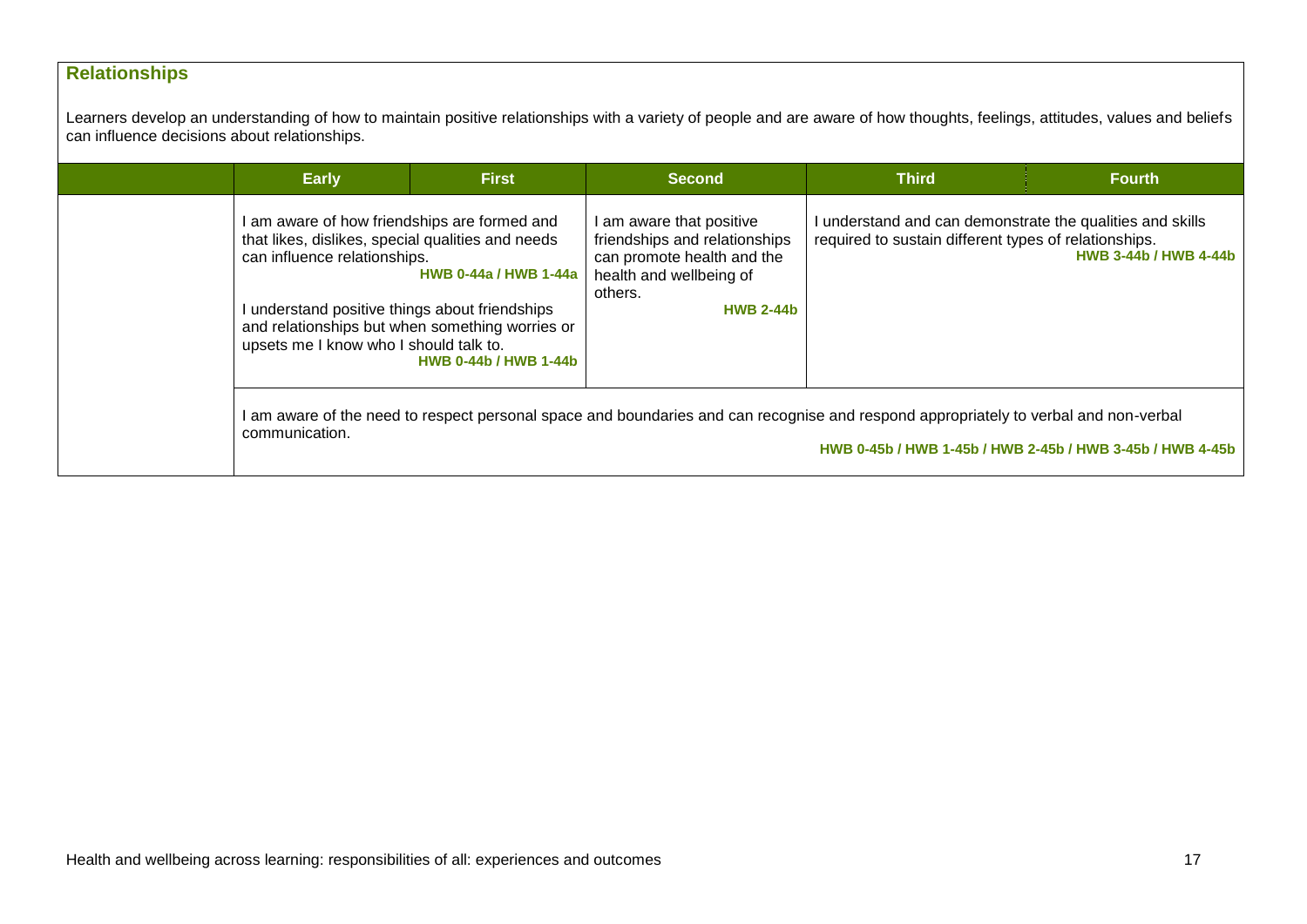# **Appendix – Explanations**

These provide definitions of terms or advice on particular experiences and outcomes.

#### **Introductory statements**

#### **Resilience**

The development of resilience or coping skills is particularly important to young people as increasing numbers are struggling through school and life with social and emotional needs that greatly challenge schools and welfare agencies.

A resilient child can resist adversity, cope with uncertainty and recover more successfully from traumatic events or episodes.

#### **Mental, emotional, social and physical wellbeing**

#### **Mental wellbeing**

Mental wellbeing refers to the health of the mind, the way we think, perceive, reflect on and make sense of the world.

#### **Mental health**

The World Health Organisation describes mental health as:

'a state of wellbeing in which the individual realises his or her own abilities, can cope with the normal stresses of life, can work productively and fruitfully, and is able to make a contribution to his or her community.'

#### **Emotional wellbeing**

Emotional wellbeing refers to recognising, understanding and effectively managing our feelings and emotions.

#### **Social wellbeing**

Social wellbeing refers to being and feeling secure in relationships with family, friends and community, having a sense of belonging and recognising and understanding our contribution in society.

#### **Social wellbeing – HWB 0-12a, etc**

This will be developed by raising the young person's awareness, understanding and experience of participation in consultation, citizenship and volunteering activities within the formal and informal curriculum.

#### **Self-esteem/Self worth**

Self-esteem is a self rating of how well the self is doing. It means:

- the way we feel about ourselves
- the way we feel about our abilities
- the value we place on ourselves as human beings.

#### **Physical wellbeing**

Physical wellbeing refers to the knowledge, skills and attitudes that we need to understand how physical factors affect our health.

#### **Physical wellbeing – HWB 0-18a, etc**

This applies to all kinds of travel – whether on foot, bicycle, motor vehicle or public transport. To support the reduction of road accidents, it is the responsibility of all adults to teach and encourage good road safety practice and to reinforce this by modelling appropriate behaviour.

Particular attention should be paid at times of transition, especially during the transition from primary to secondary school, where there is a significant increase in road traffic accidents.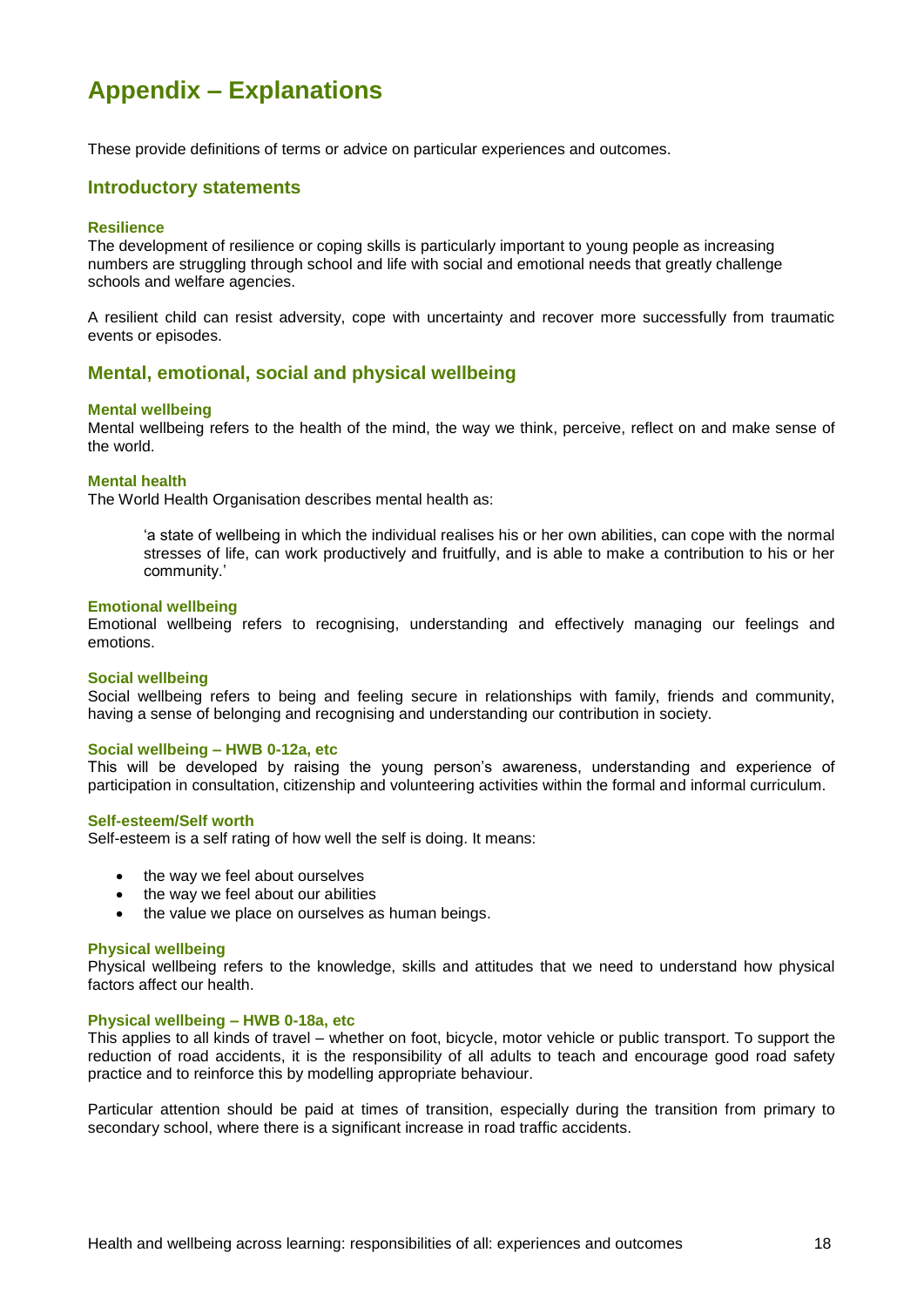# curriculum for excellence: literacy across learning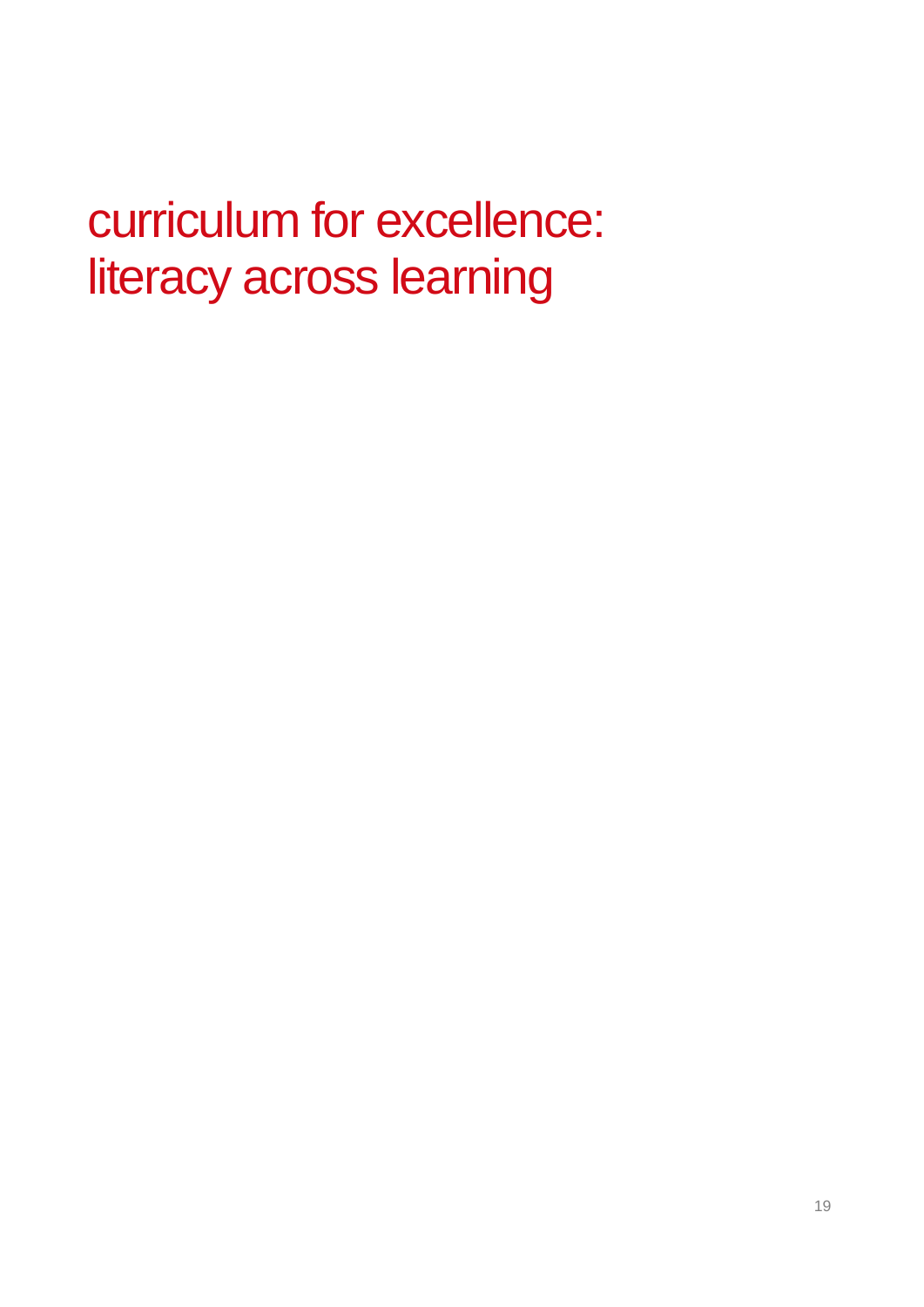# **Literacy across learning Principles and practice**

Language and literacy are of personal, social and economic importance. Our ability to use language lies at the centre of the development and expression of our emotions, our thinking, our learning and our sense of personal identity. Language is itself a key aspect of our culture. Through language, children and young people can gain access to the literary heritage of humanity and develop their appreciation of the richness and breadth of Scotland's literary heritage. Children and young people encounter, enjoy and learn from the diversity of language used in their homes, their communities, by the media and by their peers.

Literacy is fundamental to all areas of learning, as it unlocks access to the wider curriculum. Being literate increases opportunities for the individual in all aspects of life, lays the foundations for lifelong learning and work, and contributes strongly to the development of all four capacities of *Curriculum for Excellence*.

Competence and confidence in literacy, including competence in grammar, spelling and the spoken word, are essential for progress in all areas of the curriculum. Because of this, all teachers have responsibility for promoting language and literacy development. Every teacher in each area of the curriculum needs to find opportunities to encourage young people to explain their thinking, debate their ideas and read and write at a level which will help them to develop their language skills further.

*Building the Curriculum 1*

The literacy experiences and outcomes promote the development of critical and creative thinking as well as competence in listening and talking, reading, writing and the personal, interpersonal and team-working skills which are so important in life and in the world of work. The framework provides, for learners, parents and teachers, broad descriptions of the range of learning opportunities which will contribute to the development of literacy, including critical literacy.

### **What is meant by literacy?**

In defining literacy for the 21st century we must consider the changing forms of language which our children and young people will experience and use. Accordingly, our definition takes account of factors such as the speed with which information is shared and the ways it is shared. The breadth of our definition is intended to 'future proof' it. Within *Curriculum for Excellence*, therefore, literacy is defined as:

*the set of skills which allows an individual to engage fully in society and in learning, through the different forms of language, and the range of texts, which society values and finds useful.* 

The literacy experiences and outcomes promote the development of skills in using language, particularly those that are used regularly by everyone in their everyday lives. These include the ability to apply knowledge about language. They reflect the need for young people to be able to communicate effectively both face-to-face and in writing through an increasing range of media. They take account of national and international research and of other skills frameworks. They recognise the importance of listening and talking and of effective collaborative working in the development of thinking and in learning.

In particular, the experiences and outcomes address the important skills of critical literacy. Children and young people not only need to be able to read for information: they also need to be able to work out what trust they should place on the information and to identify when and how people are aiming to persuade or influence them.

#### **How is the literacy framework structured?**

The framework opens with a set of statements that describe the kinds of activity which all children and young people should experience throughout their learning to nurture their skills and knowledge in literacy and language. Teachers will use them, alongside the more detailed experiences and outcomes, in planning for learning and teaching.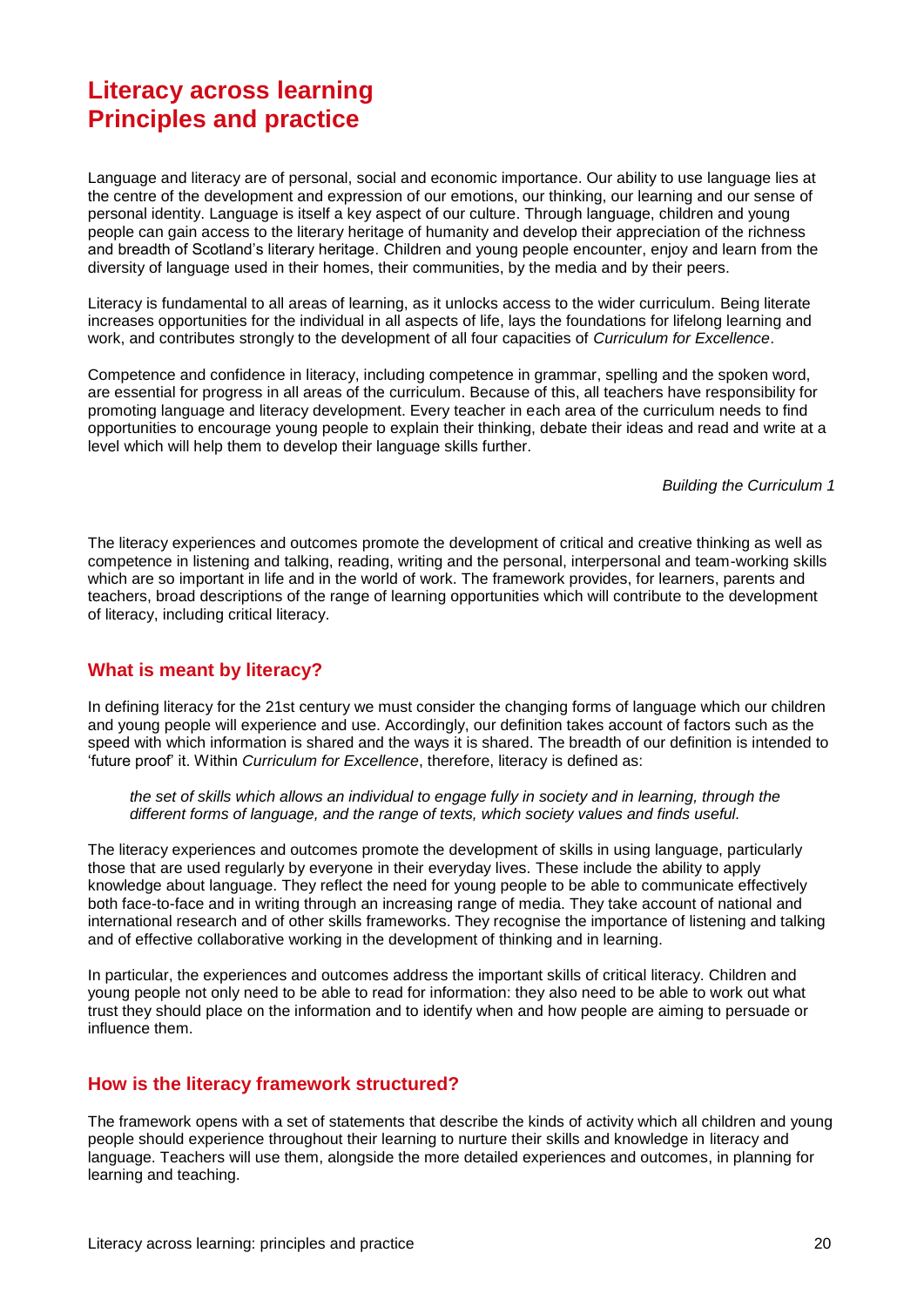The three organisers within the literacy framework are the same as those used in the literacy and English, literacy and Gàidhlig, Gaelic (learners) and modern languages frameworks:

- listening and talking
- reading
- writing.

Within these organisers there are a number of subdivisions.

*Enjoyment and choice* experiences and outcomes highlight the importance of providing opportunities for young people to make increasingly sophisticated choices.

The *tools* sections include important skills and knowledge: for example, in reading it includes such important matters as reading strategies and spelling.

The sections on *finding and using information* include, in reading, critical literacy skills; while the *understanding, analysing and evaluating* statements encourage progression in understanding of texts, developing not only literal understanding but also the higher order skills.

Finally, the *creating texts* experiences and outcomes describe the kind of opportunities which will help children and young people to develop their ability to communicate effectively, for example, by writing clear, well-structured explanations.

The statements of experiences and outcomes emphasise that learning is an *active* process: for example, the outcomes stress *making* notes, rather than the passive activity implied by *taking* notes. Experiences represent important continuing aspects of learning such as exploring and enjoying text, and outcomes describe stages in the development of skills and understanding.

The experiences and outcomes have been written in an inclusive way which will allow teachers to interpret them for the needs of individual children and young people who use Braille, sign language and other forms of communication. This is exemplified in the words 'engaging with others' and 'interacting' within the listening and talking outcomes.

The level of achievement at the fourth level has been designed to approximate to that associated with SCQF level 4.

## **Why are the literacy experiences and outcomes also published separately from the literacy and English and from the literacy and Gàidhlig frameworks?**

The importance of the development of literacy skills across all areas of the curriculum is stressed in *Building the Curriculum 1.* All practitioners – from the early years, through primary and secondary education, in youth work settings and in colleges – are in a position to make important contributions to developing and reinforcing the literacy skills of children and young people, both through the learning activities which they plan and through their interaction with children and young people. Schools and their partners need to ensure a shared understanding of these responsibilities and that the approaches to learning and teaching will enable each child and young person to make good progress in developing their literacy skills. It is expected that the literacy experiences and outcomes, and this accompanying paper, will be read by a range of practitioners, including those who work in school library resource centres, who make an enormous contribution to the development of the literacy skills of children and young people.

# **What does this mean for learning and teaching?**

For teachers and other practitioners, it means asking the question, 'How am I meeting the literacy needs of the learners in front of me?' It means thinking about the kinds of literacy experiences provided for young people. It doesn't mean that every practitioner will teach everything that a secondary English teacher does. These experiences will sometimes be provided through collaborative working with other departments; but the greatest impact for learners will come from all practitioners, in all learning environments, including rich literacy experiences as part of their day-to-day learning and teaching programmes.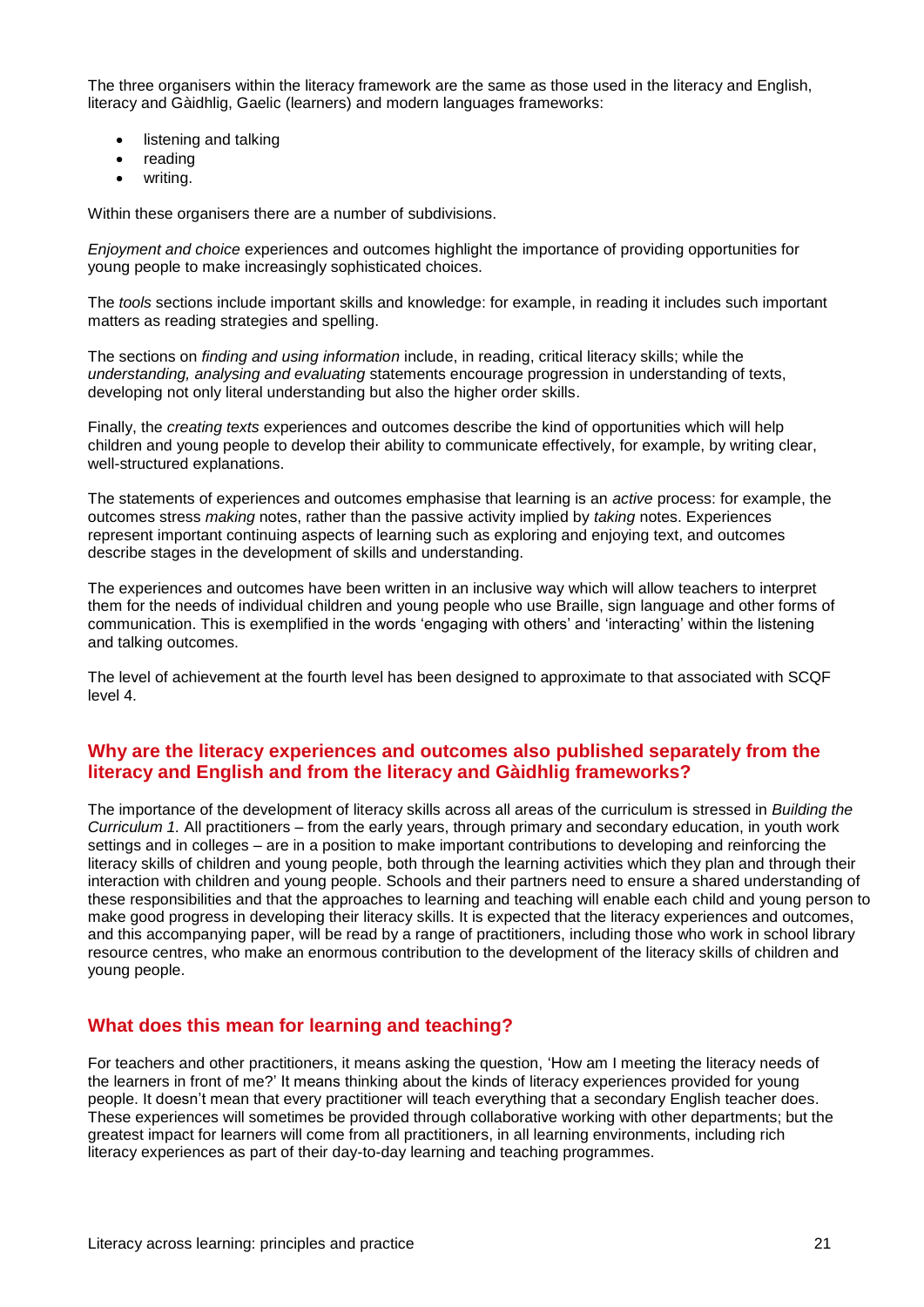### **What are broad features of assessment in literacy?**

(*This section complements the advice for literacy and English.*)

As literacy is the responsibility of all staff, and because of the importance of literacy across all aspects of a young person's learning, all staff should be clear about their responsibilities and their roles in the assessment of literacy. Assessment in literacy will focus on children and young people's progress in developing and applying essential skills in listening and talking, reading and writing. From the early years to the senior stages, and particularly at times of transition, it is vital to have a clear picture of the progress each child and young person is making across all aspects of literacy so that further learning can be planned and action can be taken if any ground has been lost.

Within the overall approach to assessing literacy, evidence of progress in developing and applying skills in day-to-day learning across the curriculum will complement evidence gathered from language lessons. Specific assessment tasks will also have an important part to play. Practitioners and learners need a common understanding of expectations in literacy across all curriculum areas, and discussion and sharing examples of work will help to achieve this.

Approaches to assessment should identify the extent to which children and young people can apply their literacy skills across their learning. For example:

- How well do they contribute to discussions and openly explain their thinking?
- Are they increasingly able to distil key ideas from texts?
- Can they apply their literacy skills successfully in different areas of their learning and their daily lives?

Children will demonstrate their progress in *reading* through their growing fluency and understanding, and their increasing confidence in reading to learn as well as learning to read.

Literacy experiences and outcomes emphasise the development of *critical literacy*. Progress here can be seen as children move from dealing with straightforward information towards analysing, evaluating and being aware of the trust that they should place on evidence.

Children and young people will demonstrate their progress in *writing* though the degree of independence they show, the organisation and quality of their ideas, their skills in spelling, punctuation and grammar, the match of their writing to audience and the effectiveness of their use of language.

Progress in *listening and talking* can be assessed through their interactions in social and learning contexts and through using individual talks, presentations and group discussions. This range of sources will provide evidence about their confidence, their increasing awareness of others in sustaining interactions, the clarity of their ideas and expression and their skills in listening to others and taking turns.

Learners' enthusiasm and motivation for using language will show in their growing use of different media and texts, their preferences in reading, their confidence in sharing experiences through talk and writing and in the ways they apply their skills in their learning and communicating. These aspects will be indicators of their long-term success in using literacy in learning in their lives as citizens and in preparing for the world of work.

### **Where do I begin?**

You might begin by asking yourself to what extent you already provide literacy experiences for learners. As a first step, you might want to consider the ways in which you use listening, talking, reading and writing for learning day to day in your teaching programmes. For example, do you provide learners with opportunities to:

#### **Listening and talking for learning**

- engage with others in group and class discussions of appropriate complexity?
- $\bullet$  learn collaboratively for example, when problem-solving?
- explain their thinking to others?
- explore factors which influence them and persuade them in order to help them think about the reliability of information?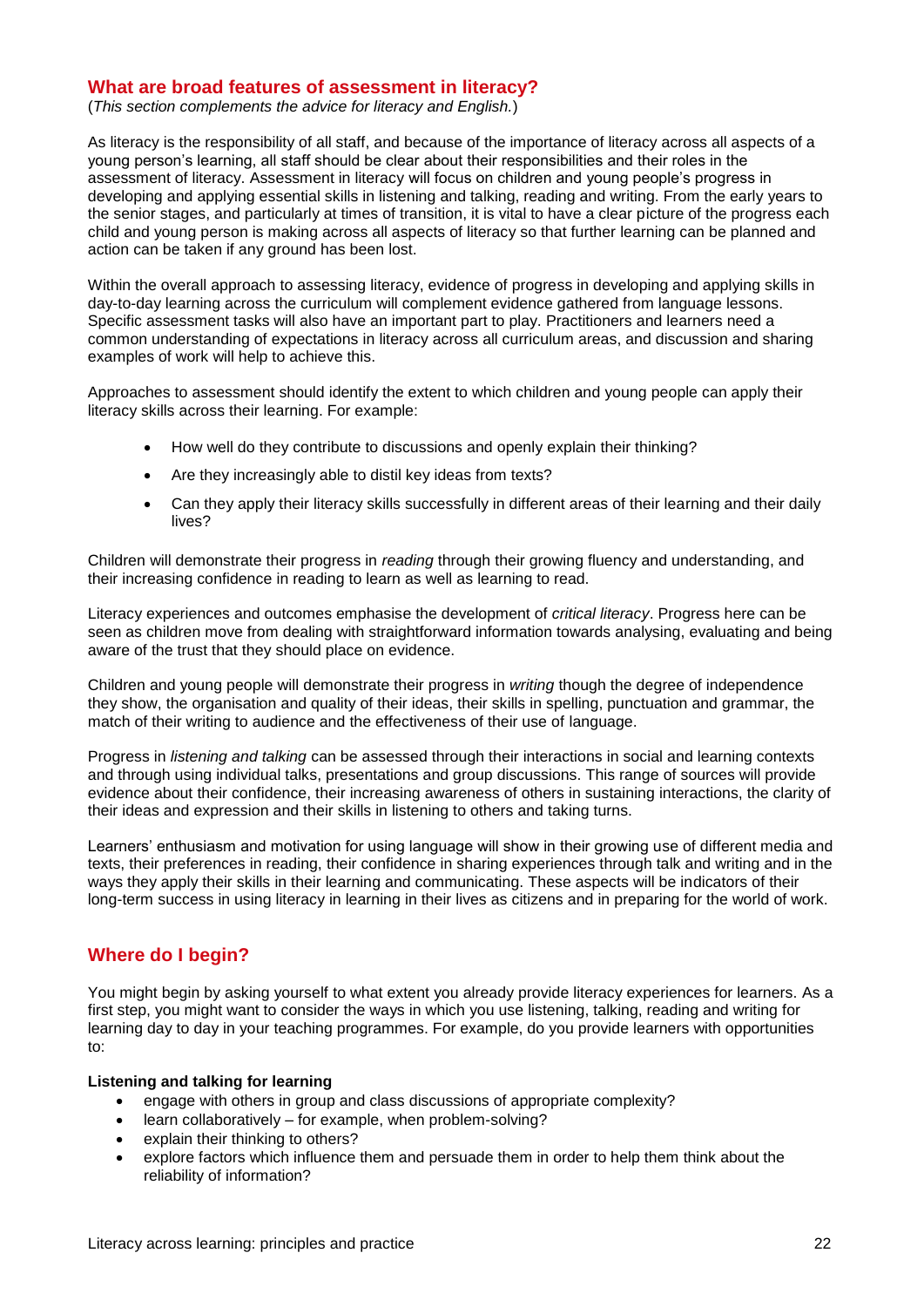#### **Reading for learning**

- find, select, sort, summarise and link information from a variety of sources?
- consider the purpose and main concerns in texts, and understand the differences between fact and opinion?
- discuss similarities and differences between texts?

#### **Writing for learning**

- make notes, develop ideas and acknowledge sources in written work?
- develop and use effective vocabulary?
- create texts for example, presentations which allow learners to persuade/argue/explore ideas?

Where you answer 'yes' to these questions, you are contributing to the development of the literacy of the learners for whom you are responsible.

You will see that literacy is already reflected within the experiences and outcomes of the other curriculum area frameworks. It is important to use the literacy experiences and outcomes alongside those of the other curriculum areas when planning for learning.

# **What is meant by 'texts'?**

It follows that the definition of 'texts' also needs to be broad and future proof. Therefore, within *Curriculum for Excellence*:

#### *a text is the medium through which ideas, experiences, opinions and information can be communicated.*

Reading and responding to literature and other texts play a central role in the development of learners' knowledge and understanding. Texts not only include those presented in traditional written or print form, but also orally, electronically or on film. Texts can be in continuous form, including traditional formal prose, or non-continuous, for example charts and graphs. The literacy framework reflects the increased use of multimodal texts, digital communication, social networking and the other forms of electronic communication encountered by children and young people in their daily lives. It recognises that the skills which children and young people need to learn to read these texts differ from the skills they need for reading continuous prose. Examples are given below.

| Examples of texts                                                                                                                                                                                                                                                                      |  |  |  |  |  |  |  |
|----------------------------------------------------------------------------------------------------------------------------------------------------------------------------------------------------------------------------------------------------------------------------------------|--|--|--|--|--|--|--|
| novels, short stories, plays, poems<br>reference texts<br>the spoken word<br>charts, maps, graphs and timetables<br>advertisements, promotional leaflets<br>comics, newspapers and magazines<br>CVs, letters and emails<br>films, games and TV programmes<br>labels, signs and posters |  |  |  |  |  |  |  |
| recipes, manuals and instructions<br>reports and reviews                                                                                                                                                                                                                               |  |  |  |  |  |  |  |
| text messages, blogs and social networking sites<br>web pages, catalogues and directories                                                                                                                                                                                              |  |  |  |  |  |  |  |

In planning for learning in any curriculum area it is important for practitioners to ensure that children and young people encounter a wide range of different types of text in different media. As they progress in their learning, children and young people will encounter texts of increasing complexity in terms of length, structure, vocabulary, ideas and concepts.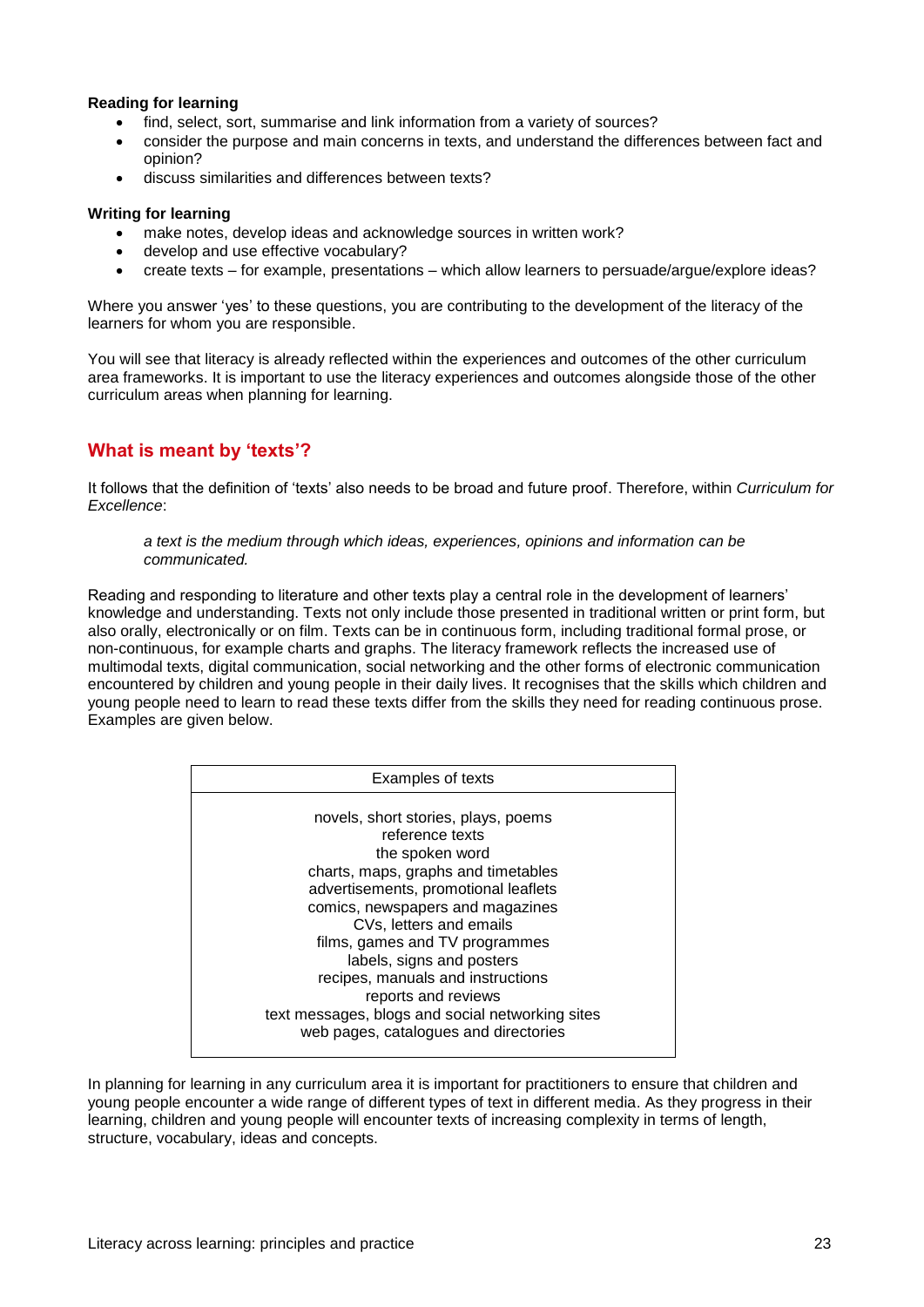# **Literacy Experiences and outcomes**

The development of literacy skills plays an important role in all learning.

I develop and extend my literacy skills when I have opportunities to:

- communicate, collaborate and build relationships
- reflect on and explain my literacy and thinking skills, using feedback to help me improve and sensitively provide useful feedback for others
- engage with and create a wide range of texts<sup>1</sup> in different media, taking advantage of the opportunities offered by ICT
- develop my understanding of what is special, vibrant and valuable about my own and other cultures and their languages
- explore the richness and diversity of language<sup>2</sup>, how it can affect me, and the wide range of ways in which I and others can be creative
- extend and enrich my vocabulary through listening, talking, watching and reading.

<sup>&</sup>lt;sup>1</sup> Texts are defined in the principles and practice paper. They will include texts which are relevant to all areas of learning, and examples of writing by Scottish authors which relate to the history, heritage and culture of Scotland. They may also include writing in Scots, and Gaelic in translation.

<sup>&</sup>lt;sup>2</sup> The languages of Scotland will include the languages which children and young people bring to the classroom and other settings.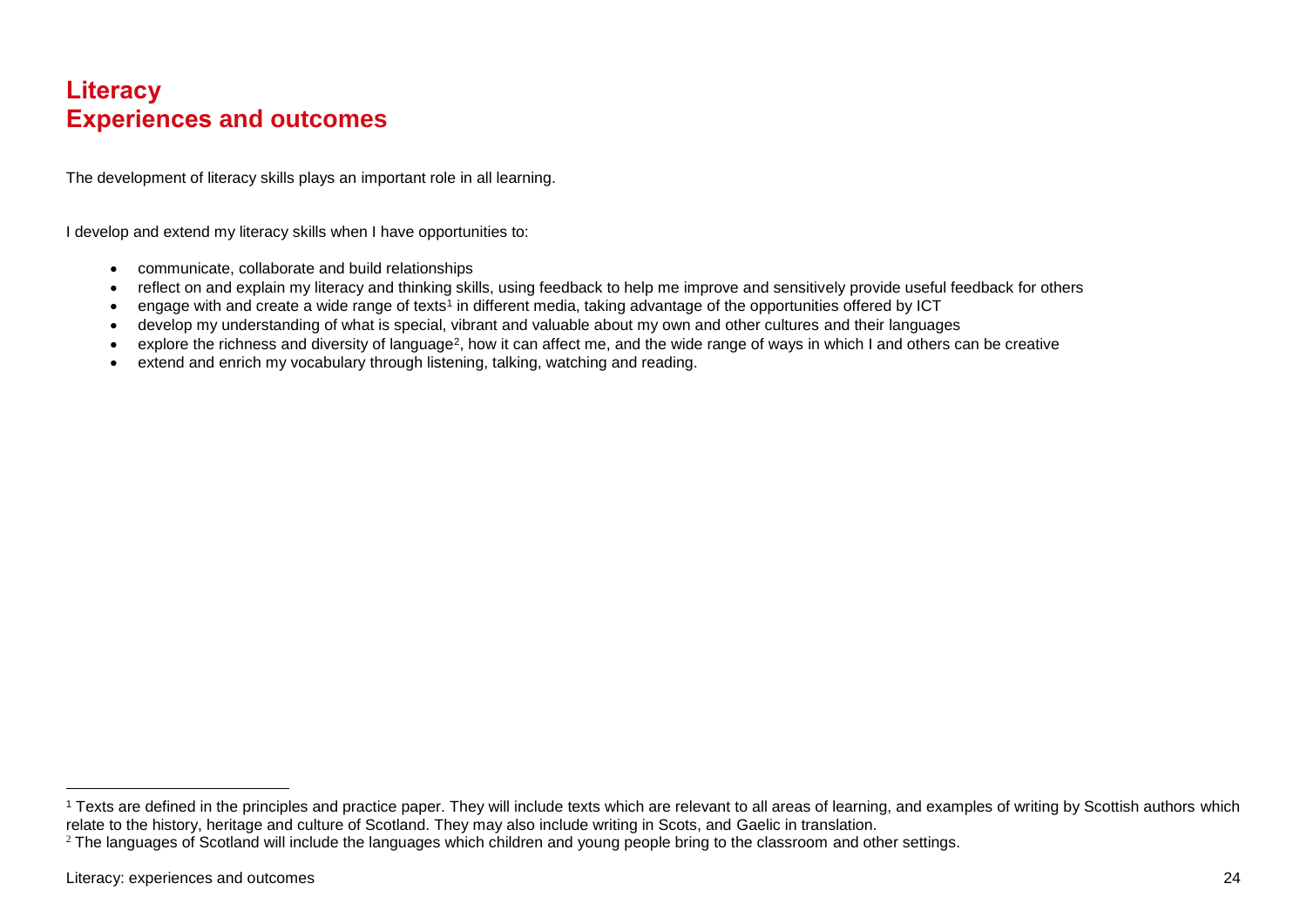| <b>Listening and talking</b>                                                                                                                                        |                                                                                                                                                                                                                                                                                                                                                                                                                                                                                   |                                                                                                                       |                                                                                                                                         |                                                                                                                                                                                                                                                                                             |                                                                                      |
|---------------------------------------------------------------------------------------------------------------------------------------------------------------------|-----------------------------------------------------------------------------------------------------------------------------------------------------------------------------------------------------------------------------------------------------------------------------------------------------------------------------------------------------------------------------------------------------------------------------------------------------------------------------------|-----------------------------------------------------------------------------------------------------------------------|-----------------------------------------------------------------------------------------------------------------------------------------|---------------------------------------------------------------------------------------------------------------------------------------------------------------------------------------------------------------------------------------------------------------------------------------------|--------------------------------------------------------------------------------------|
|                                                                                                                                                                     | <b>Early</b>                                                                                                                                                                                                                                                                                                                                                                                                                                                                      | <b>First</b>                                                                                                          | <b>Second</b>                                                                                                                           | <b>Third</b>                                                                                                                                                                                                                                                                                | <b>Fourth</b>                                                                        |
| <b>Enjoyment and</b><br>choice<br>- within a motivating<br>and challenging<br>environment.<br>developing an<br>awareness of the<br>relevance of texts in<br>my life | I enjoy exploring and<br>playing with the<br>patterns and sounds of<br>language, and can use<br>what I learn.<br>LIT 0-01a / LIT 0-11a /<br><b>LIT 0-20a</b><br>I enjoy exploring and<br>choosing stories and<br>other texts to watch,<br>read or listen to, and<br>can share my likes and<br>dislikes.<br>LIT 0-01b / LIT 0-11b<br>I enjoy exploring<br>events and characters<br>in stories and other<br>texts, sharing my<br>thoughts in different<br>ways.<br><b>LIT 0-01c</b> | prefer certain sources.<br>I regularly select subject, purpose, format and<br>resources to create texts of my choice. | I regularly select and listen to or watch texts which I<br>enjoy and find interesting, and I can explain why I<br>LIT 1-01a / LIT 2-01a | I regularly select and listen to or watch texts for enjoyment<br>and expectations, and I can give reasons, with evidence, for<br>my personal response.<br>I can regularly select subject, purpose, format and resources<br>to create texts of my choice, and am developing my own<br>style. | and interest, and I can express how well they meet my needs<br>LIT 3-01a / LIT 4-01a |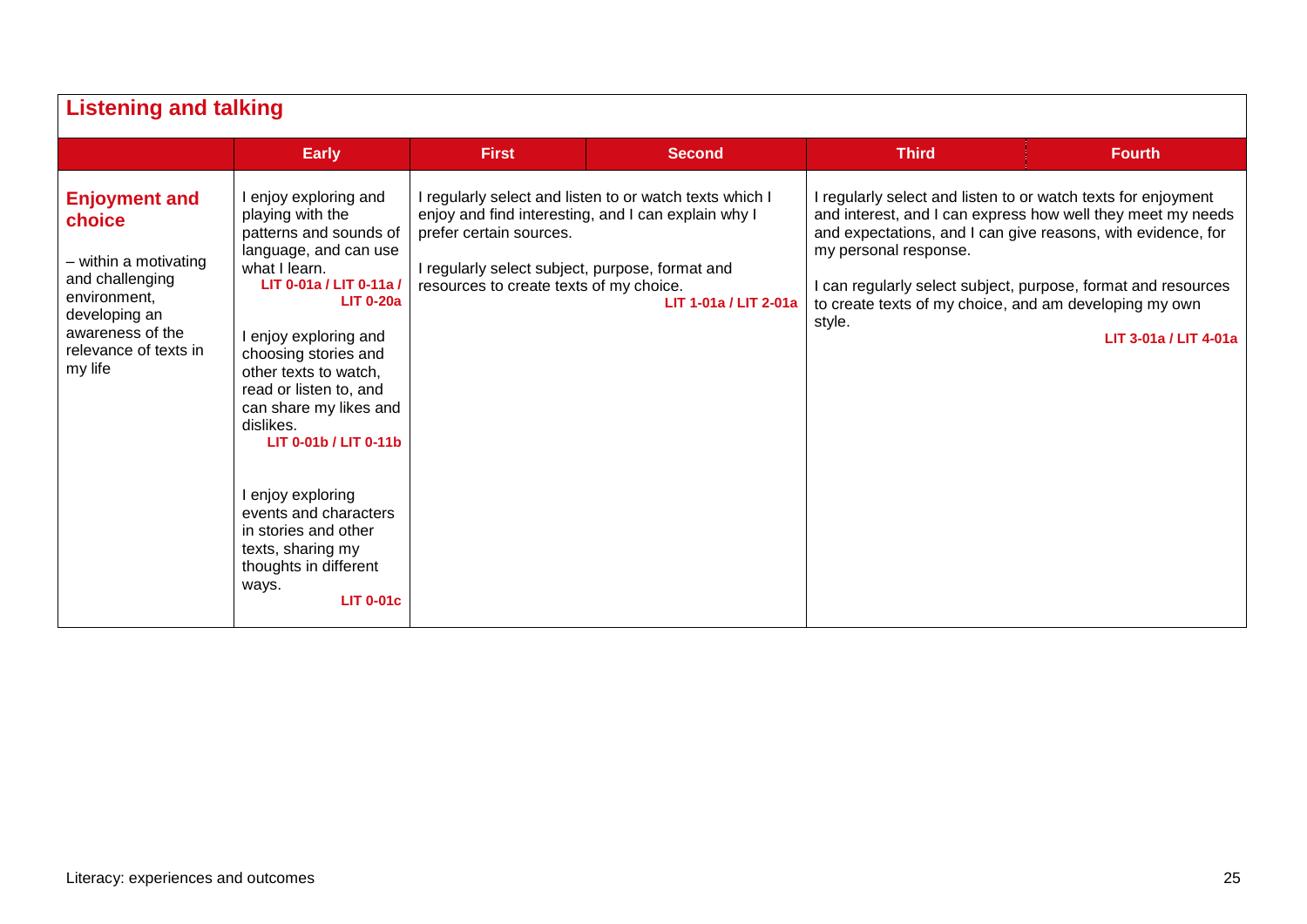| <b>Listening and talking (continued)</b>                                                                                                       |                                                                                                                                                                                         |                                                                                                                                                                                          |                                                                                                                                                                                         |                                                                                                                                                                                                                                                                                                                             |                                                                                                                                                                                                                                                                                                                                                                                                     |  |  |
|------------------------------------------------------------------------------------------------------------------------------------------------|-----------------------------------------------------------------------------------------------------------------------------------------------------------------------------------------|------------------------------------------------------------------------------------------------------------------------------------------------------------------------------------------|-----------------------------------------------------------------------------------------------------------------------------------------------------------------------------------------|-----------------------------------------------------------------------------------------------------------------------------------------------------------------------------------------------------------------------------------------------------------------------------------------------------------------------------|-----------------------------------------------------------------------------------------------------------------------------------------------------------------------------------------------------------------------------------------------------------------------------------------------------------------------------------------------------------------------------------------------------|--|--|
|                                                                                                                                                | <b>Early</b>                                                                                                                                                                            | <b>First</b>                                                                                                                                                                             | <b>Second</b>                                                                                                                                                                           | <b>Third</b>                                                                                                                                                                                                                                                                                                                | <b>Fourth</b>                                                                                                                                                                                                                                                                                                                                                                                       |  |  |
| <b>Tools for</b><br>listening and<br>talking<br>- to help me when<br>interacting or<br>presenting within and<br>beyond my place of<br>learning | As I listen and talk in<br>different situations, I<br>am learning to take<br>turns and am<br>developing my<br>awareness of when to<br>talk and when to listen.<br>LIT 0-02a / ENG 0-03a | When I engage with<br>others, I know when<br>and how to listen,<br>when to talk, how<br>much to say, when to<br>ask questions and how<br>to respond with<br>respect.<br><b>LIT 1-02a</b> | When I engage with others, I<br>can respond in ways<br>appropriate to my role, show<br>that I value others'<br>contributions and use these<br>to build on thinking.<br><b>LIT 2-02a</b> | When I engage with others, I<br>can make a relevant<br>contribution, encourage<br>others to contribute and<br>acknowledge that they have<br>the right to hold a different<br>opinion.<br>can respond in ways<br>appropriate to my role and<br>use contributions to reflect<br>on, clarify or adapt thinking.<br>$LIT 3-02a$ | When I engage with others I<br>can make a relevant<br>contribution, ensure that<br>everyone has an opportunity<br>to contribute and encourage<br>them to take account of<br>others' points of view or<br>alternative solutions.<br>I can respond in ways<br>appropriate to my role,<br>exploring and expanding on<br>contributions to reflect on,<br>clarify or adapt thinking.<br><b>LIT 4-02a</b> |  |  |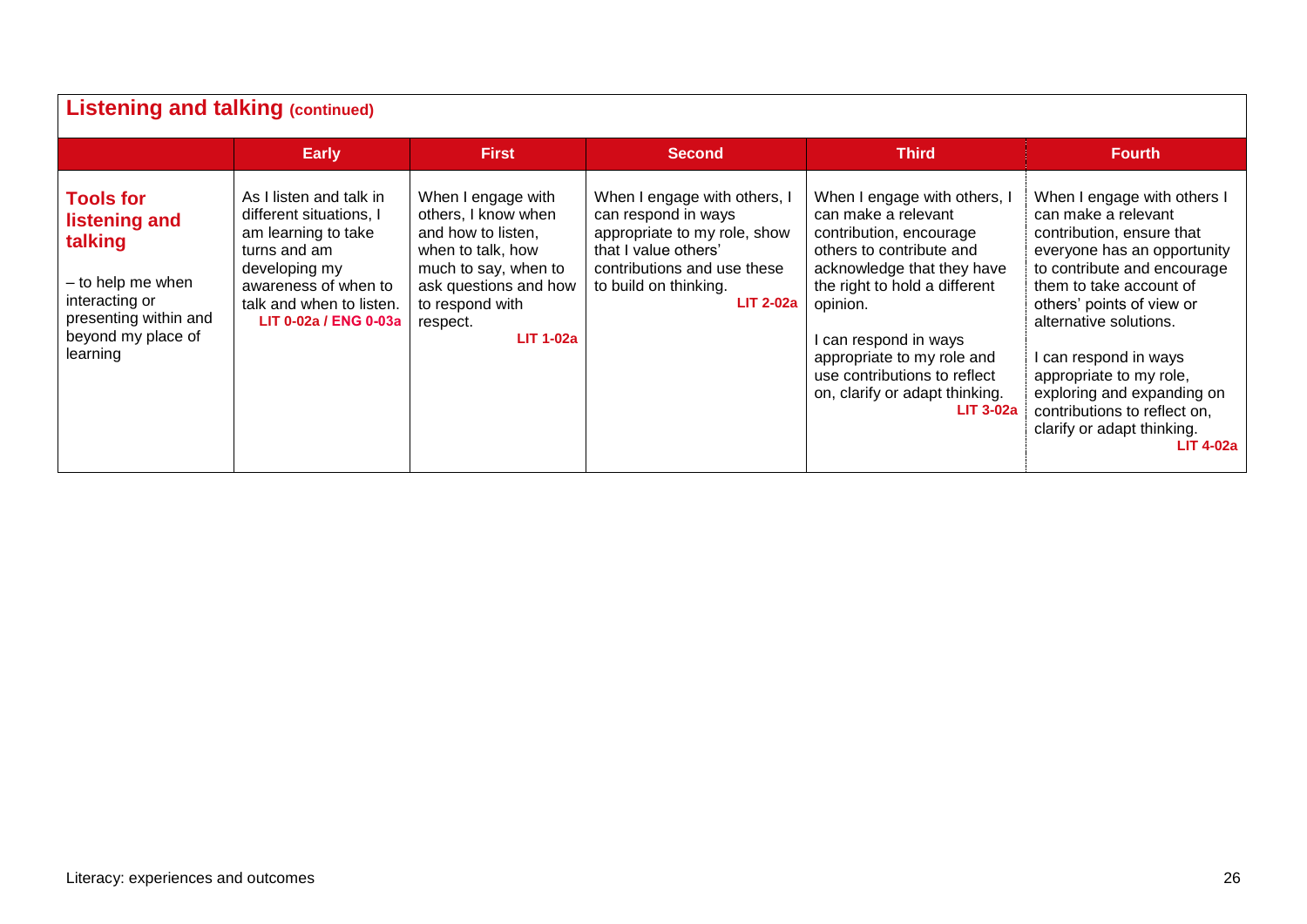| <b>Listening and talking (continued)</b>                                                                                                                                              |                                                                                                                                             |                                                                                                                                                                                                      |                                                                                                                                                                                                                                 |                                                                                                                                                                                                                                                                                                                                                                  |                                                                                                                                                                                                                                                                                                                        |  |
|---------------------------------------------------------------------------------------------------------------------------------------------------------------------------------------|---------------------------------------------------------------------------------------------------------------------------------------------|------------------------------------------------------------------------------------------------------------------------------------------------------------------------------------------------------|---------------------------------------------------------------------------------------------------------------------------------------------------------------------------------------------------------------------------------|------------------------------------------------------------------------------------------------------------------------------------------------------------------------------------------------------------------------------------------------------------------------------------------------------------------------------------------------------------------|------------------------------------------------------------------------------------------------------------------------------------------------------------------------------------------------------------------------------------------------------------------------------------------------------------------------|--|
|                                                                                                                                                                                       | <b>Early</b>                                                                                                                                | <b>First</b>                                                                                                                                                                                         | <b>Second</b>                                                                                                                                                                                                                   | <b>Third</b>                                                                                                                                                                                                                                                                                                                                                     | <b>Fourth</b>                                                                                                                                                                                                                                                                                                          |  |
| <b>Finding and</b><br>using information<br>- when listening to,<br>watching and talking<br>about texts with<br>increasingly complex<br>ideas, structures and<br>specialist vocabulary | I listen or watch for<br>useful or interesting<br>information and I use<br>this to make choices or<br>learn new things.<br><b>LIT 0-04a</b> | As I listen or watch, I<br>can identify and<br>discuss the purpose,<br>key words and main<br>ideas of the text, and<br>use this information for<br>a specific purpose.<br><b>LIT 1-04a</b>           | As I listen or watch, I can<br>identify and discuss the<br>purpose, main ideas and<br>supporting detail contained<br>within the text, and use this<br>information for different<br>purposes.<br><b>LIT 2-04a</b>                | As I listen or watch, I can:<br>identify and give an<br>$\bullet$<br>accurate account of the<br>purpose and main<br>concerns of the text, and<br>can make inferences<br>from key statements<br>identify and discuss<br>similarities and<br>differences between<br>different types of text<br>use this information for<br>different purposes.<br><b>LIT 3-04a</b> | As I listen or watch, I can:<br>clearly state the purpose<br>and main concerns of a<br>text and make inferences<br>from key statements<br>compare and contrast<br>different types of text<br>gather, link and use<br>information from different<br>sources and use this for<br>different purposes.<br><b>LIT 4-04a</b> |  |
|                                                                                                                                                                                       |                                                                                                                                             | As I listen or watch, I<br>am learning to make<br>notes under given<br>headings and use<br>these to understand<br>what I have listened to<br>or watched and create<br>new texts.<br><b>LIT 1-05a</b> | As I listen or watch, I can<br>make notes, organise these<br>under suitable headings and<br>use these to understand<br>ideas and information and<br>create new texts, using my<br>own words as appropriate.<br><b>LIT 2-05a</b> | As I listen or watch, I can make notes and organise these to<br>develop thinking, help retain and recall information, explore<br>issues and create new texts, using my own words as<br>appropriate.                                                                                                                                                              | LIT 3-05a / LIT 4-05a                                                                                                                                                                                                                                                                                                  |  |
|                                                                                                                                                                                       |                                                                                                                                             | I can select ideas and<br>relevant information,<br>organise these in a<br>logical sequence and<br>use words which will<br>be interesting and/or<br>useful for others.<br><b>LIT 1-06a</b>            | I can select ideas and<br>relevant information,<br>organise these in an<br>appropriate way for my<br>purpose and use suitable<br>vocabulary for my audience.<br><b>LIT 2-06a</b>                                                | I can independently select ideas and relevant information for<br>different purposes, organise essential information or ideas<br>and any supporting detail in a logical order, and use suitable<br>vocabulary to communicate effectively with my audience.<br>LIT 3-06a / LIT 4-06a                                                                               |                                                                                                                                                                                                                                                                                                                        |  |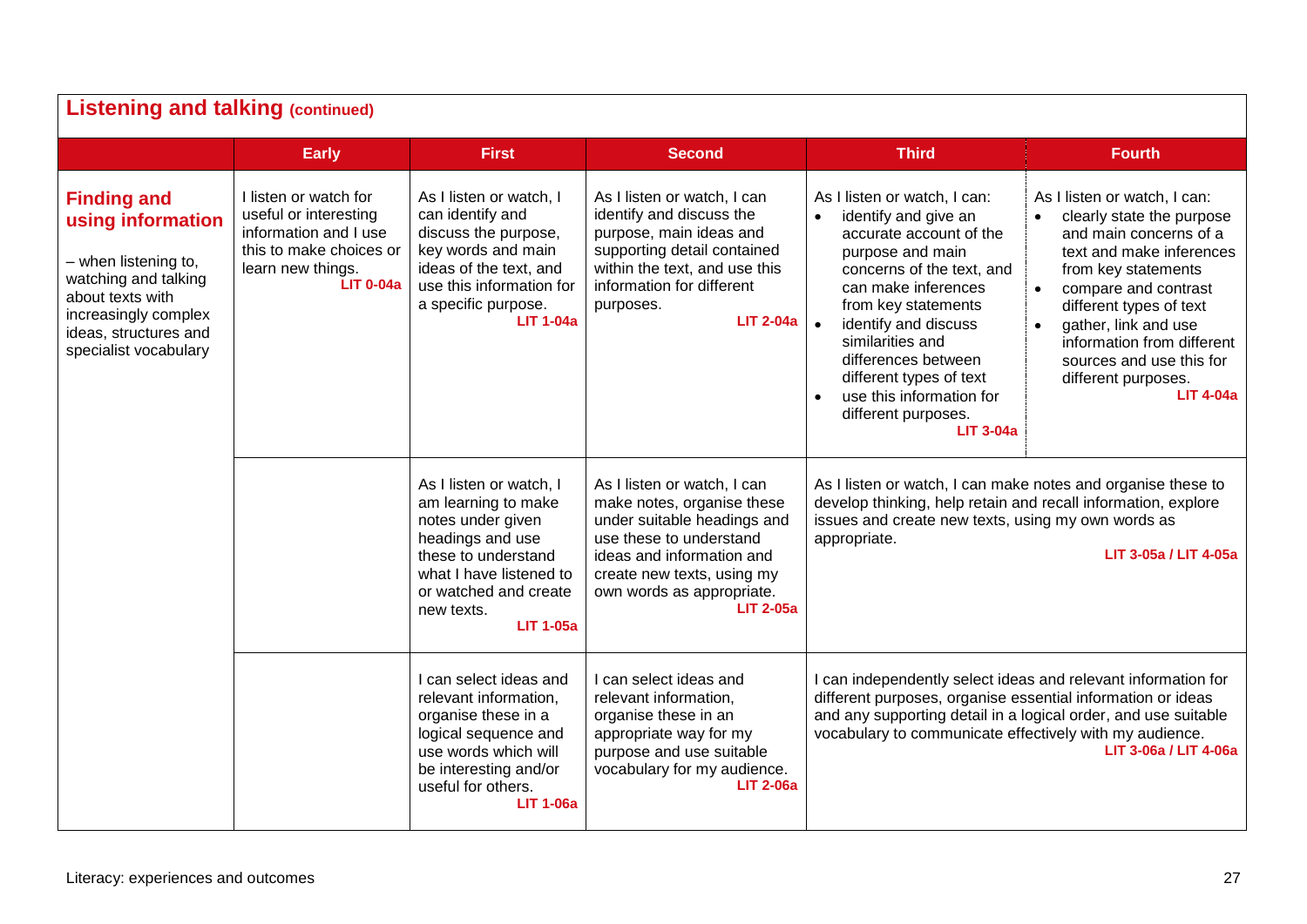| <b>Listening and talking (continued)</b>                                                                                                                                                               |                                                                                                                                                                                    |                                                                                                                                                       |                                                                                                                                                                                                                                      |                                                                                                                                                                                                                    |                                                                                                                                                                                                           |  |
|--------------------------------------------------------------------------------------------------------------------------------------------------------------------------------------------------------|------------------------------------------------------------------------------------------------------------------------------------------------------------------------------------|-------------------------------------------------------------------------------------------------------------------------------------------------------|--------------------------------------------------------------------------------------------------------------------------------------------------------------------------------------------------------------------------------------|--------------------------------------------------------------------------------------------------------------------------------------------------------------------------------------------------------------------|-----------------------------------------------------------------------------------------------------------------------------------------------------------------------------------------------------------|--|
|                                                                                                                                                                                                        | <b>Early</b>                                                                                                                                                                       | <b>First</b>                                                                                                                                          | <b>Second</b>                                                                                                                                                                                                                        | <b>Third</b>                                                                                                                                                                                                       | <b>Fourth</b>                                                                                                                                                                                             |  |
| Understanding,<br>analysing and<br>evaluating<br>- investigating and/or<br>appreciating texts with<br>increasingly complex<br>ideas, structures and<br>specialist vocabulary<br>for different purposes | To help me<br>understand stories and<br>other texts, I ask<br>questions and link<br>what I am learning with<br>what I already know.<br>LIT 0-07a / LIT 0-16a /<br><b>ENG 0-17a</b> | l can show my<br>understanding of what<br>I listen to or watch by<br>responding to and<br>asking different kinds<br>of questions.<br><b>LIT 1-07a</b> | I can show my understanding<br>of what I listen to or watch by<br>responding to literal,<br>inferential, evaluative and<br>other types of questions, and<br>by asking different kinds of<br>questions of my own.<br><b>LIT 2-07a</b> | can show my understanding<br>of what I listen to or watch by<br>commenting, with evidence,<br>on the content and form of<br>short and extended texts.<br><b>LIT 3-07a</b>                                          | can show my understanding<br>of what I listen to or watch by<br>giving detailed, evaluative<br>comments, with evidence,<br>about the content and form of<br>short and extended texts.<br><b>LIT 4-07a</b> |  |
|                                                                                                                                                                                                        |                                                                                                                                                                                    | To help me develop an<br>informed view, I am<br>learning to recognise<br>the difference between<br>fact and opinion.<br><b>LIT 1-08a</b>              | To help me develop an<br>informed view, I can<br>distinguish fact from opinion,<br>and I am learning to<br>recognise when my sources<br>try to influence me and how<br>useful these are.<br><b>LIT 2-08a</b>                         | To help me develop an<br>informed view, I am learning<br>about the techniques used to<br>influence opinion and how to<br>assess the value of my<br>sources, and I can recognise<br>persuasion.<br><b>LIT 3-08a</b> | To help me develop an<br>informed view, I can identify<br>some of the techniques used<br>to influence or persuade and<br>can assess the value of my<br>sources.<br><b>LIT 4-08a</b>                       |  |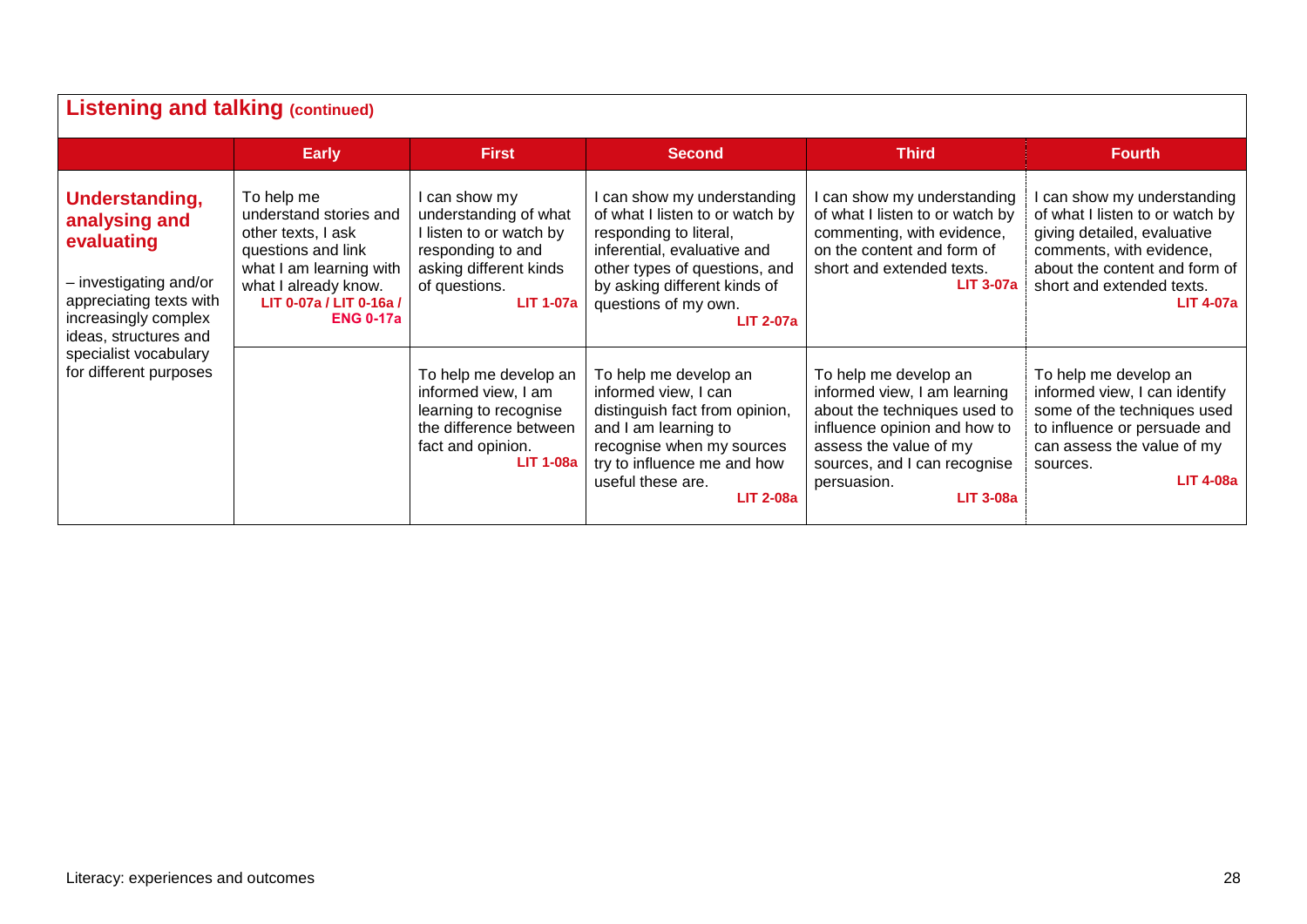| <b>Listening and talking (continued)</b>                                                                                                                                                          |                                                                                                                                                                                                                                                                                                                                                                                      |                                                                                                                                                                                                                                                                     |                                                                                                                                                                                                                                                                                                                                                                                  |                                                                                                                                                                                                                                                                                                                |                                                                                                                                                                                                                                                                                                         |  |
|---------------------------------------------------------------------------------------------------------------------------------------------------------------------------------------------------|--------------------------------------------------------------------------------------------------------------------------------------------------------------------------------------------------------------------------------------------------------------------------------------------------------------------------------------------------------------------------------------|---------------------------------------------------------------------------------------------------------------------------------------------------------------------------------------------------------------------------------------------------------------------|----------------------------------------------------------------------------------------------------------------------------------------------------------------------------------------------------------------------------------------------------------------------------------------------------------------------------------------------------------------------------------|----------------------------------------------------------------------------------------------------------------------------------------------------------------------------------------------------------------------------------------------------------------------------------------------------------------|---------------------------------------------------------------------------------------------------------------------------------------------------------------------------------------------------------------------------------------------------------------------------------------------------------|--|
|                                                                                                                                                                                                   | <b>Early</b>                                                                                                                                                                                                                                                                                                                                                                         | <b>First</b>                                                                                                                                                                                                                                                        | <b>Second</b>                                                                                                                                                                                                                                                                                                                                                                    | <b>Third</b>                                                                                                                                                                                                                                                                                                   | <b>Fourth</b>                                                                                                                                                                                                                                                                                           |  |
| <b>Creating texts</b><br>- applying the<br>elements others use to<br>create different types<br>of short and extended<br>texts with increasingly<br>complex ideas,<br>structures and<br>vocabulary | Within real and<br>imaginary situations, I<br>share experiences and<br>feelings, ideas and<br>information in a way<br>that communicates my<br>message.<br><b>LIT 0-09a</b><br>enjoy exploring<br>events and characters<br>in stories and other<br>texts and I use what I<br>learn to invent my<br>own, sharing these<br>with others in<br>imaginative ways.<br>LIT 0-09b / LIT 0-31a | When listening and<br>talking with others for<br>different purposes, I<br>can exchange<br>information,<br>experiences,<br>explanations, ideas<br>and opinions, and<br>clarify points by asking<br>questions or by asking<br>others to say more.<br><b>LIT 1-09a</b> | When listening and talking<br>with others for different<br>purposes, I can:<br>share information,<br>$\bullet$<br>experiences and<br>opinions<br>explain processes and<br>ideas<br>identify issues raised and<br>$\bullet$<br>summarise main points<br>or findings<br>$\bullet$<br>clarify points by asking<br>questions or by asking<br>others to say more.<br><b>LIT 2-09a</b> | When listening and talking<br>with others for different<br>purposes, I can:<br>communicate<br>$\bullet$<br>information, ideas or<br>opinions<br>explain processes,<br>$\bullet$<br>concepts or ideas<br>identify issues raised,<br>$\bullet$<br>summarise findings or<br>draw conclusions.<br><b>LIT 3-09a</b> | When listening and talking<br>with others for different<br>purposes, I can:<br>communicate detailed<br>information, ideas or<br>opinions<br>explain processes,<br>concepts or ideas with<br>some relevant supporting<br>detail<br>sum up ideas, issues,<br>findings or conclusions.<br><b>LIT 4-09a</b> |  |
|                                                                                                                                                                                                   | As I listen and take<br>part in conversations<br>and discussions, I<br>discover new words<br>and phrases which I<br>use to help me<br>express my ideas,<br>thoughts and feelings.<br><b>LIT 0-10a</b>                                                                                                                                                                                | I can communicate<br>clearly when engaging<br>with others within and<br>beyond my place of<br>learning, using<br>selected resources <sup>3</sup> as<br>required.<br><b>LIT 1-10a</b>                                                                                | I am developing confidence when engaging with others within<br>and beyond my place of learning. I can communicate in a<br>clear, expressive way and I am learning to select and<br>organise resources independently.<br>LIT 2-10a / LIT 3-10a                                                                                                                                    |                                                                                                                                                                                                                                                                                                                | I can communicate in a clear,<br>expressive manner when<br>engaging with others within<br>and beyond my place of<br>learning, and can<br>independently select and<br>organise appropriate<br>resources as required.<br><b>LIT 4-10a</b>                                                                 |  |

<sup>&</sup>lt;sup>3</sup> This may include images, objects, audio, visual or digital resources.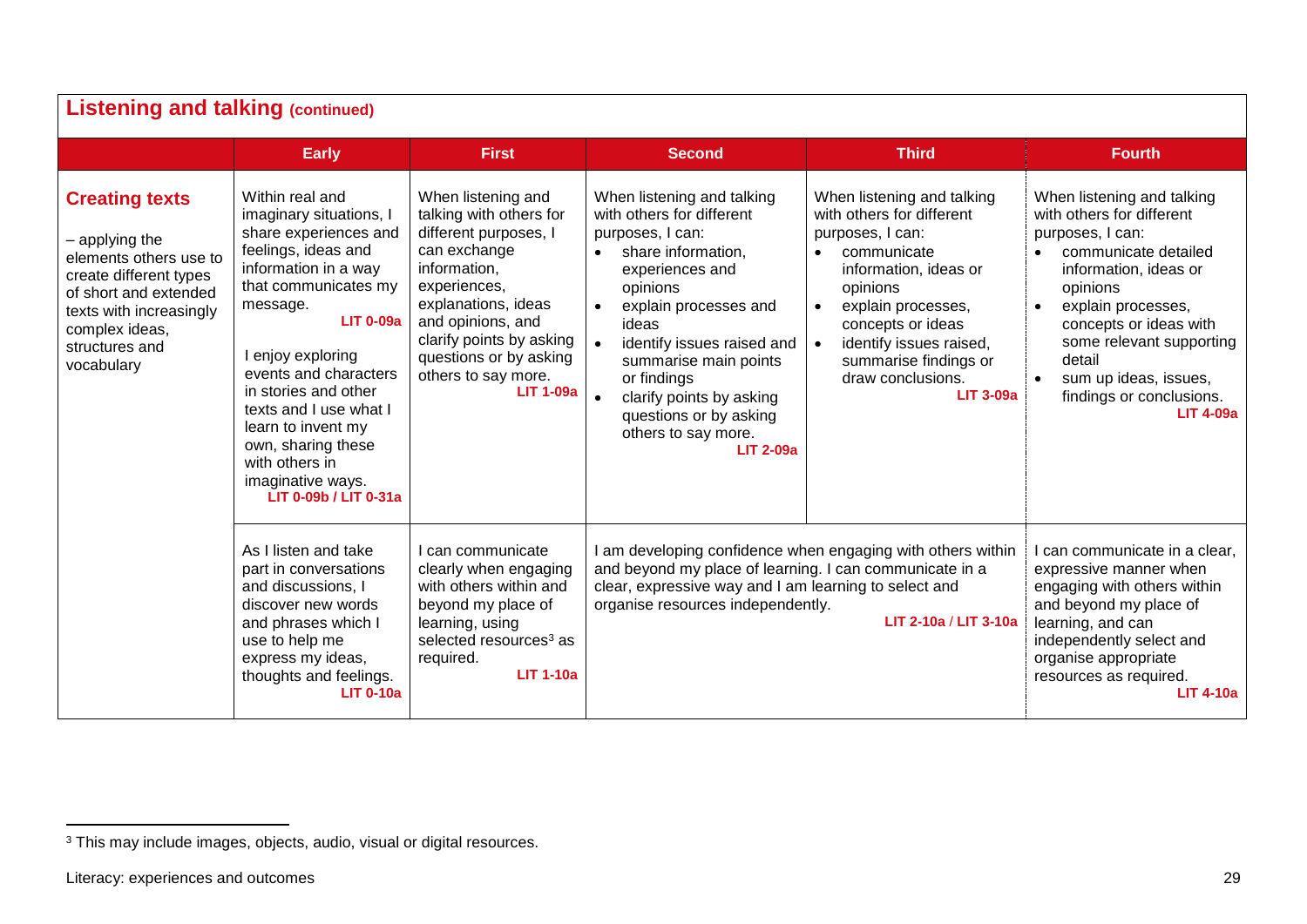| <b>Reading</b>                                                                                                                                                                       |                                                                                                                                                                                                                                                                                                                                 |                                                                                                                                                                                    |                                                                                                                                                                                    |                                                                                                                                                                                                                                                                                                                                       |                                                                                                                                                                                                                                                                                                                                      |
|--------------------------------------------------------------------------------------------------------------------------------------------------------------------------------------|---------------------------------------------------------------------------------------------------------------------------------------------------------------------------------------------------------------------------------------------------------------------------------------------------------------------------------|------------------------------------------------------------------------------------------------------------------------------------------------------------------------------------|------------------------------------------------------------------------------------------------------------------------------------------------------------------------------------|---------------------------------------------------------------------------------------------------------------------------------------------------------------------------------------------------------------------------------------------------------------------------------------------------------------------------------------|--------------------------------------------------------------------------------------------------------------------------------------------------------------------------------------------------------------------------------------------------------------------------------------------------------------------------------------|
|                                                                                                                                                                                      | <b>Early</b>                                                                                                                                                                                                                                                                                                                    | <b>First</b>                                                                                                                                                                       | <b>Second</b>                                                                                                                                                                      | <b>Third</b>                                                                                                                                                                                                                                                                                                                          | <b>Fourth</b>                                                                                                                                                                                                                                                                                                                        |
| <b>Enjoyment and</b><br>choice<br>- within a motivating<br>and challenging<br>environment.<br>developing an<br>awareness of the<br>relevance of texts in<br>my life                  | I enjoy exploring and<br>playing with the<br>patterns and sounds of<br>language and can use<br>what I learn.<br>LIT 0-01a / LIT 0-11a /<br><b>LIT 0-20a</b><br>I enjoy exploring and<br>choosing stories and<br>other texts to watch,<br>read or listen to, and<br>can share my likes and<br>dislikes.<br>LIT 0-01b / LIT 0-11b | I regularly select and read, listen to or watch texts<br>which I enjoy and find interesting, and I can explain<br>why I prefer certain texts and authors.<br>LIT 1-11a / LIT 2-11a |                                                                                                                                                                                    | I regularly select and read,<br>listen to or watch texts for<br>enjoyment and interest, and I<br>can express how well they<br>meet my needs and<br>expectations and give<br>reasons, with evidence, for<br>my personal response.<br>I can identify sources <sup>4</sup> to<br>develop the range of my<br>reading.<br><b>LIT 3-11a</b> | I regularly select and read,<br>listen to or watch texts for<br>enjoyment and interest, and I<br>can express how well they<br>meet my needs and<br>expectations and give<br>reasons, with evidence, for<br>my personal response.<br>can independently identify<br>sources to develop the range<br>of my reading.<br><b>LIT 4-11a</b> |
| <b>Tools for reading</b><br>- to help me use texts<br>with increasingly<br>complex or unfamiliar<br>ideas, structures and<br>vocabulary within and<br>beyond my place of<br>learning | I explore sounds,<br>letters and words,<br>discovering how they<br>work together, and I<br>can use what I learn to<br>help me as I read and<br>write.<br>ENG 0-12a / LIT 0-13a /<br><b>LIT 0-21a</b>                                                                                                                            | I am learning to select<br>and use strategies and<br>resources before I read,<br>and as I read, to help<br>make the meaning of<br>texts clear.<br><b>LIT 1-13a</b>                 | I can select and use a<br>range of strategies and<br>resources before I read,<br>and as I read, to make<br>meaning clear and give<br>reasons for my selection.<br><b>LIT 2-13a</b> | I can select and use the<br>strategies and resources I<br>find most useful before I<br>read, and as I read, to<br>monitor and check my<br>understanding.<br>$LIT$ 3-13a                                                                                                                                                               | Before and as I read, I can<br>apply strategies and use<br>resources independently to<br>help me read a wide variety<br>of texts and/or find the<br>information I need.<br>$LIT$ 4-13a                                                                                                                                               |

<sup>&</sup>lt;sup>4</sup> Sources should be interpreted in the broadest sense, for example, traditional sources such as libraries and also the full range of digital and interpersonal opportunities to learn about texts.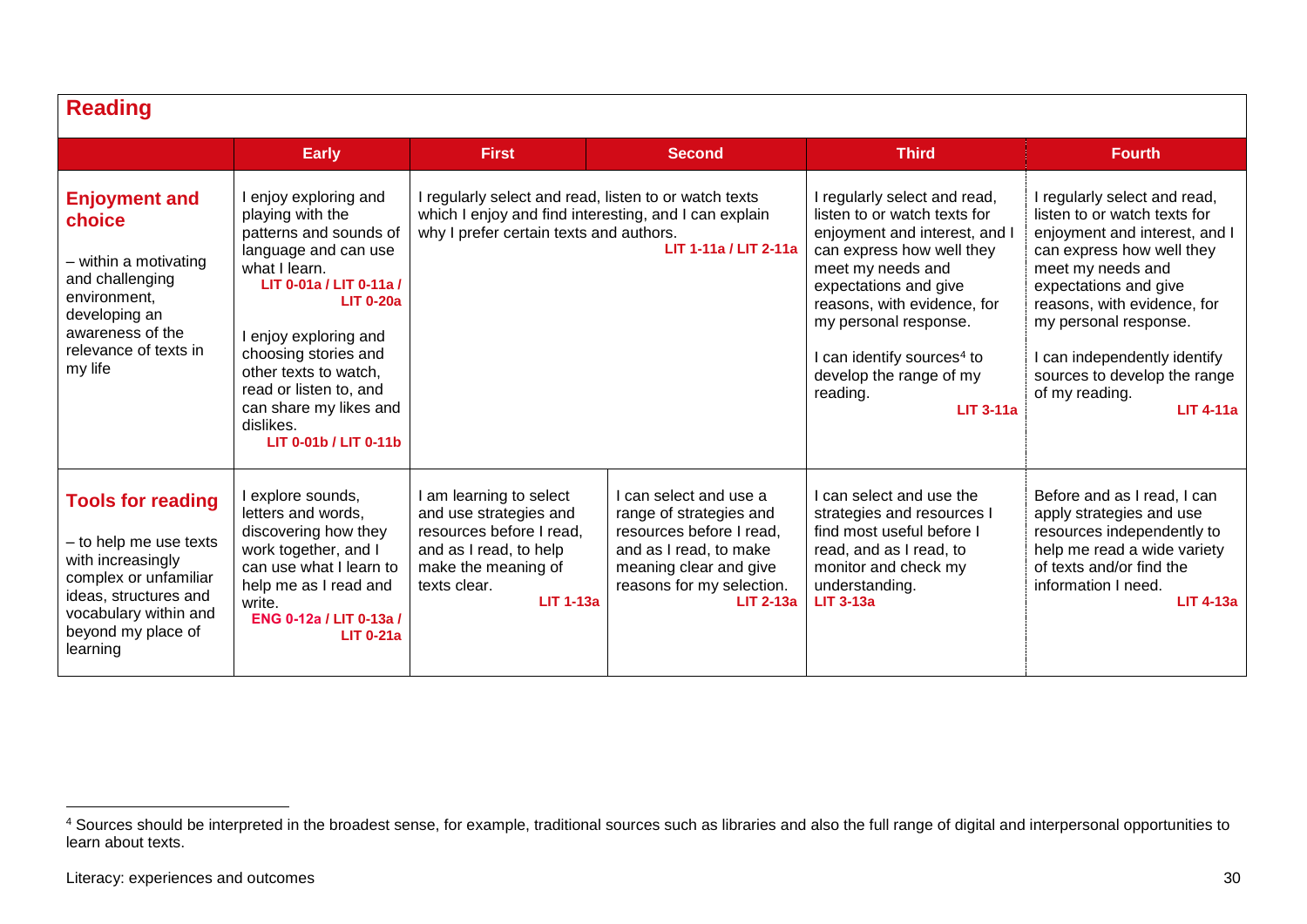| <b>Reading (continued)</b>                                                                                                                                                                                                                  |                                                                                                                                                                                    |                                                                                                                                                                                 |                                                                                                                                                                                                                                         |                                                                                                                                                                                                                                                                                                                                           |                                                                                                                                                                                                                                                                                                                                                    |
|---------------------------------------------------------------------------------------------------------------------------------------------------------------------------------------------------------------------------------------------|------------------------------------------------------------------------------------------------------------------------------------------------------------------------------------|---------------------------------------------------------------------------------------------------------------------------------------------------------------------------------|-----------------------------------------------------------------------------------------------------------------------------------------------------------------------------------------------------------------------------------------|-------------------------------------------------------------------------------------------------------------------------------------------------------------------------------------------------------------------------------------------------------------------------------------------------------------------------------------------|----------------------------------------------------------------------------------------------------------------------------------------------------------------------------------------------------------------------------------------------------------------------------------------------------------------------------------------------------|
|                                                                                                                                                                                                                                             | <b>Early</b>                                                                                                                                                                       | <b>First</b>                                                                                                                                                                    | <b>Second</b>                                                                                                                                                                                                                           | <b>Third</b>                                                                                                                                                                                                                                                                                                                              | <b>Fourth</b>                                                                                                                                                                                                                                                                                                                                      |
| <b>Finding and</b><br>using information<br>- when reading and<br>using fiction and non-<br>fiction texts with<br>increasingly complex<br>ideas, structures and                                                                              | I use signs, books or<br>other texts to find<br>useful or interesting<br>information and I use<br>this to plan, make<br>choices or learn new<br>things.<br><b>LIT 0-14a</b>        | Using what I know<br>about the features of<br>different types of texts,<br>I can find, select, sort<br>and use information for<br>a specific purpose.<br><b>LIT 1-14a</b>       | Using what I know about the<br>features of different types of<br>texts, I can find, select and<br>sort information from a<br>variety of sources and use<br>this for different purposes.<br>$LIT 2-14a$                                  | Using what I know about the features of different types of<br>texts, I can find, select, sort, summarise, link and use<br>information from different sources.<br>LIT 3-14a / LIT 4-14a                                                                                                                                                    |                                                                                                                                                                                                                                                                                                                                                    |
| specialist vocabulary                                                                                                                                                                                                                       |                                                                                                                                                                                    | I am learning to make<br>notes under given<br>headings and use<br>them to understand<br>information, explore<br>ideas and problems<br>and create new texts.<br><b>LIT 1-15a</b> | I can make notes, organise<br>them under suitable<br>headings and use them to<br>understand information,<br>develop my thinking, explore<br>problems and create new<br>texts, using my own words as<br>appropriate.<br><b>LIT 2-15a</b> | I can make notes and organise them to develop my thinking,<br>help retain and recall information, explore issues and create<br>new texts, using my own words as appropriate.                                                                                                                                                              | LIT 3-15a / LIT 4-15a                                                                                                                                                                                                                                                                                                                              |
| <b>Understanding,</b><br>analysing and<br>evaluating<br>- investigating and/or<br>appreciating fiction<br>and non-fiction texts<br>with increasingly<br>complex ideas,<br>structures and<br>specialist vocabulary<br>for different purposes | To help me<br>understand stories and<br>other texts, I ask<br>questions and link<br>what I am learning with<br>what I already know.<br>LIT 0-07a / LIT 0-16a /<br><b>ENG 0-17a</b> | To show my<br>understanding across<br>different areas of<br>learning, I can identify<br>and consider the<br>purpose and main<br>ideas of a text.<br><b>LIT 1-16a</b>            | To show my understanding<br>across different areas of<br>learning, I can identify and<br>consider the purpose and<br>main ideas of a text and use<br>supporting detail.<br><b>LIT 2-16a</b>                                             | To show my understanding<br>across different areas of<br>learning, I can:<br>identify and consider the<br>purpose, main concerns<br>or concepts and use<br>supporting detail<br>make inferences from<br>key statements<br>identify and discuss<br>similarities and<br>differences between<br>different types of text.<br><b>LIT 3-16a</b> | To show my understanding<br>across different areas of<br>learning, I can:<br>clearly state the purpose,<br>main concerns, concepts<br>or arguments and use<br>supporting detail<br>make inferences from<br>key statements and state<br>these accurately in my<br>own words<br>compare and contrast<br>different types of text.<br><b>LIT 4-16a</b> |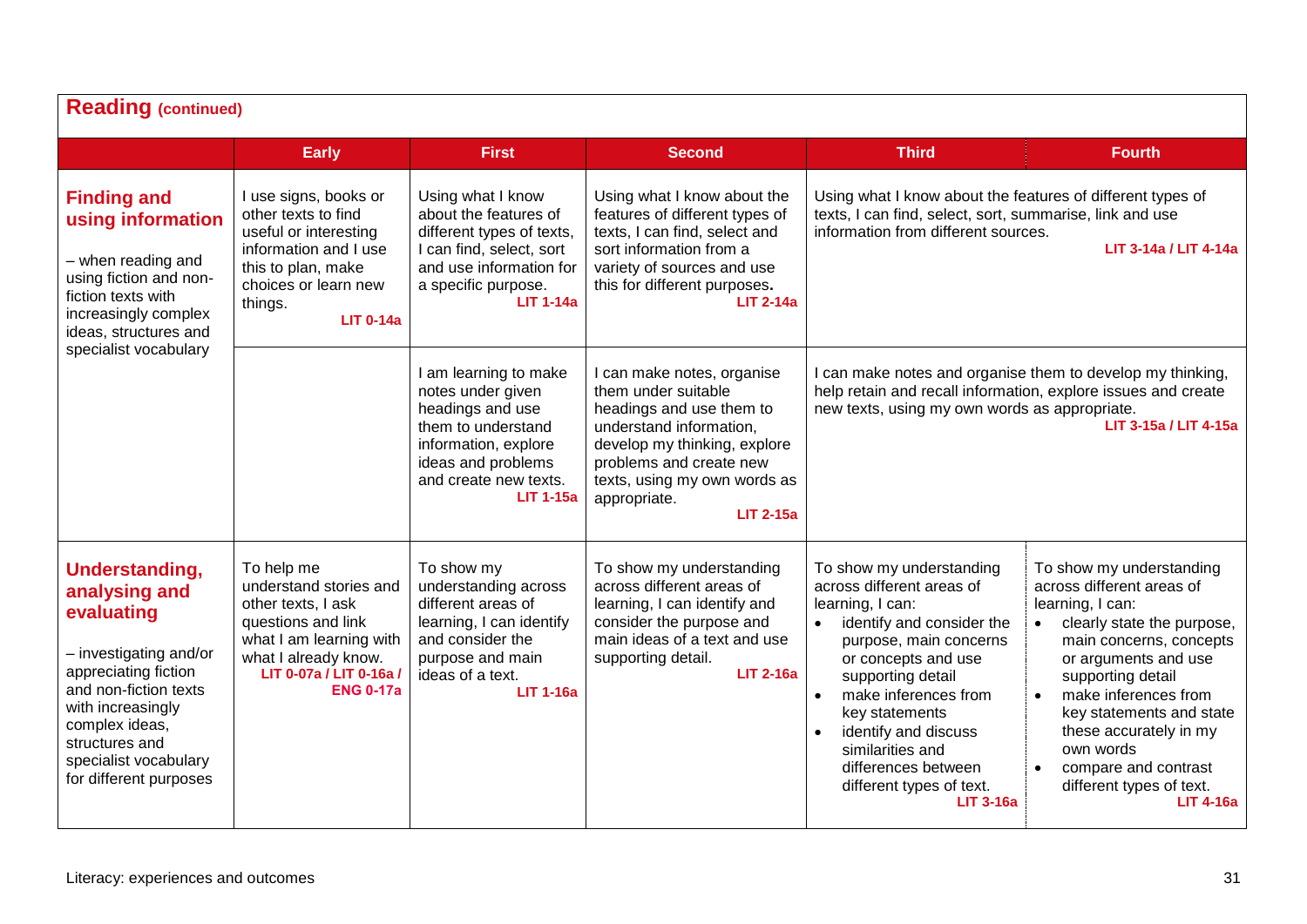| <b>Reading (continued)</b>                                                                                                                                                     |                                                                                                                                               |                                                                                                                               |                                                                                                                                                                                                                                                |                                                                                                                                                                                                                                                    |                                                                                                                                                                                                                                                                        |  |  |  |
|--------------------------------------------------------------------------------------------------------------------------------------------------------------------------------|-----------------------------------------------------------------------------------------------------------------------------------------------|-------------------------------------------------------------------------------------------------------------------------------|------------------------------------------------------------------------------------------------------------------------------------------------------------------------------------------------------------------------------------------------|----------------------------------------------------------------------------------------------------------------------------------------------------------------------------------------------------------------------------------------------------|------------------------------------------------------------------------------------------------------------------------------------------------------------------------------------------------------------------------------------------------------------------------|--|--|--|
|                                                                                                                                                                                | <b>Early</b>                                                                                                                                  | <b>First</b>                                                                                                                  | <b>Second</b>                                                                                                                                                                                                                                  | <b>Third</b>                                                                                                                                                                                                                                       | <b>Fourth</b>                                                                                                                                                                                                                                                          |  |  |  |
| Understanding,<br>analysing and<br>evaluating<br>(continued)<br>- investigating and/or<br>appreciating fiction<br>and non-fiction texts<br>with increasingly<br>complex ideas, |                                                                                                                                               | To help me develop an<br>informed view, I can<br>recognise the<br>difference between<br>fact and opinion.<br><b>LIT 1-18a</b> | To help me develop an<br>informed view, I can identify<br>and explain the difference<br>between fact and opinion,<br>recognise when I am being<br>influenced, and have<br>assessed how useful and<br>believable my sources are.<br>$LIT$ 2-18a | To help me develop an<br>informed view, I am exploring<br>the techniques used to<br>influence my opinion. I can<br>recognise persuasion and<br>assess the reliability of<br>information and credibility<br>and value of my sources.<br>$LIT$ 3-18a | To help me develop an<br>informed view, I can<br>recognise persuasion and<br>bias, identify some of the<br>techniques used to influence<br>my opinion, and assess the<br>reliability of information and<br>credibility and value of my<br>sources.<br><b>LIT 4-18a</b> |  |  |  |
| structures and<br>specialist vocabulary<br>for different purposes                                                                                                              | I enjoy exploring<br>events and characters<br>in stories and other<br>texts, sharing my<br>thoughts in different<br>ways.<br><b>LIT 0-19a</b> |                                                                                                                               |                                                                                                                                                                                                                                                |                                                                                                                                                                                                                                                    |                                                                                                                                                                                                                                                                        |  |  |  |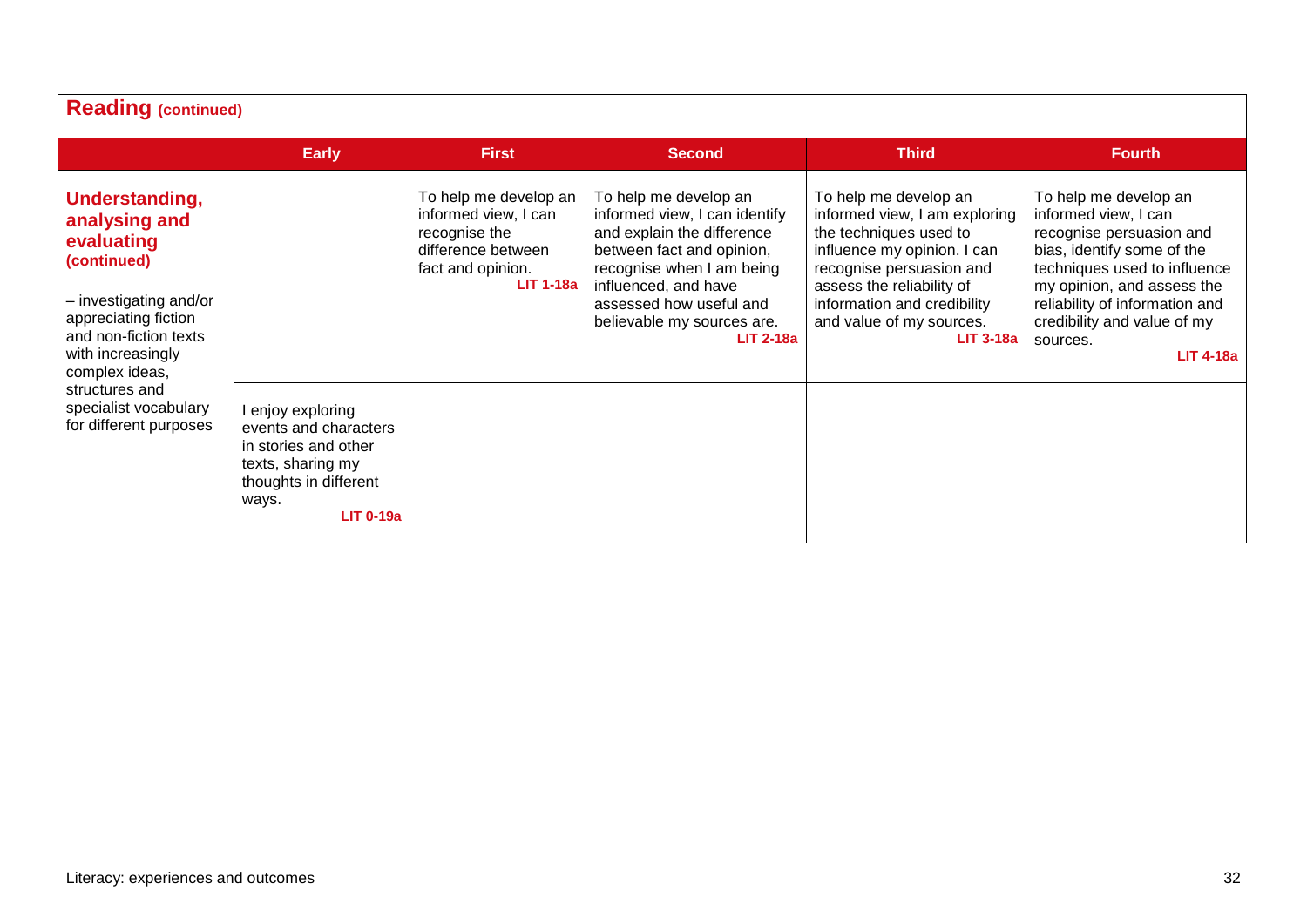| <b>Writing</b>                                                                                                                                                      |                                                                                                                                                             |                           |                                                                                                                                       |                                             |                                                                                                                                                       |
|---------------------------------------------------------------------------------------------------------------------------------------------------------------------|-------------------------------------------------------------------------------------------------------------------------------------------------------------|---------------------------|---------------------------------------------------------------------------------------------------------------------------------------|---------------------------------------------|-------------------------------------------------------------------------------------------------------------------------------------------------------|
|                                                                                                                                                                     | <b>Early</b>                                                                                                                                                | <b>First</b>              | <b>Second</b>                                                                                                                         | <b>Third</b>                                | <b>Fourth</b>                                                                                                                                         |
| <b>Enjoyment and</b><br>choice<br>- within a motivating<br>and challenging<br>environment.<br>developing an<br>awareness of the<br>relevance of texts in<br>my life | I enjoy exploring and<br>playing with the<br>patterns and sounds of<br>language and can use<br>what I learn.<br>LIT 0-01a / LIT 0-11a /<br><b>LIT 0-20a</b> | the needs of my audience. | I enjoy creating texts of my choice and I regularly<br>select subject, purpose, format and resources to suit<br>LIT 1-20a / LIT 2-20a | resources to suit the needs of my audience. | I enjoy creating texts of my choice and I am developing my<br>own style. I can regularly select subject, purpose, format and<br>LIT 3-20a / LIT 4-20a |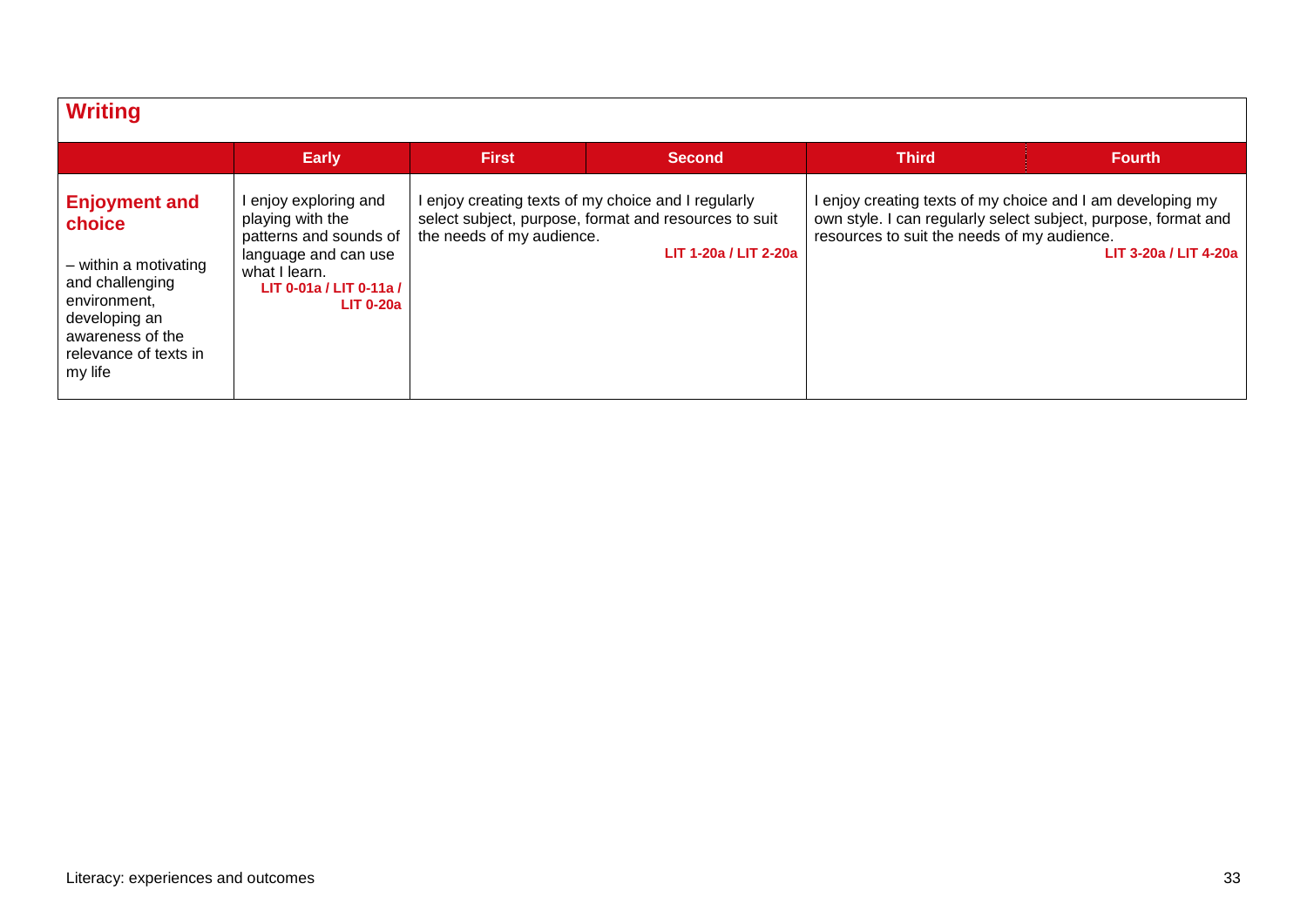| <b>Writing (continued)</b>                                                                                                                                          |                                                                                                                                                                                                       |                                                                                                                                                                                                               |                                                                                                                                                                                                                   |                                                                                                                                                                                                                                                                             |                                                                                                                                                                                                                |
|---------------------------------------------------------------------------------------------------------------------------------------------------------------------|-------------------------------------------------------------------------------------------------------------------------------------------------------------------------------------------------------|---------------------------------------------------------------------------------------------------------------------------------------------------------------------------------------------------------------|-------------------------------------------------------------------------------------------------------------------------------------------------------------------------------------------------------------------|-----------------------------------------------------------------------------------------------------------------------------------------------------------------------------------------------------------------------------------------------------------------------------|----------------------------------------------------------------------------------------------------------------------------------------------------------------------------------------------------------------|
|                                                                                                                                                                     | <b>Early</b>                                                                                                                                                                                          | <b>First</b>                                                                                                                                                                                                  | <b>Second</b>                                                                                                                                                                                                     | <b>Third</b>                                                                                                                                                                                                                                                                | <b>Fourth</b>                                                                                                                                                                                                  |
| <b>Tools for writing</b><br>- using knowledge of<br>technical aspects to help<br>my writing communicate<br>effectively within and<br>beyond my place of<br>learning | I explore sounds,<br>letters and words,<br>discovering how they<br>work together, and I<br>can use what I learn to<br>help me as I read or<br>write.<br>ENG 0-12a / LIT 0-13a /<br><b>LIT 0-21a</b>   | I can spell the most<br>commonly-used<br>words, using my<br>knowledge of letter<br>patterns and spelling<br>rules and use<br>resources to help me<br>spell tricky or<br>unfamiliar words.<br><b>LIT 1-21a</b> | I can spell most of the words<br>I need to communicate, using<br>spelling rules, specialist<br>vocabulary, self-correction<br>techniques and a range of<br>resources.<br><b>LIT 2-21a</b>                         | I can use a range of<br>strategies and resources and<br>spell most of the words I<br>need to use, including<br>specialist vocabulary, and<br>ensure that my spelling is<br>accurate.<br><b>LIT 3-21a</b>                                                                    | I can use a range of<br>strategies and resources<br>independently and ensure<br>that my spelling, including<br>specialist vocabulary, is<br>accurate.<br><b>LIT 4-21a</b>                                      |
|                                                                                                                                                                     | As I play and learn, I<br>enjoy exploring<br>interesting materials<br>for writing and different<br>ways of recording my<br>experiences and<br>feelings, ideas and<br>information.<br><b>LIT 0-21b</b> | I can write<br>independently, use<br>appropriate<br>punctuation and order<br>and link my sentences<br>in a way that makes<br>sense.<br>$LIT 1-22a$                                                            | In both short and extended<br>texts, I can use appropriate<br>punctuation, vary my<br>sentence structures and<br>divide my work into<br>paragraphs in a way that<br>makes sense to my reader.<br><b>LIT 2-22a</b> | As appropriate to my purpose and type of text, I can<br>punctuate and structure different types of sentences with<br>sufficient accuracy, and arrange these to make meaning<br>clear, showing straightforward relationships between<br>paragraphs.<br>LIT 3-22a / LIT 4-22a |                                                                                                                                                                                                                |
|                                                                                                                                                                     |                                                                                                                                                                                                       | Throughout the writing<br>process, I can check<br>that my writing makes<br>sense.<br><b>LIT 1-23a</b>                                                                                                         | Throughout the writing<br>process, I can check that my<br>writing makes sense and<br>meets its purpose.<br><b>LIT 2-23a</b>                                                                                       | Throughout the writing<br>process, I can review and<br>edit my writing to ensure that<br>it meets its purpose and<br>communicates meaning at<br>first reading.<br><b>LIT 3-23a</b>                                                                                          | Throughout the writing<br>process, I can review and<br>edit my writing<br>independently to ensure<br>that it meets its purpose<br>and communicates<br>meaning clearly at first<br>reading.<br><b>LIT 4-23a</b> |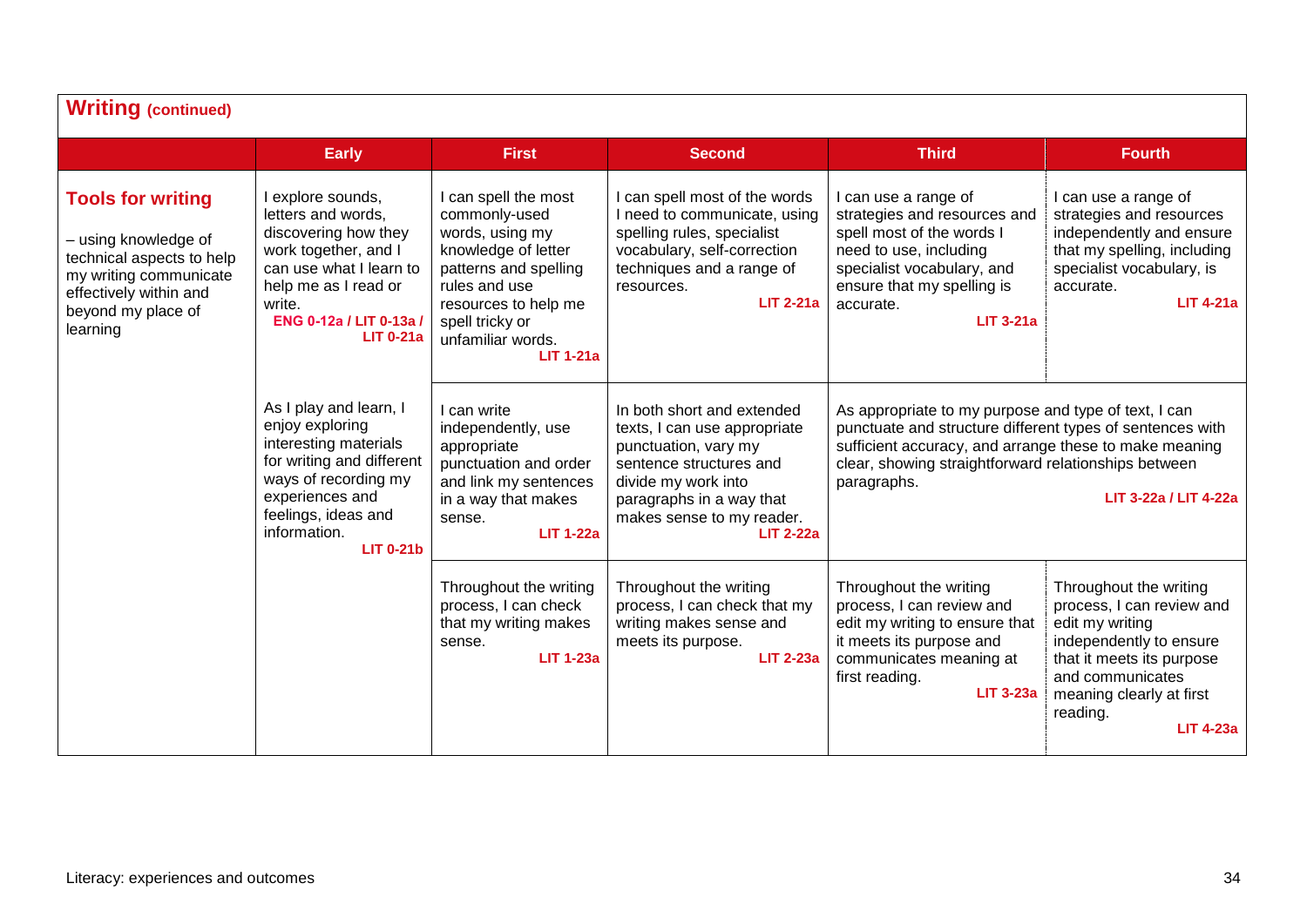| <b>Writing (continued)</b>              |              |                                                                                                                                                                             |                                                                                                                                                                             |                                                                                                                                                                                             |                                                                                                                                          |  |  |  |
|-----------------------------------------|--------------|-----------------------------------------------------------------------------------------------------------------------------------------------------------------------------|-----------------------------------------------------------------------------------------------------------------------------------------------------------------------------|---------------------------------------------------------------------------------------------------------------------------------------------------------------------------------------------|------------------------------------------------------------------------------------------------------------------------------------------|--|--|--|
|                                         | <b>Early</b> | <b>First</b>                                                                                                                                                                | <b>Second</b>                                                                                                                                                               | <b>Third</b>                                                                                                                                                                                | <b>Fourth</b>                                                                                                                            |  |  |  |
| <b>Tools for writing</b><br>(continued) |              | l can present my<br>writing in a way that<br>will make it legible and<br>attractive for my<br>reader, combining<br>words, images and<br>other features.<br><b>LIT 1-24a</b> | I consider the impact that<br>layout and presentation will<br>have and can combine<br>lettering, graphics and other<br>features to engage my<br>reader.<br><b>LIT 2-24a</b> | I can consider the impact that<br>layout and presentation will<br>have on my reader, selecting<br>and using a variety of<br>features appropriate to<br>purpose and audience.<br>$LIT$ 3-24a | I can justify my choice<br>and use of layout and<br>presentation in terms of<br>the intended impact on<br>my reader.<br><b>LIT 4-24a</b> |  |  |  |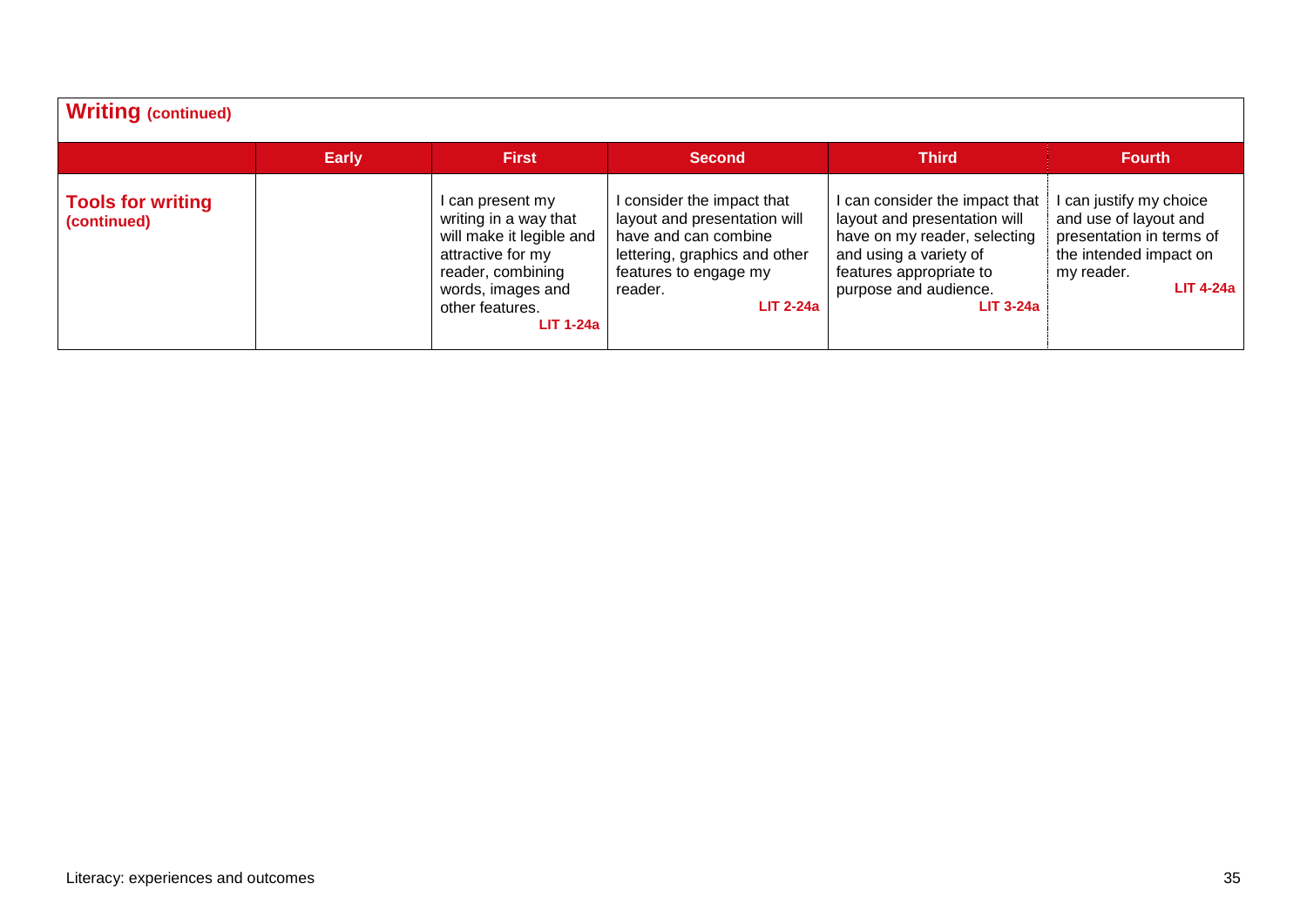| <b>Writing (continued)</b>                                                                                                                |                                                                                                                                                                            |                                                                                                                                                                                                                                                                |                                                                                                                                                                                                                                                                                                             |                                                                                                                                                                                                                                                                                                                                                                                                              |                                                                                                                                                                                                                                                                                                                  |  |  |
|-------------------------------------------------------------------------------------------------------------------------------------------|----------------------------------------------------------------------------------------------------------------------------------------------------------------------------|----------------------------------------------------------------------------------------------------------------------------------------------------------------------------------------------------------------------------------------------------------------|-------------------------------------------------------------------------------------------------------------------------------------------------------------------------------------------------------------------------------------------------------------------------------------------------------------|--------------------------------------------------------------------------------------------------------------------------------------------------------------------------------------------------------------------------------------------------------------------------------------------------------------------------------------------------------------------------------------------------------------|------------------------------------------------------------------------------------------------------------------------------------------------------------------------------------------------------------------------------------------------------------------------------------------------------------------|--|--|
|                                                                                                                                           | <b>Early</b>                                                                                                                                                               | <b>First</b>                                                                                                                                                                                                                                                   | <b>Second</b>                                                                                                                                                                                                                                                                                               | <b>Third</b>                                                                                                                                                                                                                                                                                                                                                                                                 | <b>Fourth</b>                                                                                                                                                                                                                                                                                                    |  |  |
| <b>Organising and</b><br>using information<br>- considering texts to<br>help create short and<br>extended texts for<br>different purposes |                                                                                                                                                                            | I am learning to use my<br>notes and other types<br>of writing to help me<br>understand information<br>and ideas, explore<br>problems, generate<br>and develop ideas or<br>create new text.<br><b>LIT 1-25a</b>                                                | I can use my notes and other<br>types of writing to help me<br>understand information and<br>ideas, explore problems,<br>make decisions, generate<br>and develop ideas or create<br>new text.<br>I recognise the need to<br>acknowledge my sources<br>and can do this<br>appropriately.<br><b>LIT 2-25a</b> | can use notes and other<br>types of writing to generate<br>and develop ideas, retain<br>and recall information,<br>explore problems, make<br>decisions, generate and<br>develop ideas or create<br>original text.<br>I recognise when it is<br>appropriate to quote from<br>sources and when I should<br>put points into my own<br>words. I can acknowledge<br>my sources appropriately.<br><b>LIT 3-25a</b> | I can use notes and other<br>types of writing to generate<br>and develop ideas, retain<br>and recall information.<br>explore problems, make<br>decisions, or create original<br>text.<br>I can make appropriate and<br>responsible use of sources<br>and acknowledge these<br>appropriately.<br><b>LIT 4-25a</b> |  |  |
|                                                                                                                                           | Within real and<br>imaginary situations, I<br>share experiences and<br>feelings, ideas and<br>information in a way<br>that communicates my<br>message.<br><b>LIT 0-26a</b> | By considering the<br>type of text I am<br>creating, <sup>5</sup> I can select<br>ideas and relevant<br>information, organise<br>these in a logical<br>sequence and use<br>words which will be<br>interesting and/or<br>useful for others.<br><b>LIT 1-26a</b> | By considering the type of<br>text I am creating, I can<br>select ideas and relevant<br>information, organise these<br>in an appropriate way for my<br>purpose and use suitable<br>vocabulary for my audience.<br><b>LIT 2-26a</b>                                                                          | By considering the type of text I am creating, I can<br>independently select ideas and relevant information for<br>different purposes, and organise essential information or<br>ideas and any supporting detail in a logical order. I can use<br>suitable vocabulary to communicate effectively with my<br>audience.                                                                                         | LIT 3-26a / LIT 4-26a                                                                                                                                                                                                                                                                                            |  |  |

 $5$  These will include the range of texts and media described in the principles and practice paper.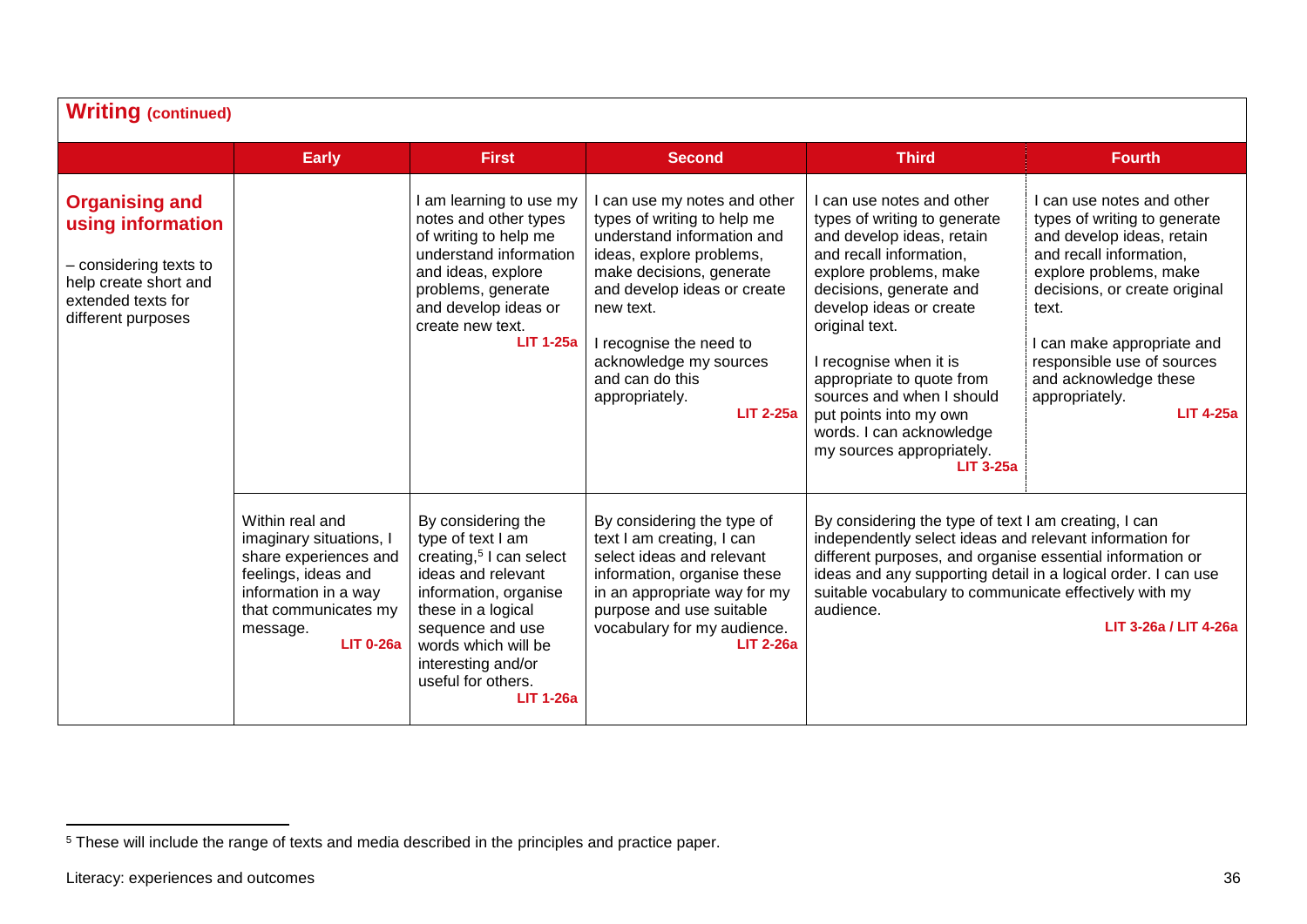| <b>Writing (continued)</b>                                                                                                                                                                               |                                                                                                                                                                                                          |                                                                                                                                                            |                                                                                                                                               |                                                                                                                                                                                     |                                                                                                                                                                                                              |  |  |
|----------------------------------------------------------------------------------------------------------------------------------------------------------------------------------------------------------|----------------------------------------------------------------------------------------------------------------------------------------------------------------------------------------------------------|------------------------------------------------------------------------------------------------------------------------------------------------------------|-----------------------------------------------------------------------------------------------------------------------------------------------|-------------------------------------------------------------------------------------------------------------------------------------------------------------------------------------|--------------------------------------------------------------------------------------------------------------------------------------------------------------------------------------------------------------|--|--|
|                                                                                                                                                                                                          | <b>Early</b>                                                                                                                                                                                             | <b>First</b>                                                                                                                                               | <b>Second</b>                                                                                                                                 | <b>Third</b>                                                                                                                                                                        | <b>Fourth</b>                                                                                                                                                                                                |  |  |
| <b>Creating texts</b><br>- applying the<br>elements which writers<br>use to create different<br>types of short and<br>extended texts with<br>increasingly complex<br>ideas, structures and<br>vocabulary |                                                                                                                                                                                                          | I can convey<br>information, describe<br>events or processes,<br>share my opinions or<br>persuade my reader in<br>different ways.<br>LIT 1-28a / LIT 1-29a | I can convey information,<br>describe events, explain<br>processes or combine ideas<br>in different ways.<br><b>LIT 2-28a</b>                 | I can convey information,<br>describe events, explain<br>processes or concepts, and<br>combine ideas in different<br>ways.<br><b>LIT 3-28a</b>                                      | I can convey information and<br>describe events, explain<br>processes or concepts,<br>providing substantiating<br>evidence, and synthesise<br>ideas or opinions in different<br>ways.<br><b>LIT 4-28a</b>    |  |  |
|                                                                                                                                                                                                          |                                                                                                                                                                                                          |                                                                                                                                                            | I can persuade, argue,<br>explore issues or express an<br>opinion using relevant<br>supporting detail and/or<br>evidence.<br><b>LIT 2-29a</b> | I can persuade, argue,<br>evaluate, explore issues or<br>express an opinion using a<br>clear line of thought, relevant<br>supporting detail and/or<br>evidence.<br><b>LIT 3-29a</b> | I can persuade, argue,<br>evaluate, explore issues or<br>express and justify opinions<br>within a convincing line of<br>thought, using relevant<br>supporting detail and/or<br>evidence.<br><b>LIT 4-29a</b> |  |  |
|                                                                                                                                                                                                          | I enjoy exploring<br>events and characters<br>in stories and other<br>texts and I use what I<br>learn to invent my<br>own, sharing these<br>with others in<br>imaginative ways.<br>LIT 0-09b / LIT 0-31a |                                                                                                                                                            |                                                                                                                                               |                                                                                                                                                                                     |                                                                                                                                                                                                              |  |  |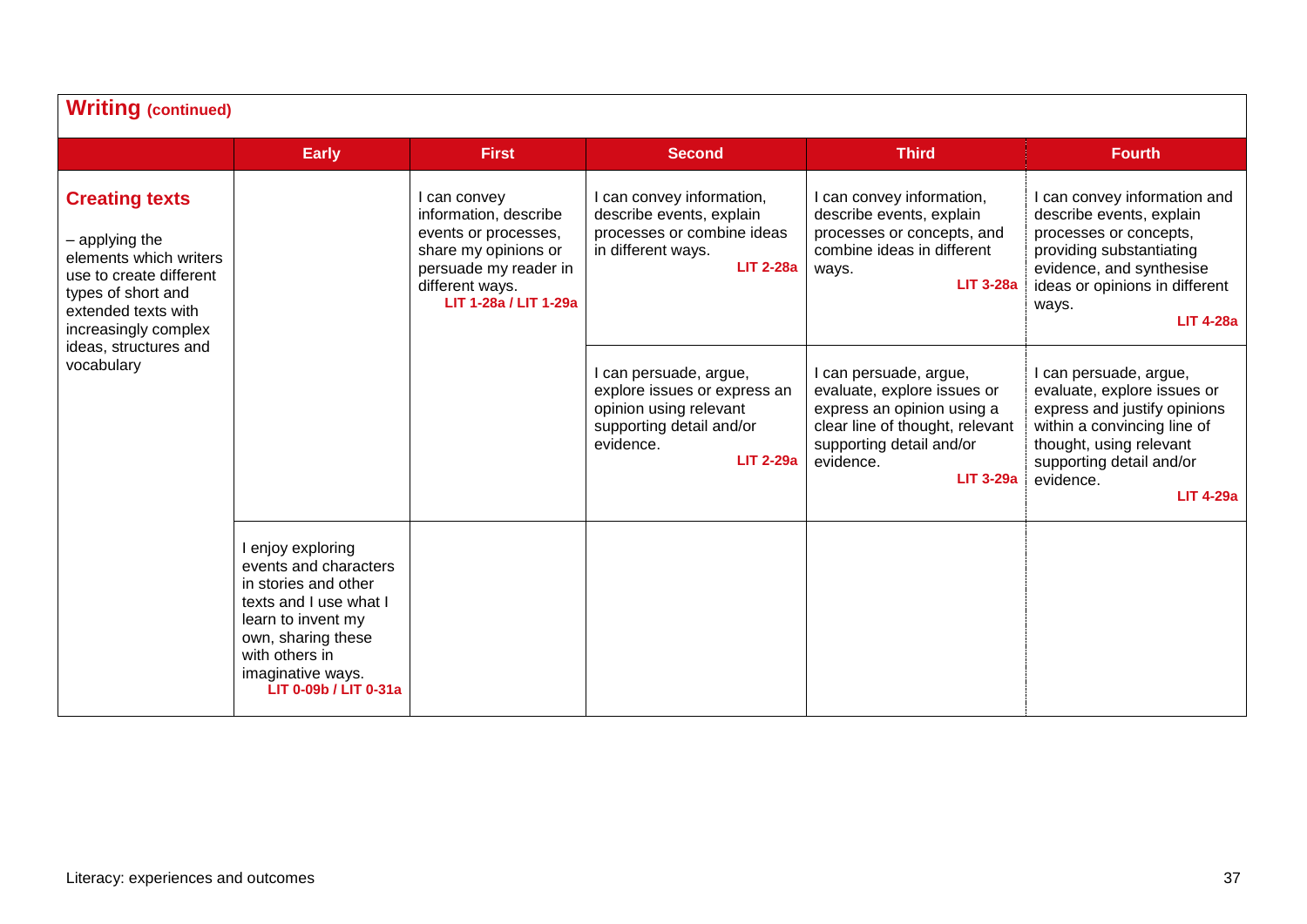# curriculum for excellence: numeracy across learning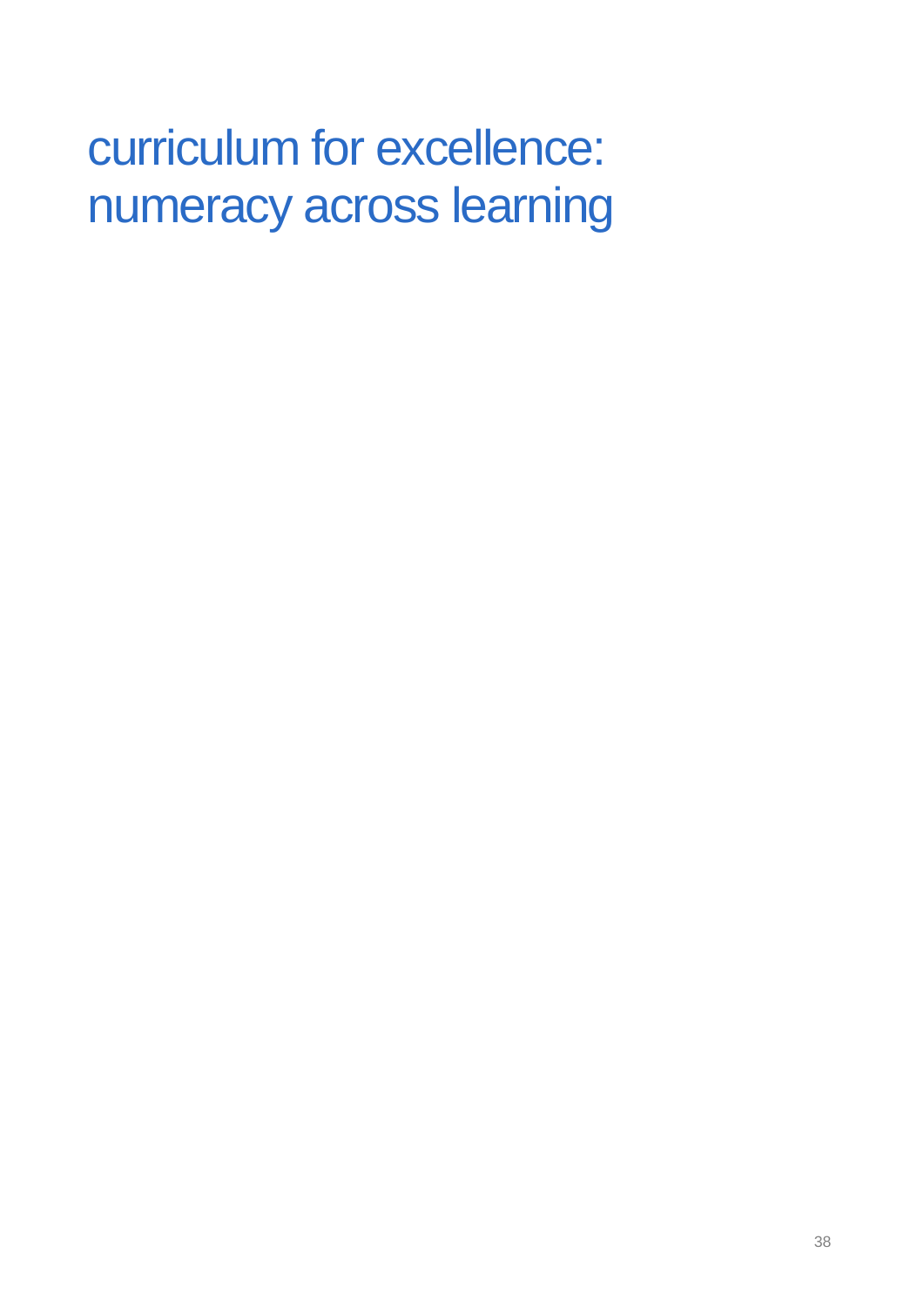# **Numeracy across learning Principles and practice**

All teachers have responsibility for promoting the development of numeracy. With an increased emphasis upon numeracy for all young people, teachers will need to plan to revisit and consolidate numeracy skills throughout schooling.

*Building the Curriculum 1*

All schools, working with their partners, need to have strategies to ensure that all children and young people develop high levels of numeracy skills through their learning across the curriculum. These strategies will be built upon a shared understanding amongst staff of how children and young people progress in numeracy and of good learning and teaching in numeracy. Collaborative working with colleagues within their own early years setting, school, youth work setting or college and across sectors will support staff in identifying opportunities to develop and reinforce numeracy skills within their own teaching activities.

### **What does it mean to be numerate?**

Being numerate helps us to function responsibly in everyday life and contribute effectively to society. It increases our opportunities within the world of work and establishes foundations which can be built upon through lifelong learning. Numeracy is not only a subset of mathematics; it is also a life skill which permeates and supports all areas of learning, allowing young people access to the wider curriculum.

We are numerate if we have developed:

*the confidence and competence in using number which will allow individuals to solve problems, analyse information and make informed decisions based on calculations*.

A numerate person will have acquired and developed fundamental skills and be able to carry out number processes but, beyond this, being numerate also allows us to access and interpret information, identify possibilities, weigh up different options and decide on which option is most appropriate.

Numeracy is a skill for life, learning and work. Having well-developed numeracy skills allows young people to be more confident in social settings and enhances enjoyment in a large number of leisure activities. For these and many other reasons, all teachers have important parts to play in enhancing the numeracy skills of all children and young people.

Numerate people rely on the accumulation of knowledge, concepts and skills they have developed, and continually revisit and add to these. All practitioners, as they make use of the statements of experiences and outcomes to plan learning, will ensure that the numeracy skills developed from early levels and beyond are revisited and refreshed throughout schooling and into lifelong learning.

#### **How are the numeracy experiences and outcomes structured?**

The numeracy experiences and outcomes have been structured using eight organisers:

- Estimation and rounding
- Number and number processes
- Fractions, decimal fractions and percentages
- Money
- Time
- Measurement
- Data and analysis
- Ideas of chance and uncertainty.

All of these areas of numeracy will be familiar and all teachers will recognise how they impact on their own lives. Reflecting on this will help teachers to identify where opportunities may exist to develop numeracy for children and young people.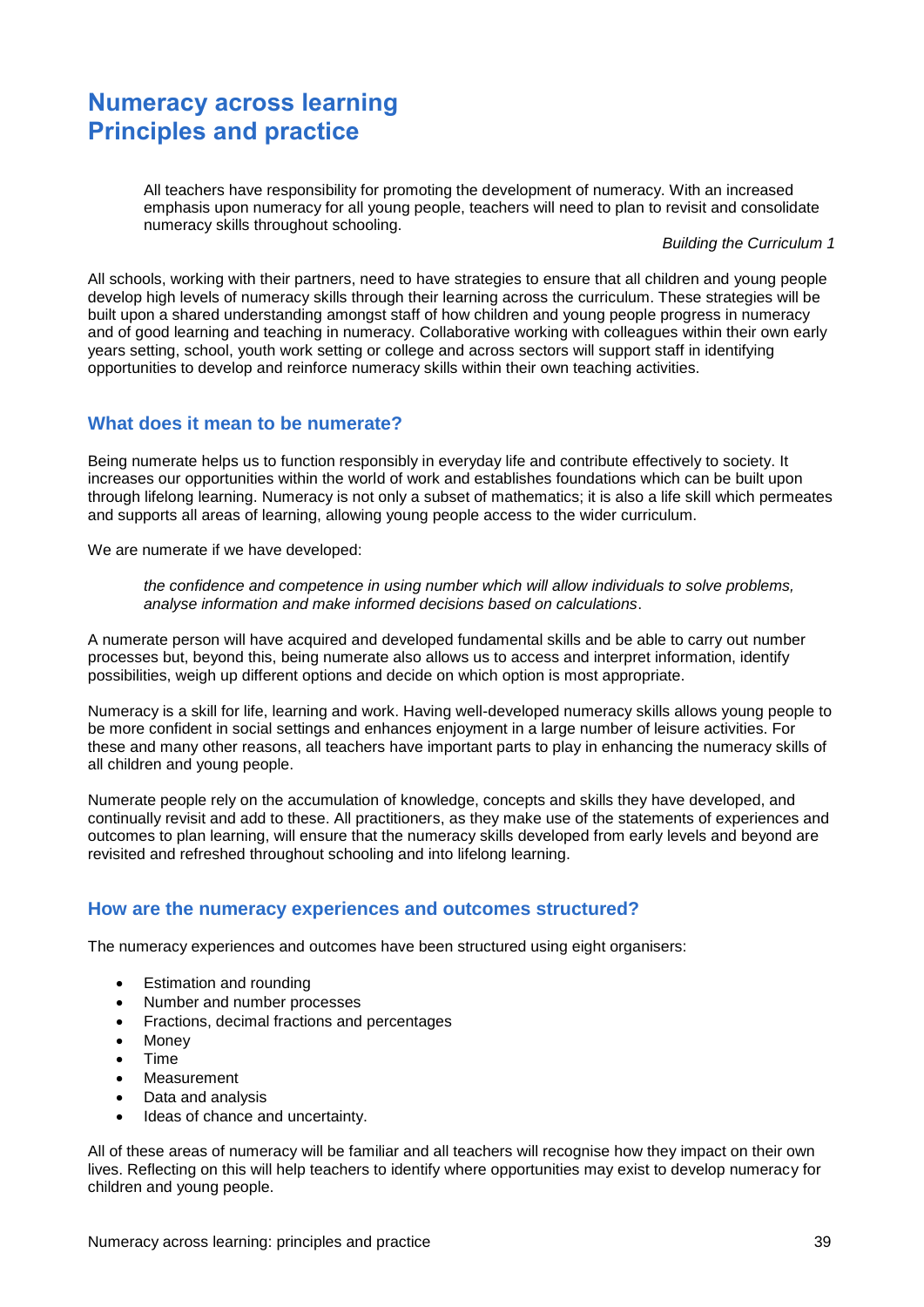# **Mathematics is not my specialism. How will I contribute to the development of numeracy skills?**

For individual teachers in secondary schools and other practitioners, it means asking the question, 'How am I meeting the numeracy needs of the learners in front of me?'. This does not mean that you will teach everything that a mathematics teacher develops but that you think of the numeracy experiences you can provide for young people. The greatest impact for learners will come where all practitioners, in all learning environments, include rich numeracy experiences as part of their day-to-day learning and teaching programmes.

You might begin by asking to what extent you already provide numeracy experiences for learners. As a first step, you may want to consider where numeracy plays a part in the aspects you contribute to the curriculum. Does your programme involve estimating, measuring, using and managing time, carrying out money calculations? Does it involve reading information from charts and tables or explaining consequences of actions? If it does, and you highlight this and build upon it in the learning activities, you are making a valuable contribution to developing numeracy in all learners.

# **What are the features of effective learning and teaching in numeracy?**

The experiences and outcomes promote and support effective learning and teaching methodologies which will stimulate the interest of children and young people and promote creativity and ingenuity.

A rich and supportive learning environment will support a skilful mix of a variety of approaches, including:

- active learning and planned, purposeful play
- development of problem-solving capabilities
- developing mental agility
- frequently asking children to explain their thinking
- use of relevant contexts and experiences, familiar to children and young people
- using technology in appropriate and effective ways
- building on the principles of Assessment is for Learning, including understanding the purpose and relevance of the activities
- both collaborative and independent learning
- making frequent links across the curriculum, so that concepts and skills are developed further by being applied in different, relevant contexts
- promoting an interest and enthusiasm for numeracy.

Teachers will plan to establish and consolidate children's fundamental numeracy skills using imaginative, interactive approaches, so that young people develop a sound understanding of number. Through such approaches they will grow in confidence in recall and use of number bonds and multiplication facts, in their understanding of place-value, and in the application of mental strategies. Teachers will reinforce these skills continually throughout the education of each child and young person.

## **How can I promote progression in children and young people's development of numeracy skills? How do I know which numerical skills I should develop and that they are at an appropriate level?**

Children and young people will most effectively develop their numeracy through cumulative growth in their understanding of key concepts and the application of their skills in new contexts. There are fundamental points of learning along these 'pathways of progression': these allow teachers to identify the progression within a child or young person's understanding and what his or her next steps in development will be. It is essential for teachers to work together to extend their shared understanding of progression.

The statements of experiences and outcomes do not have ceilings, so that all children and young people can be challenged at an appropriate level. Collaboration with colleagues in relation to pathways of progression will encourage a shared understanding of expectations of standards as well as effective learning and teaching within numeracy.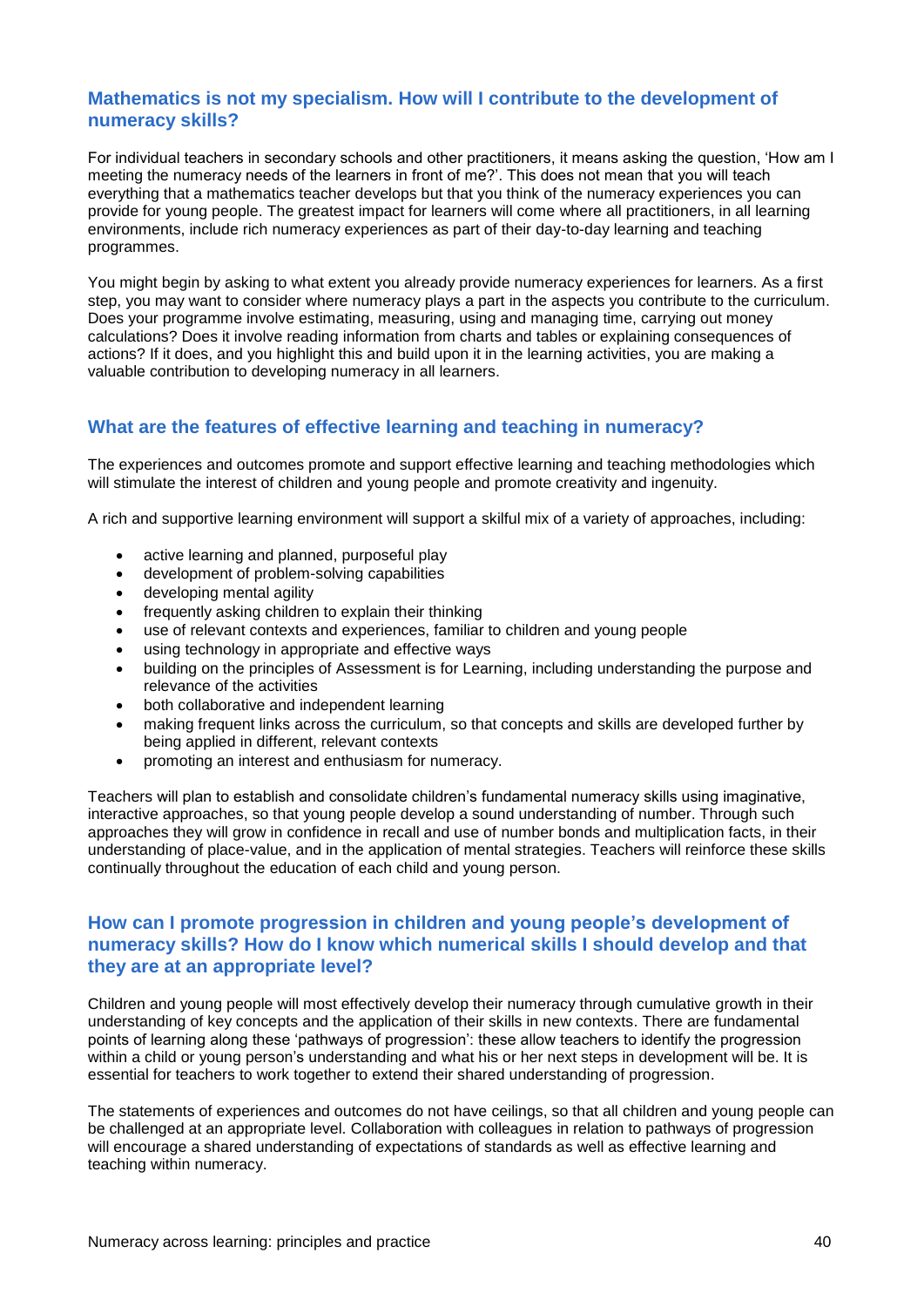Shared planning for the contexts in which children and young people learn and apply numeracy skills is also crucial. Children and young people need opportunities to bring together different combinations of numeracy skills from the various lines of progression. High quality learning depends upon achieving a suitable balance between developing key facts and integrating and applying them in relevant and imaginative contexts.

## **Have we raised the bar in the expectations for numeracy?**

Our expectations for numeracy are indeed higher than previously. This is because of the increasing recognition that we must raise levels of performance in numeracy and sustain them throughout lifelong learning. Many other countries are raising the numeracy performance of their children, young people and wider population. Scotland needs to perform at the highest level, so raising the bar in numeracy is important for each individual and also for the prosperity of the nation.

To support this, experiences and outcomes without ceilings should ensure young people are challenged at an appropriate level and are given the opportunity to progress at a suitably aspirational pace. The level of achievement at the fourth level has been designed to approximate to that associated with SCQF level 4.

This paper and the experiences and outcomes in numeracy provide a clear statement of the expectations that will support all practitioners in contributing confidently to the important responsibility which we all share for developing the numeracy skills of our children and young people.

#### **What are broad features of assessment in numeracy?**

*(This section complements the advice for mathematics and numeracy.)* 

As numeracy is the responsibility of all staff, and because of the importance of numeracy across all aspects of a young person's learning, all staff should be clear about their responsibilities and their roles in the assessment of numeracy. Assessment will focus on how well children and young people can work with numbers and data and how well they can use them in their learning and lives, including preparation for future work. From the early years to the senior stages, and particularly at times of transition, it is vital to have a clear picture of the progress each child and young person is making across all aspects of numeracy so that further learning can be planned and action can be taken if any ground has been lost.

Teachers can gather evidence of progress as part of day-to-day learning both in mathematics classes and across the curriculum. The use of specific assessment tasks will be important in assessing progress at key points of learning. Children and young people's progress will be seen in their skills in using number to solve problems, in analysing information and in making informed decisions based on calculations. Approaches to assessment should identify the extent to which children and young people can apply these skills in their learning in and beyond the classroom, in their daily lives and in preparing for the world of work.

As children and young people gradually build up the concepts and skills contained in the experiences and outcomes, they will demonstrate their competence and confidence in applying them in a number of ways. For example:

- Can they explain their thinking to show their understanding of number processes and concepts?
- Are they developing securely the full range of the skills and attributes set out within the experiences and outcomes? As they apply these to problems, can they draw on skills and concepts learned previously?
- As they tackle problems in unfamiliar contexts, can they confidently identify which skills and concepts are relevant to the problem? Can they then apply their skills accurately when working independently and with others, and can they then evaluate their solutions?
- Are they developing their understanding of personal finance?
- Can they evaluate data to make informed decisions?
- Are they developing the capacity to engage with and complete tasks and assignments?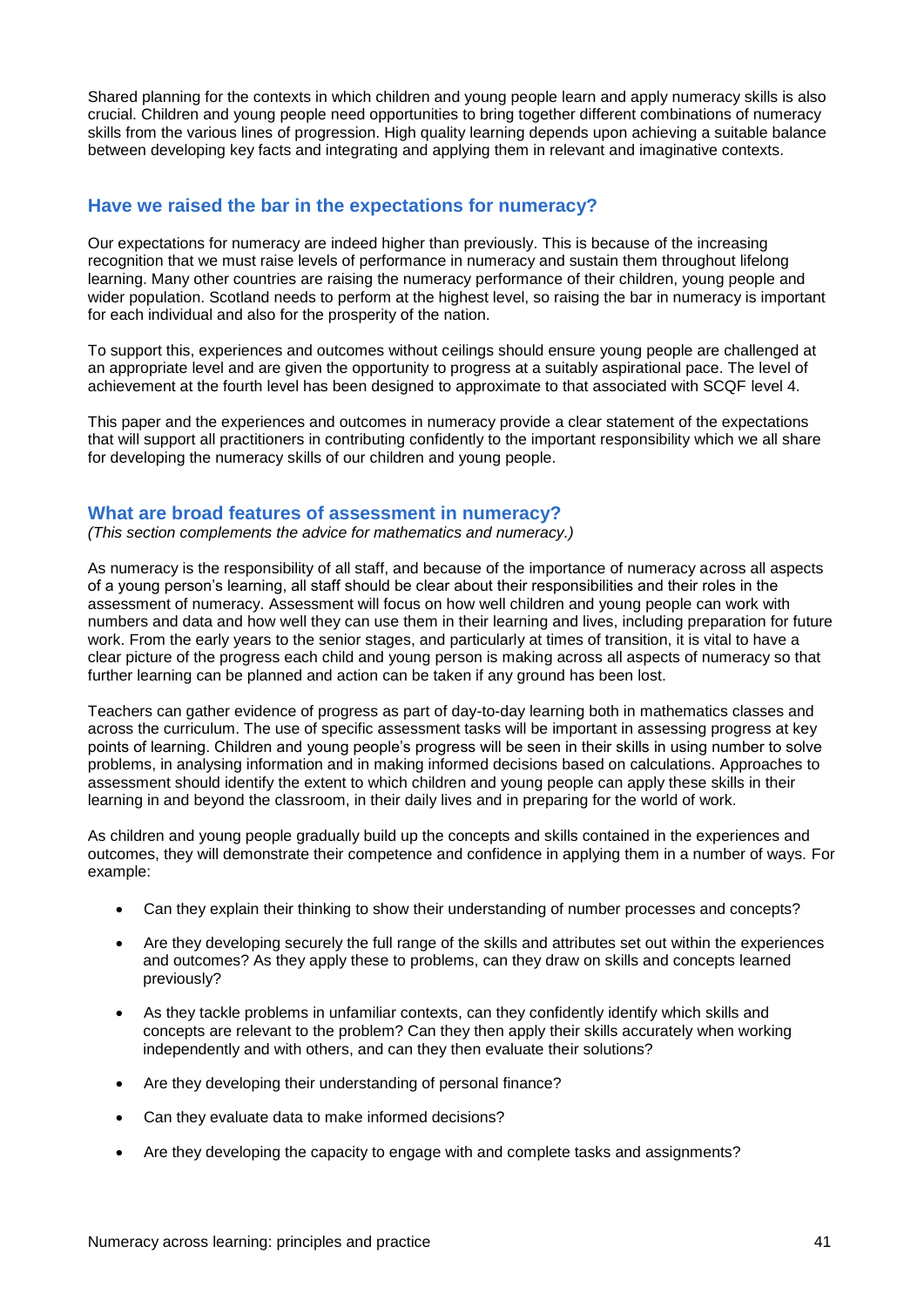Assessment of numeracy across learning, within and outside the classroom, offers children and young people opportunities to practise and extend their skills, for example within enterprise activities, social studies, technologies and science.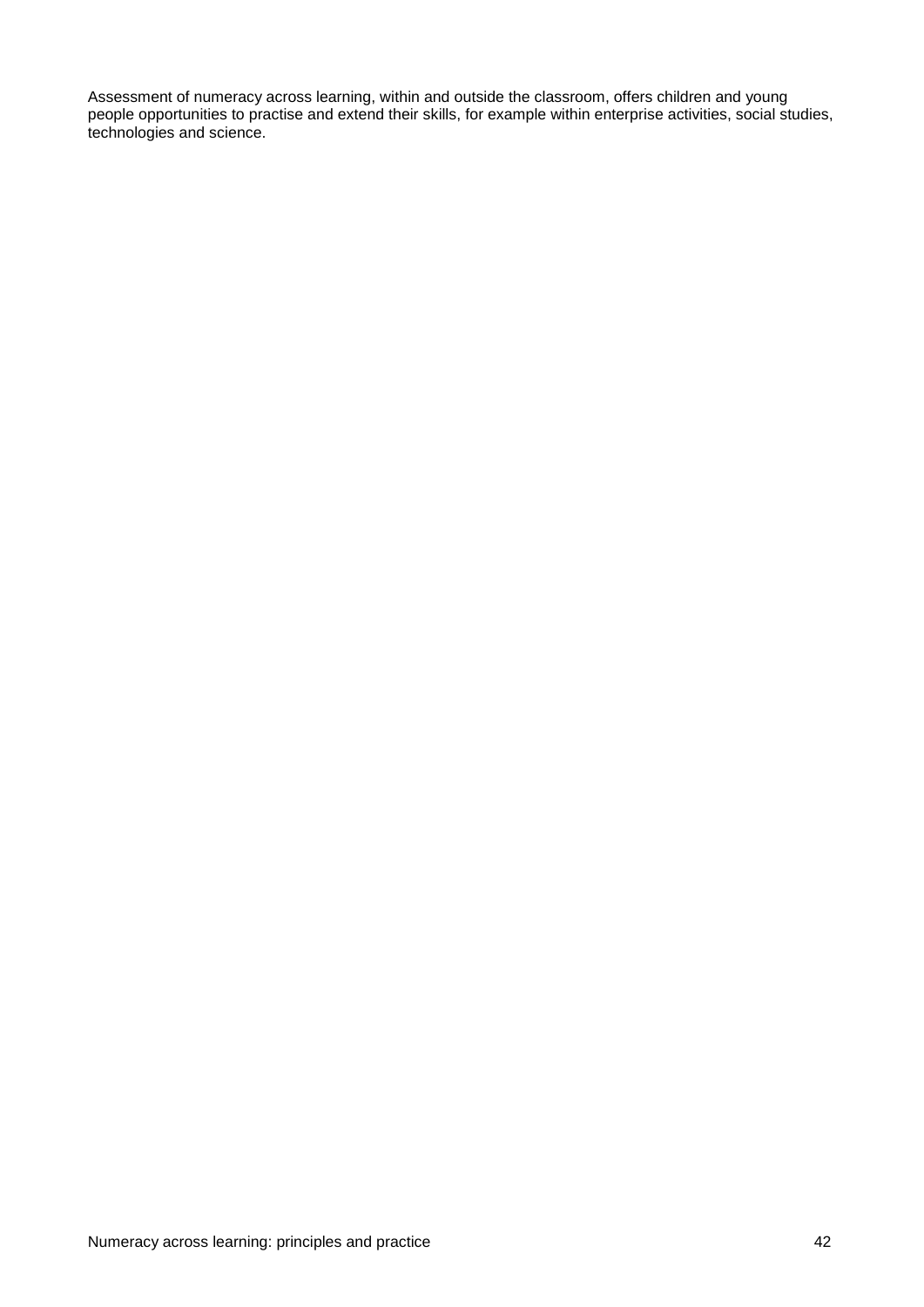# **Numeracy Experiences and outcomes**

My learning in numeracy enables me to:

- develop essential numeracy skills which will allow me to participate fully in society
- understand that successful independent living requires financial awareness, effective money management, using schedules and other related skills
- interpret numerical information appropriately and use it to draw conclusions, assess risk, make reasoned evaluations and informed decisions
- apply skills and understanding creatively and logically to solve problems, within a variety of contexts
- appreciate how the imaginative and effective use of technologies can enhance the development of skills and concepts.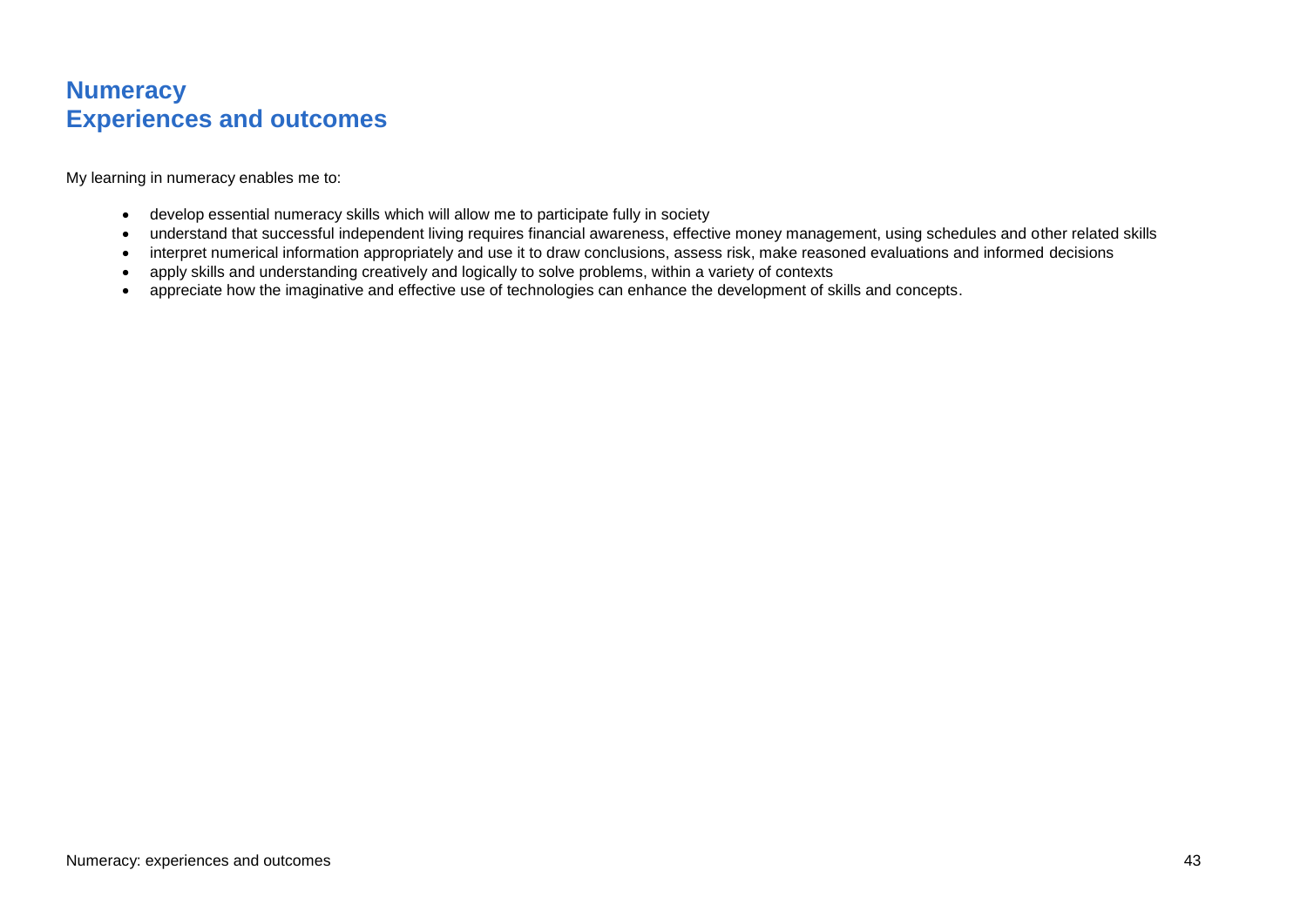| <b>Number, money and measure</b>                                                                                                           |                                                                                                                                                                                    |                                                                                                                                                                                                                                                      |                                                                                                                                                                                                                            |                                                                                                                                                     |                                                                                                                                                                                                                           |  |  |  |
|--------------------------------------------------------------------------------------------------------------------------------------------|------------------------------------------------------------------------------------------------------------------------------------------------------------------------------------|------------------------------------------------------------------------------------------------------------------------------------------------------------------------------------------------------------------------------------------------------|----------------------------------------------------------------------------------------------------------------------------------------------------------------------------------------------------------------------------|-----------------------------------------------------------------------------------------------------------------------------------------------------|---------------------------------------------------------------------------------------------------------------------------------------------------------------------------------------------------------------------------|--|--|--|
|                                                                                                                                            | <b>Early</b>                                                                                                                                                                       | <b>First</b>                                                                                                                                                                                                                                         | <b>Second</b>                                                                                                                                                                                                              | <b>Third</b>                                                                                                                                        | <b>Fourth</b>                                                                                                                                                                                                             |  |  |  |
| <b>Estimation and</b><br>rounding                                                                                                          | I am developing a<br>sense of size and<br>amount by observing,<br>exploring, using and<br>communicating with<br>others about things in<br>the world around me.<br><b>MNU 0-01a</b> | I can share ideas with<br>others to develop ways<br>of estimating the<br>answer to a calculation<br>or problem, work out<br>the actual answer,<br>then check my solution<br>by comparing it with<br>the estimate.<br><b>MNU 1-01a</b>                | I can use my knowledge of<br>rounding to routinely<br>estimate the answer to a<br>problem, then after<br>calculating, decide if my<br>answer is reasonable,<br>sharing my solution with<br>others.<br><b>MNU 2-01a</b>     | I can round a number using<br>an appropriate degree of<br>accuracy, having taken into<br>account the context of the<br>problem.<br><b>MNU 3-01a</b> | Having investigated the<br>practical impact of<br>inaccuracy and error, I can<br>use my knowledge of<br>tolerance when choosing the<br>required degree of accuracy<br>to make real-life calculations.<br><b>MNU 4-01a</b> |  |  |  |
| <b>Number and</b><br>number<br><b>processes</b><br>including addition,<br>subtraction,<br>multiplication, division<br>and negative numbers | I have explored<br>numbers,<br>understanding that<br>they represent<br>quantities and I can<br>use them to count.<br>create sequences and<br>describe order.<br><b>MNU 0-02a</b>   | I have investigated<br>how whole numbers<br>are constructed, can<br>understand the<br>importance of zero<br>within the system and<br>can use my knowledge<br>to explain the link<br>between a digit, its<br>place and its value.<br><b>MNU 1-02a</b> | I have extended the range of<br>whole numbers I can work<br>with and having explored<br>how decimal fractions are<br>constructed, can explain the<br>link between a digit, its place<br>and its value.<br><b>MNU 2-02a</b> |                                                                                                                                                     |                                                                                                                                                                                                                           |  |  |  |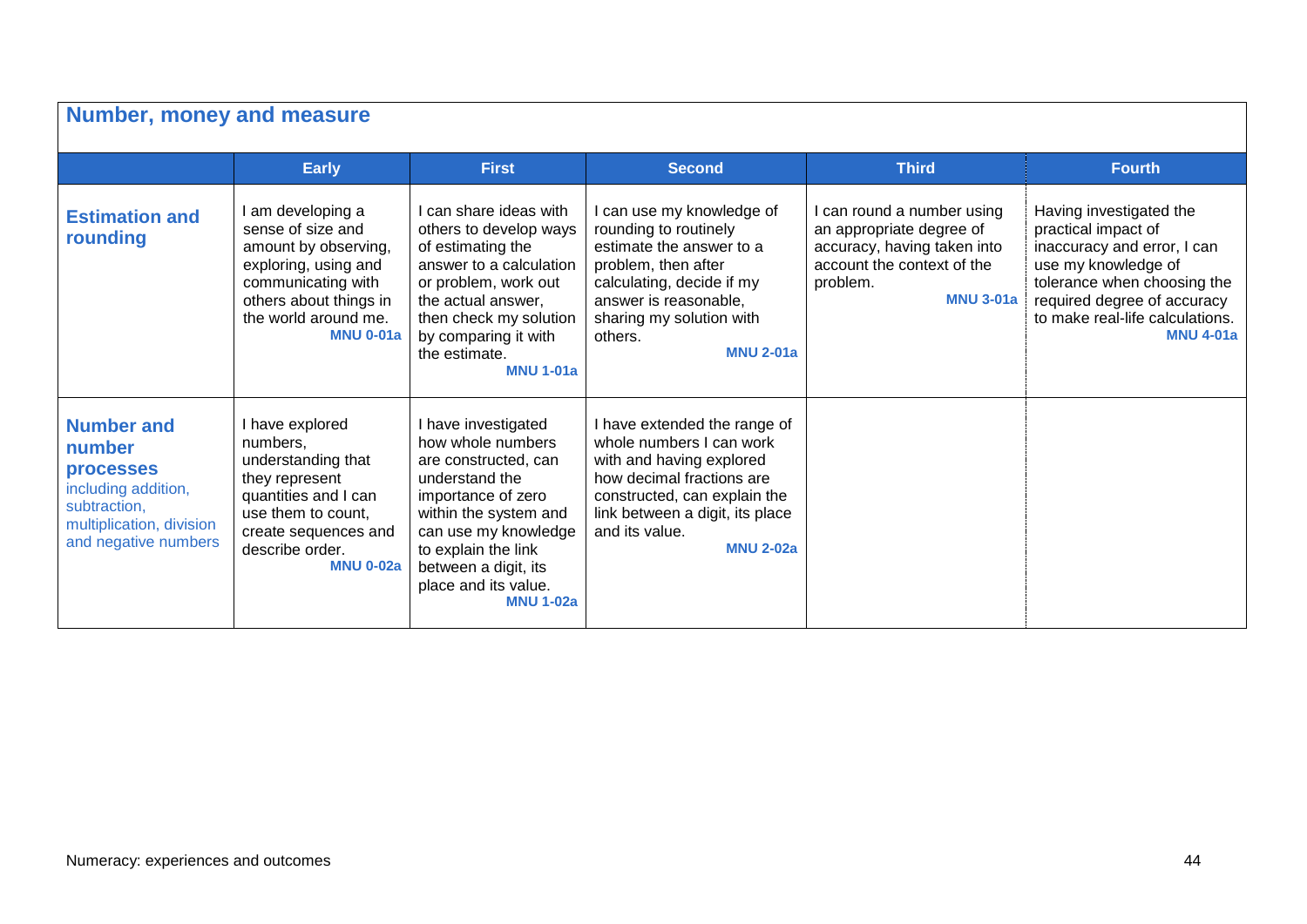| <b>Number, money and measure (continued)</b>                                                                                                              |                                                                                                                                                                                                       |                                                                                                                                                                                                               |                                                                                                                                                                                                                                                                                                                                                                                               |                                                                                                                                                                                                                                                                                               |                                                                                                                                                                                                                          |  |  |  |
|-----------------------------------------------------------------------------------------------------------------------------------------------------------|-------------------------------------------------------------------------------------------------------------------------------------------------------------------------------------------------------|---------------------------------------------------------------------------------------------------------------------------------------------------------------------------------------------------------------|-----------------------------------------------------------------------------------------------------------------------------------------------------------------------------------------------------------------------------------------------------------------------------------------------------------------------------------------------------------------------------------------------|-----------------------------------------------------------------------------------------------------------------------------------------------------------------------------------------------------------------------------------------------------------------------------------------------|--------------------------------------------------------------------------------------------------------------------------------------------------------------------------------------------------------------------------|--|--|--|
|                                                                                                                                                           | <b>Early</b>                                                                                                                                                                                          | <b>First</b>                                                                                                                                                                                                  | <b>Second</b>                                                                                                                                                                                                                                                                                                                                                                                 | <b>Third</b>                                                                                                                                                                                                                                                                                  | <b>Fourth</b>                                                                                                                                                                                                            |  |  |  |
| <b>Number and</b><br>number<br><b>processes</b><br>including addition,<br>subtraction,<br>multiplication, division<br>and negative numbers<br>(continued) | I use practical<br>materials and can<br>'count on and back' to<br>help me to understand<br>addition and<br>subtraction, recording<br>my ideas and solutions<br>in different ways.<br><b>MNU 0-03a</b> | I can use addition,<br>subtraction,<br>multiplication and<br>division when solving<br>problems, making best<br>use of the mental<br>strategies and written<br>skills I have<br>developed.<br><b>MNU 1-03a</b> | Having determined which<br>calculations are needed, I<br>can solve problems involving<br>whole numbers using a<br>range of methods, sharing<br>my approaches and solutions<br>with others.<br><b>MNU 2-03a</b><br>I have explored the contexts<br>in which problems involving<br>decimal fractions occur and<br>can solve related problems<br>using a variety of methods.<br><b>MNU 2-03b</b> | I can use a variety of<br>methods to solve number<br>problems in familiar contexts,<br>clearly communicating my<br>processes and solutions.<br><b>MNU 3-03a</b><br>can continue to recall<br>number facts quickly and use<br>them accurately when<br>making calculations.<br><b>MNU 3-03b</b> | Having recognised<br>similarities between new<br>problems and problems I<br>have solved before, I can<br>carry out the necessary<br>calculations to solve<br>problems set in unfamiliar<br>contexts.<br><b>MNU 4-03a</b> |  |  |  |
|                                                                                                                                                           |                                                                                                                                                                                                       |                                                                                                                                                                                                               | I can show my understanding<br>of how the number line<br>extends to include numbers<br>less than zero and have<br>investigated how these<br>numbers occur and are used.<br><b>MNU 2-04a</b>                                                                                                                                                                                                   | can use my understanding<br>of numbers less than zero to<br>solve simple problems in<br>context.<br><b>MNU 3-04a</b>                                                                                                                                                                          |                                                                                                                                                                                                                          |  |  |  |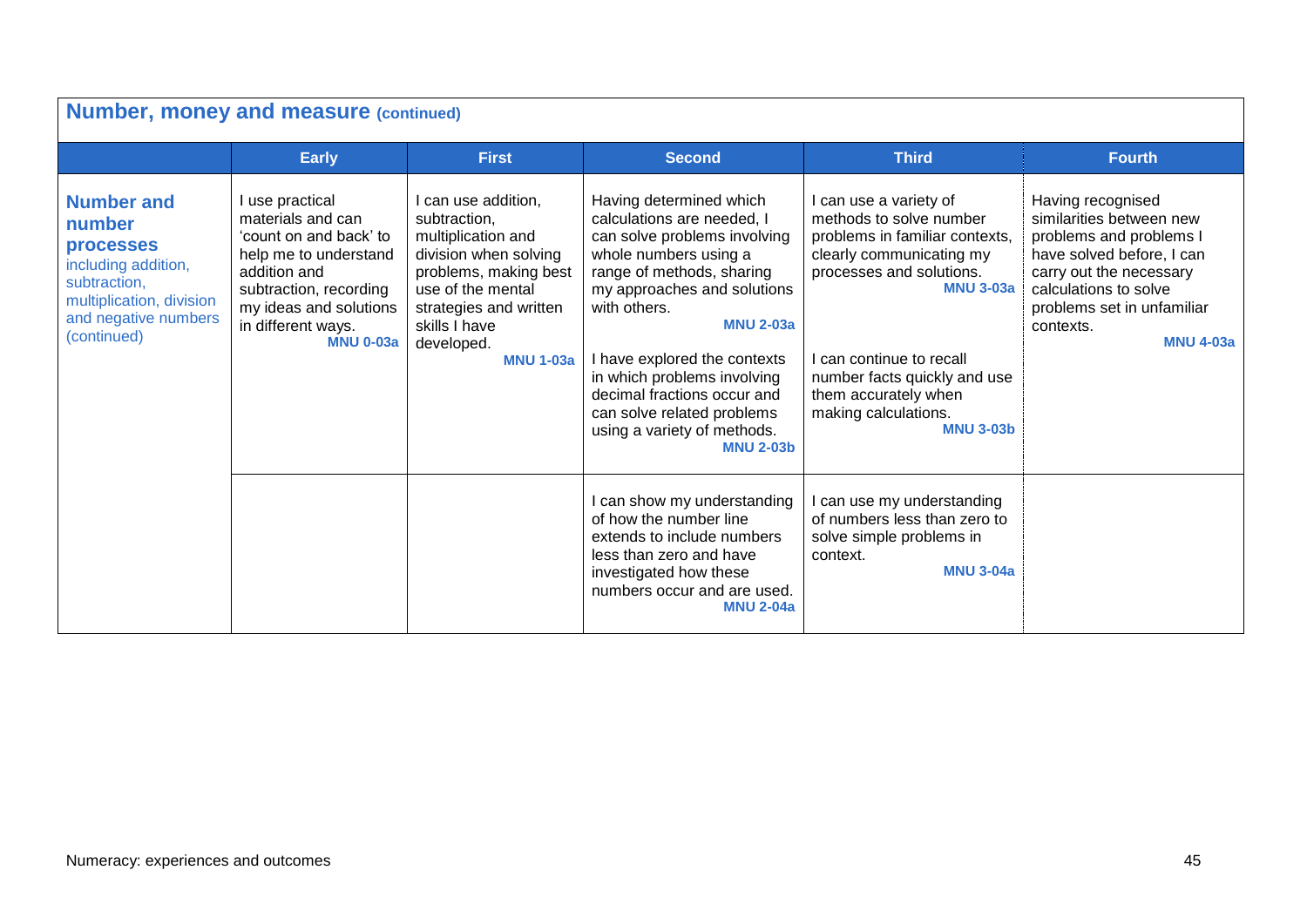| <b>Number, money and measure (continued)</b>                                                   |                                                                                                                                               |                                                                                                                                                                                                                                                                                                                                                                                                                                                                                                   |                                                                                                                                                                                                                                                                                                                                                                                                                                                       |                                                                                                                                                                                                                                                      |                                                                                                                                                                                                                                                                                        |  |  |
|------------------------------------------------------------------------------------------------|-----------------------------------------------------------------------------------------------------------------------------------------------|---------------------------------------------------------------------------------------------------------------------------------------------------------------------------------------------------------------------------------------------------------------------------------------------------------------------------------------------------------------------------------------------------------------------------------------------------------------------------------------------------|-------------------------------------------------------------------------------------------------------------------------------------------------------------------------------------------------------------------------------------------------------------------------------------------------------------------------------------------------------------------------------------------------------------------------------------------------------|------------------------------------------------------------------------------------------------------------------------------------------------------------------------------------------------------------------------------------------------------|----------------------------------------------------------------------------------------------------------------------------------------------------------------------------------------------------------------------------------------------------------------------------------------|--|--|
|                                                                                                | <b>Early</b>                                                                                                                                  | <b>First</b>                                                                                                                                                                                                                                                                                                                                                                                                                                                                                      | <b>Second</b>                                                                                                                                                                                                                                                                                                                                                                                                                                         | <b>Third</b>                                                                                                                                                                                                                                         | <b>Fourth</b>                                                                                                                                                                                                                                                                          |  |  |
| <b>Fractions,</b><br>decimal fractions<br>and percentages<br>including ratio and<br>proportion | I can share out a<br>group of items by<br>making smaller groups<br>and can split a whole<br>object into smaller<br>parts.<br><b>MNU 0-07a</b> | Having explored<br>fractions by taking part<br>in practical activities, I<br>can show my<br>understanding of:<br>• how a single item<br>can be shared<br>equally<br>• the notation and<br>vocabulary<br>associated with<br>fractions<br>• where simple<br>fractions lie on the<br>number line.<br><b>MNU 1-07a</b><br>Through exploring how<br>groups of items can be<br>shared equally, I can<br>find a fraction of an<br>amount by applying<br>my knowledge of<br>division.<br><b>MNU 1-07b</b> | I have investigated the<br>everyday contexts in which<br>simple fractions, percentages<br>or decimal fractions are used<br>and can carry out the<br>necessary calculations to<br>solve related problems.<br><b>MNU 2-07a</b><br>I can show the equivalent<br>forms of simple fractions,<br>decimal fractions and<br>percentages and can choose<br>my preferred form when<br>solving a problem, explaining<br>my choice of method.<br><b>MNU 2-07b</b> | I can solve problems by<br>carrying out calculations with<br>a wide range of fractions,<br>decimal fractions and<br>percentages, using my<br>answers to make<br>comparisons and informed<br>choices for real-life<br>situations.<br><b>MNU 3-07a</b> | I can choose the most<br>appropriate form of fractions,<br>decimal fractions and<br>percentages to use when<br>making calculations mentally,<br>in written form or using<br>technology, then use my<br>solutions to make<br>comparisons, decisions and<br>choices.<br><b>MNU 4-07a</b> |  |  |
|                                                                                                |                                                                                                                                               |                                                                                                                                                                                                                                                                                                                                                                                                                                                                                                   |                                                                                                                                                                                                                                                                                                                                                                                                                                                       | I can show how quantities<br>that are related can be<br>increased or decreased<br>proportionally and apply this<br>to solve problems in<br>everyday contexts.<br><b>MNU 3-08a</b>                                                                    | Using proportion, I can<br>calculate the change in one<br>quantity caused by a change<br>in a related quantity and<br>solve real-life problems.<br><b>MNU 4-08a</b>                                                                                                                    |  |  |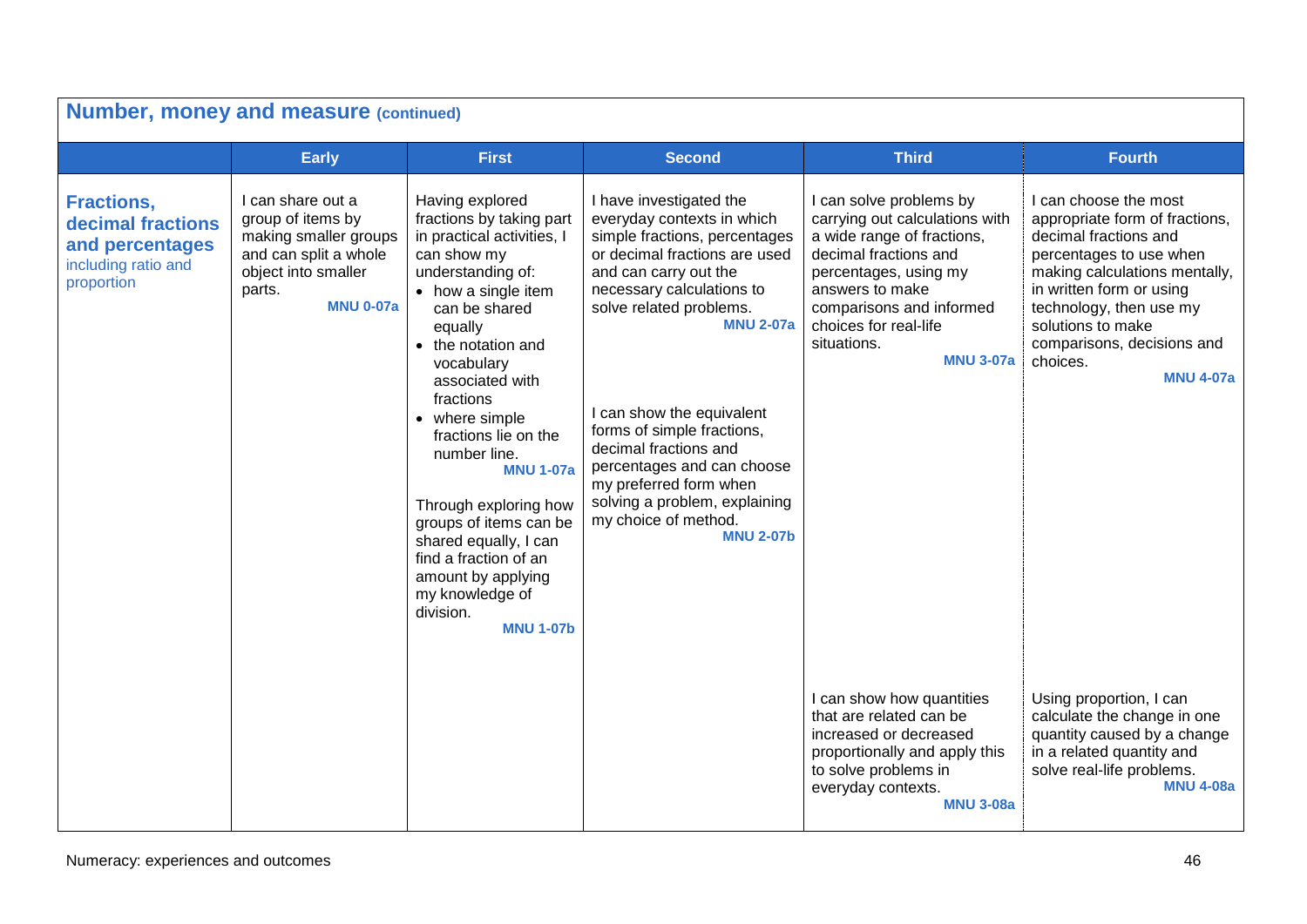| <b>Number, money and measure (continued)</b> |                                                                                                                             |                                                                                                                                                                                                                                                                                 |                                                                                                                                                                                                                                                                                                                                                                                                                                                                 |                                                                                                                                                                                                                                                                                                                                                                                                    |                                                                                                                                                                                                                                                                                                                                                                                                                                                                                                                                      |  |  |  |
|----------------------------------------------|-----------------------------------------------------------------------------------------------------------------------------|---------------------------------------------------------------------------------------------------------------------------------------------------------------------------------------------------------------------------------------------------------------------------------|-----------------------------------------------------------------------------------------------------------------------------------------------------------------------------------------------------------------------------------------------------------------------------------------------------------------------------------------------------------------------------------------------------------------------------------------------------------------|----------------------------------------------------------------------------------------------------------------------------------------------------------------------------------------------------------------------------------------------------------------------------------------------------------------------------------------------------------------------------------------------------|--------------------------------------------------------------------------------------------------------------------------------------------------------------------------------------------------------------------------------------------------------------------------------------------------------------------------------------------------------------------------------------------------------------------------------------------------------------------------------------------------------------------------------------|--|--|--|
|                                              | <b>Early</b>                                                                                                                | <b>First</b>                                                                                                                                                                                                                                                                    | <b>Second</b>                                                                                                                                                                                                                                                                                                                                                                                                                                                   | <b>Third</b>                                                                                                                                                                                                                                                                                                                                                                                       | <b>Fourth</b>                                                                                                                                                                                                                                                                                                                                                                                                                                                                                                                        |  |  |  |
| <b>Money</b>                                 | am developing my<br>awareness of how<br>money is used and<br>can recognise and use<br>a range of coins.<br><b>MNU 0-09a</b> | I can use money to<br>pay for items and can<br>work out how much<br>change I should<br>receive.<br><b>MNU 1-09a</b><br>I have investigated<br>how different<br>combinations of coins<br>and notes can be used<br>to pay for goods or be<br>given in change.<br><b>MNU 1-09b</b> | I can manage money,<br>compare costs from different<br>retailers, and determine what<br>I can afford to buy.<br><b>MNU 2-09a</b><br>I understand the costs,<br>benefits and risks of using<br>bank cards to purchase<br>goods or obtain cash and<br>realise that budgeting is<br>important.<br><b>MNU 2-09b</b><br>I can use the terms profit and<br>loss in buying and selling<br>activities and can make<br>simple calculations for this.<br><b>MNU 2-09c</b> | When considering how to<br>spend my money, I can<br>source, compare and<br>contrast different contracts<br>and services, discuss their<br>advantages and<br>disadvantages, and explain<br>which offer best value to me.<br><b>MNU 3-09a</b><br>I can budget effectively,<br>making use of technology<br>and other methods, to<br>manage money and plan for<br>future expenses.<br><b>MNU 3-09b</b> | I can discuss and illustrate<br>the facts I need to consider<br>when determining what I can<br>afford, in order to manage<br>credit and debt and lead a<br>responsible lifestyle.<br><b>MNU 4-09a</b><br>I can source information on<br>earnings and deductions and<br>use it when making<br>calculations to determine net<br>income.<br><b>MNU 4-09b</b><br>I can research, compare and<br>contrast a range of personal<br>finance products and, after<br>making calculations, explain<br>my preferred choices.<br><b>MNU 4-09c</b> |  |  |  |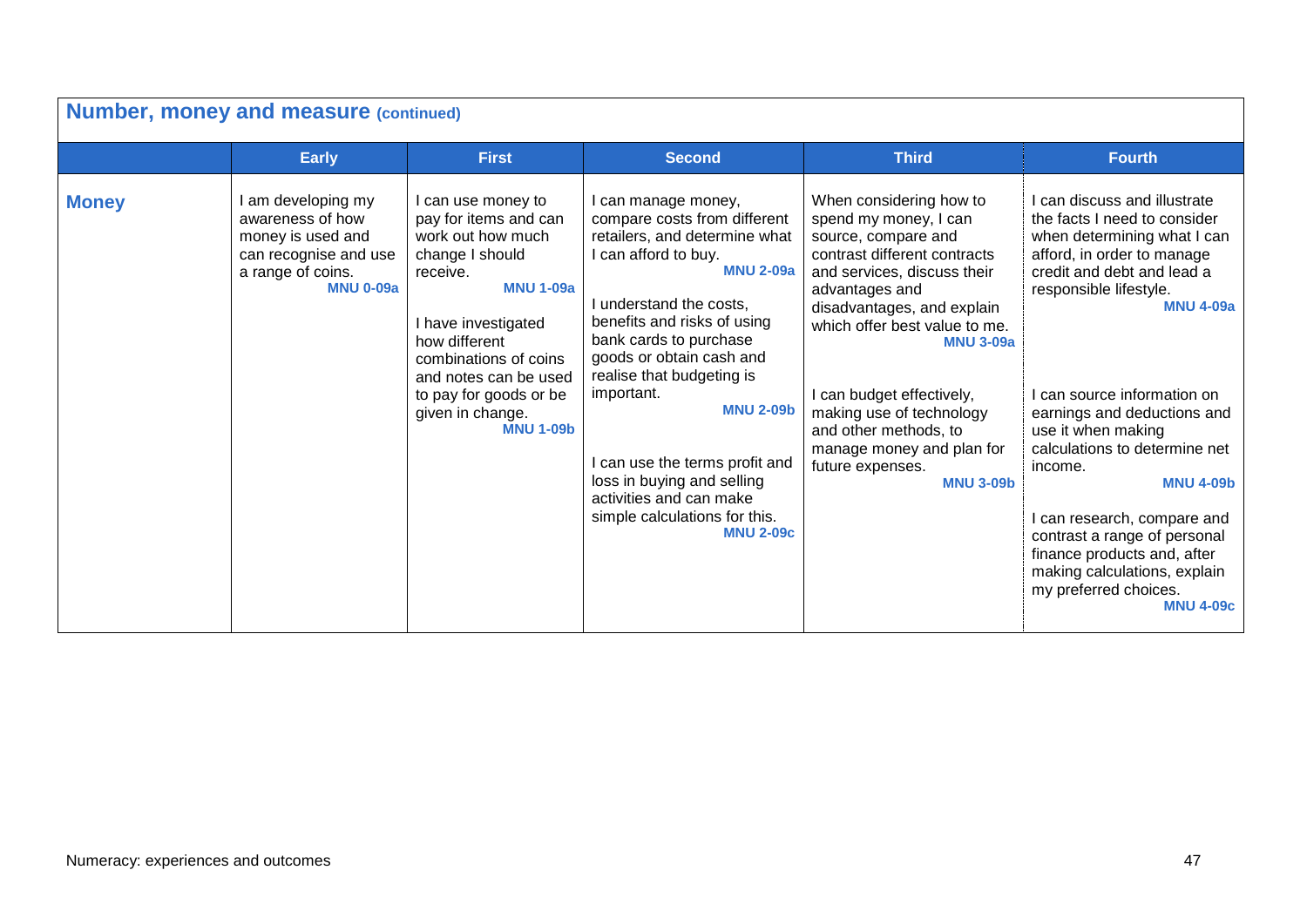| <b>Number, money and measure (continued)</b> |                                                                                                                                                                                                                          |                                                                                                                                                                                                                                                                                                                                                                                                                                                                                                                                                                                                      |                                                                                                                                                                                                                                                                                                                                                                                                                                                                                                                                                                                          |                                                                                                                                                                                                                               |                                                                                                                                                                                                                                                 |  |  |
|----------------------------------------------|--------------------------------------------------------------------------------------------------------------------------------------------------------------------------------------------------------------------------|------------------------------------------------------------------------------------------------------------------------------------------------------------------------------------------------------------------------------------------------------------------------------------------------------------------------------------------------------------------------------------------------------------------------------------------------------------------------------------------------------------------------------------------------------------------------------------------------------|------------------------------------------------------------------------------------------------------------------------------------------------------------------------------------------------------------------------------------------------------------------------------------------------------------------------------------------------------------------------------------------------------------------------------------------------------------------------------------------------------------------------------------------------------------------------------------------|-------------------------------------------------------------------------------------------------------------------------------------------------------------------------------------------------------------------------------|-------------------------------------------------------------------------------------------------------------------------------------------------------------------------------------------------------------------------------------------------|--|--|
|                                              | <b>Early</b>                                                                                                                                                                                                             | <b>First</b>                                                                                                                                                                                                                                                                                                                                                                                                                                                                                                                                                                                         | <b>Second</b>                                                                                                                                                                                                                                                                                                                                                                                                                                                                                                                                                                            | <b>Third</b>                                                                                                                                                                                                                  | <b>Fourth</b>                                                                                                                                                                                                                                   |  |  |
| <b>Time</b>                                  | I am aware of how<br>routines and events in<br>my world link with<br>times and seasons,<br>and have explored<br>ways to record and<br>display these using<br>clocks, calendars and<br>other methods.<br><b>MNU 0-10a</b> | I can tell the time using<br>12 hour clocks,<br>realising there is a link<br>with 24 hour notation,<br>explain how it impacts<br>on my daily routine<br>and ensure that I am<br>organised and ready<br>for events throughout<br>my day.<br><b>MNU 1-10a</b><br>I can use a calendar to<br>plan and be organised<br>for key events for<br>myself and my class<br>throughout the year.<br><b>MNU 1-10b</b><br>I have begun to<br>develop a sense of<br>how long tasks take by<br>measuring the time<br>taken to complete a<br>range of activities<br>using a variety of<br>timers.<br><b>MNU 1-10c</b> | I can use and interpret<br>electronic and paper-based<br>timetables and schedules to<br>plan events and activities,<br>and make time calculations<br>as part of my planning.<br><b>MNU 2-10a</b><br>I can carry out practical tasks<br>and investigations involving<br>timed events and can explain<br>which unit of time would be<br>most appropriate to use.<br><b>MNU 2-10b</b><br>Using simple time periods, I<br>can give a good estimate of<br>how long a journey should<br>take, based on my<br>knowledge of the link<br>between time, speed and<br>distance.<br><b>MNU 2-10c</b> | Using simple time periods, I<br>can work out how long a<br>journey will take, the speed<br>travelled at or distance<br>covered, using my<br>knowledge of the link<br>between time, speed and<br>distance.<br><b>MNU 3-10a</b> | I can research, compare and<br>contrast aspects of time and<br>time management as they<br>impact on me.<br><b>MNU 4-10a</b><br>I can use the link between<br>time, speed and distance to<br>carry out related calculations.<br><b>MNU 4-10b</b> |  |  |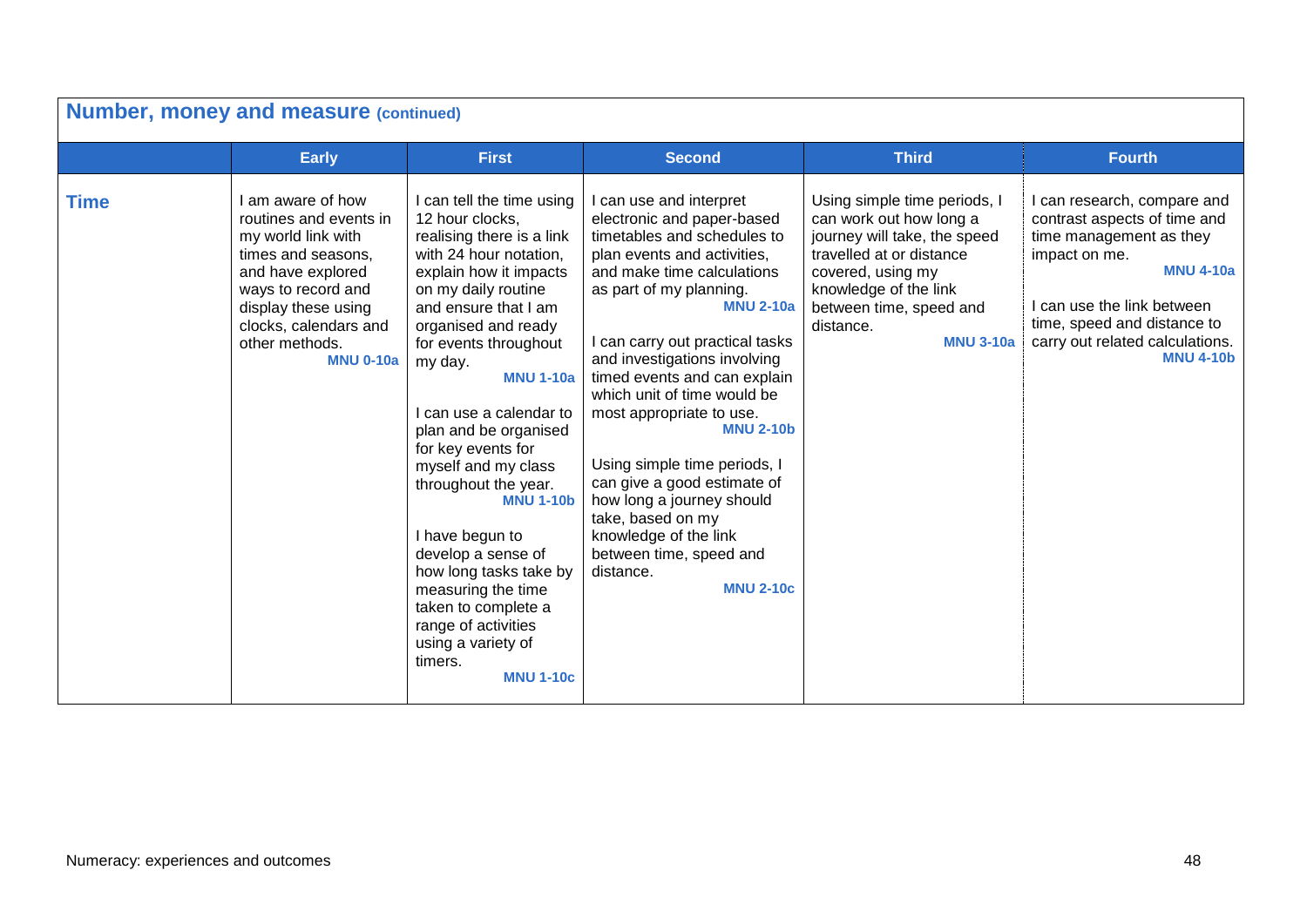| <b>Number, money and measure (continued)</b> |                                                                                                                                                                                                          |                                                                                                                                                                                                                                                                                                                                |                                                                                                                                                                                                                                                                                                                                                                                                                                                                                                              |                                                                                                                                                                                                                                              |                                                                                                                                                                                                          |  |  |  |
|----------------------------------------------|----------------------------------------------------------------------------------------------------------------------------------------------------------------------------------------------------------|--------------------------------------------------------------------------------------------------------------------------------------------------------------------------------------------------------------------------------------------------------------------------------------------------------------------------------|--------------------------------------------------------------------------------------------------------------------------------------------------------------------------------------------------------------------------------------------------------------------------------------------------------------------------------------------------------------------------------------------------------------------------------------------------------------------------------------------------------------|----------------------------------------------------------------------------------------------------------------------------------------------------------------------------------------------------------------------------------------------|----------------------------------------------------------------------------------------------------------------------------------------------------------------------------------------------------------|--|--|--|
|                                              | <b>Early</b>                                                                                                                                                                                             | <b>First</b>                                                                                                                                                                                                                                                                                                                   | <b>Second</b>                                                                                                                                                                                                                                                                                                                                                                                                                                                                                                | <b>Third</b>                                                                                                                                                                                                                                 | <b>Fourth</b>                                                                                                                                                                                            |  |  |  |
| <b>Measurement</b>                           | I have experimented<br>with everyday items as<br>units of measure to<br>investigate and<br>compare sizes and<br>amounts in my<br>environment, sharing<br>my findings with<br>others.<br><b>MNU 0-11a</b> | I can estimate how<br>long or heavy an<br>object is, or what<br>amount it holds, using<br>everyday things as a<br>guide, then measure<br>or weigh it using<br>appropriate<br>instruments and units.<br><b>MNU 1-11a</b><br>can estimate the area<br>of a shape by counting<br>squares or other<br>methods.<br><b>MNU 1-11b</b> | I can use my knowledge of<br>the sizes of familiar objects<br>or places to assist me when<br>making an estimate of<br>measure.<br><b>MNU 2-11a</b><br>I can use the common units<br>of measure, convert between<br>related units of the metric<br>system and carry out<br>calculations when solving<br>problems.<br><b>MNU 2-11b</b><br>I can explain how different<br>methods can be used to find<br>the perimeter and area of a<br>simple 2D shape or volume<br>of a simple 3D object.<br><b>MNU 2-11c</b> | can solve practical<br>problems by applying my<br>knowledge of measure,<br>choosing the appropriate<br>units and degree of accuracy<br>for the task and using a<br>formula to calculate area or<br>volume when required.<br><b>MNU 3-11a</b> | I can apply my knowledge<br>and understanding of<br>measure to everyday<br>problems and tasks and<br>appreciate the practical<br>importance of accuracy when<br>making calculations.<br><b>MNU 4-11a</b> |  |  |  |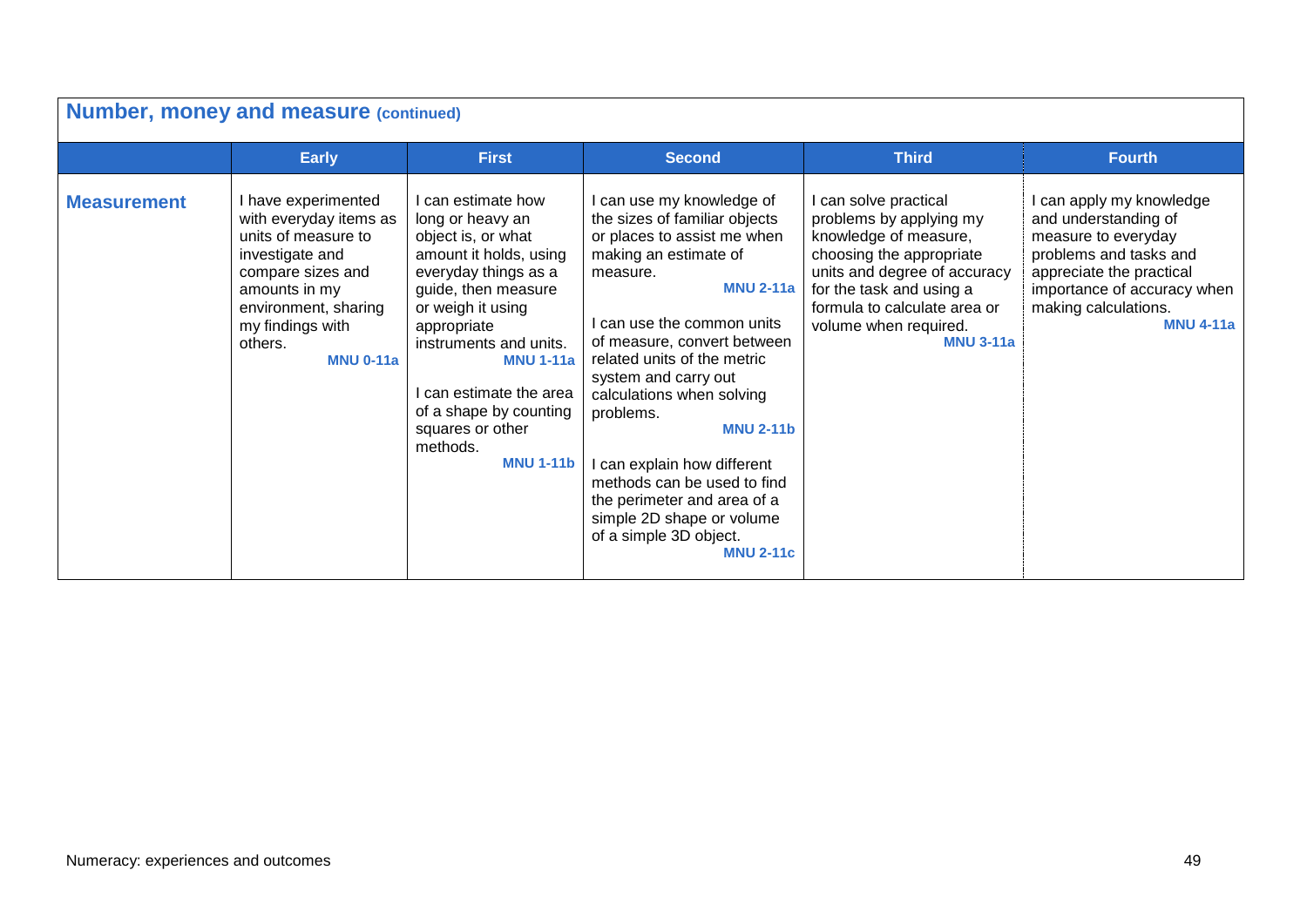| <b>Information handling</b> |                                                                                                                                                                                                                                                                                                                                                                                                                                                         |                                                                                                                                                                                                                                                                                                                                                                      |                                                                                                                                                                                                                                                                                                                                                                                                                                                                                                                     |                                                                                                                                                                                                                                                                            |                                                                                                                                                                                                                 |  |  |  |
|-----------------------------|---------------------------------------------------------------------------------------------------------------------------------------------------------------------------------------------------------------------------------------------------------------------------------------------------------------------------------------------------------------------------------------------------------------------------------------------------------|----------------------------------------------------------------------------------------------------------------------------------------------------------------------------------------------------------------------------------------------------------------------------------------------------------------------------------------------------------------------|---------------------------------------------------------------------------------------------------------------------------------------------------------------------------------------------------------------------------------------------------------------------------------------------------------------------------------------------------------------------------------------------------------------------------------------------------------------------------------------------------------------------|----------------------------------------------------------------------------------------------------------------------------------------------------------------------------------------------------------------------------------------------------------------------------|-----------------------------------------------------------------------------------------------------------------------------------------------------------------------------------------------------------------|--|--|--|
|                             | <b>Early</b>                                                                                                                                                                                                                                                                                                                                                                                                                                            | <b>First</b>                                                                                                                                                                                                                                                                                                                                                         | <b>Second</b>                                                                                                                                                                                                                                                                                                                                                                                                                                                                                                       | <b>Third</b>                                                                                                                                                                                                                                                               | <b>Fourth</b>                                                                                                                                                                                                   |  |  |  |
| <b>Data and</b><br>analysis | can collect objects<br>and ask questions to<br>gather information,<br>organising and<br>displaying my findings<br>in different ways.<br><b>MNU 0-20a</b><br>can match objects,<br>and sort using my own<br>and others' criteria,<br>sharing my ideas with<br>others.<br><b>MNU 0-20b</b><br>can use the signs<br>and charts around me<br>for information, helping<br>me plan and make<br>choices and decisions<br>in my daily life.<br><b>MNU 0-20c</b> | I have explored a<br>variety of ways in<br>which data is<br>presented and can ask<br>and answer questions<br>about the information it<br>contains.<br><b>MNU 1-20a</b><br>I have used a range of<br>ways to collect<br>information and can<br>sort it in a logical,<br>organised and<br>imaginative way using<br>my own and others'<br>criteria.<br><b>MNU 1-20b</b> | Having discussed the variety<br>of ways and range of media<br>used to present data, I can<br>interpret and draw<br>conclusions from the<br>information displayed,<br>recognising that the<br>presentation may be<br>misleading.<br><b>MNU 2-20a</b><br>I have carried out<br>investigations and surveys,<br>devising and using a variety<br>of methods to gather<br>information and have worked<br>with others to collate,<br>organise and communicate<br>the results in an appropriate<br>way.<br><b>MNU 2-20b</b> | can work collaboratively,<br>making appropriate use of<br>technology, to source<br>information presented in a<br>range of ways, interpret what<br>it conveys and discuss<br>whether I believe the<br>information to be robust,<br>vague or misleading.<br><b>MNU 3-20a</b> | I can evaluate and interpret<br>raw and graphical data using<br>a variety of methods,<br>comment on relationships I<br>observe within the data and<br>communicate my findings to<br>others.<br><b>MNU 4-20a</b> |  |  |  |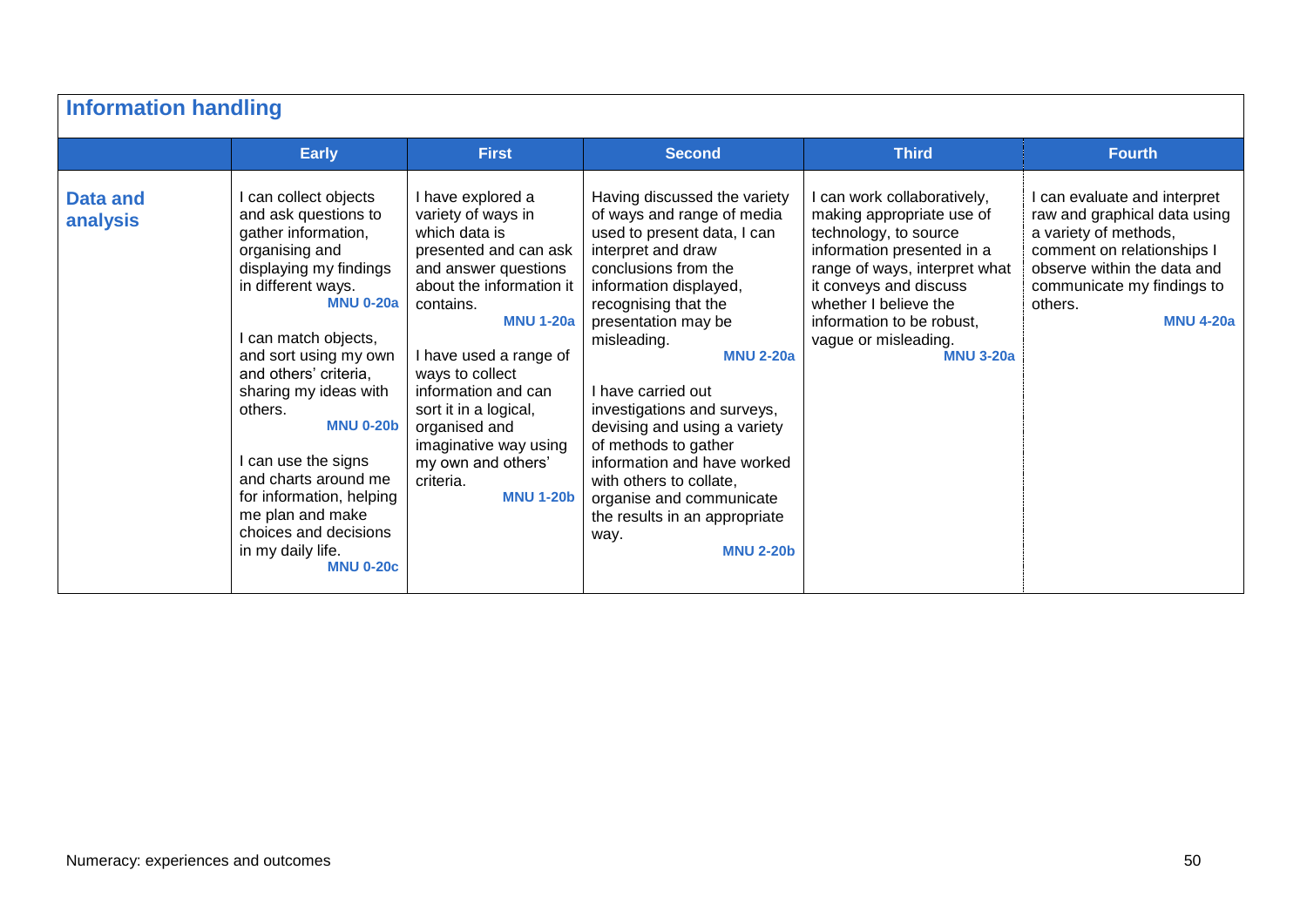| <b>Information handling (continued)</b>   |              |                                                                                                                                                                                               |                                                                                                                                                                       |                                                                                                                                                                                                                 |                                                                                                                                                                                                                                                    |  |  |  |  |  |
|-------------------------------------------|--------------|-----------------------------------------------------------------------------------------------------------------------------------------------------------------------------------------------|-----------------------------------------------------------------------------------------------------------------------------------------------------------------------|-----------------------------------------------------------------------------------------------------------------------------------------------------------------------------------------------------------------|----------------------------------------------------------------------------------------------------------------------------------------------------------------------------------------------------------------------------------------------------|--|--|--|--|--|
|                                           | <b>Early</b> | <b>First</b>                                                                                                                                                                                  | <b>Second</b>                                                                                                                                                         | <b>Third</b>                                                                                                                                                                                                    | <b>Fourth</b>                                                                                                                                                                                                                                      |  |  |  |  |  |
| <b>Ideas of chance</b><br>and uncertainty |              | can use appropriate<br>vocabulary to describe<br>the likelihood of events<br>occurring, using the<br>knowledge and<br>experiences of myself<br>and others to guide<br>me.<br><b>MNU 1-22a</b> | I can conduct simple<br>experiments involving<br>chance and communicate my<br>predictions and findings<br>using the vocabulary of<br>probability.<br><b>MNU 2-22a</b> | can find the probability of a<br>simple event happening and<br>explain why the<br>consequences of the event,<br>as well as its probability,<br>should be considered when<br>making choices.<br><b>MNU 3-22a</b> | By applying my<br>understanding of probability,<br>I can determine how many<br>times I expect an event to<br>occur, and use this<br>information to make<br>predictions, risk assessment,<br>informed choices and<br>decisions.<br><b>MNU 4-22a</b> |  |  |  |  |  |